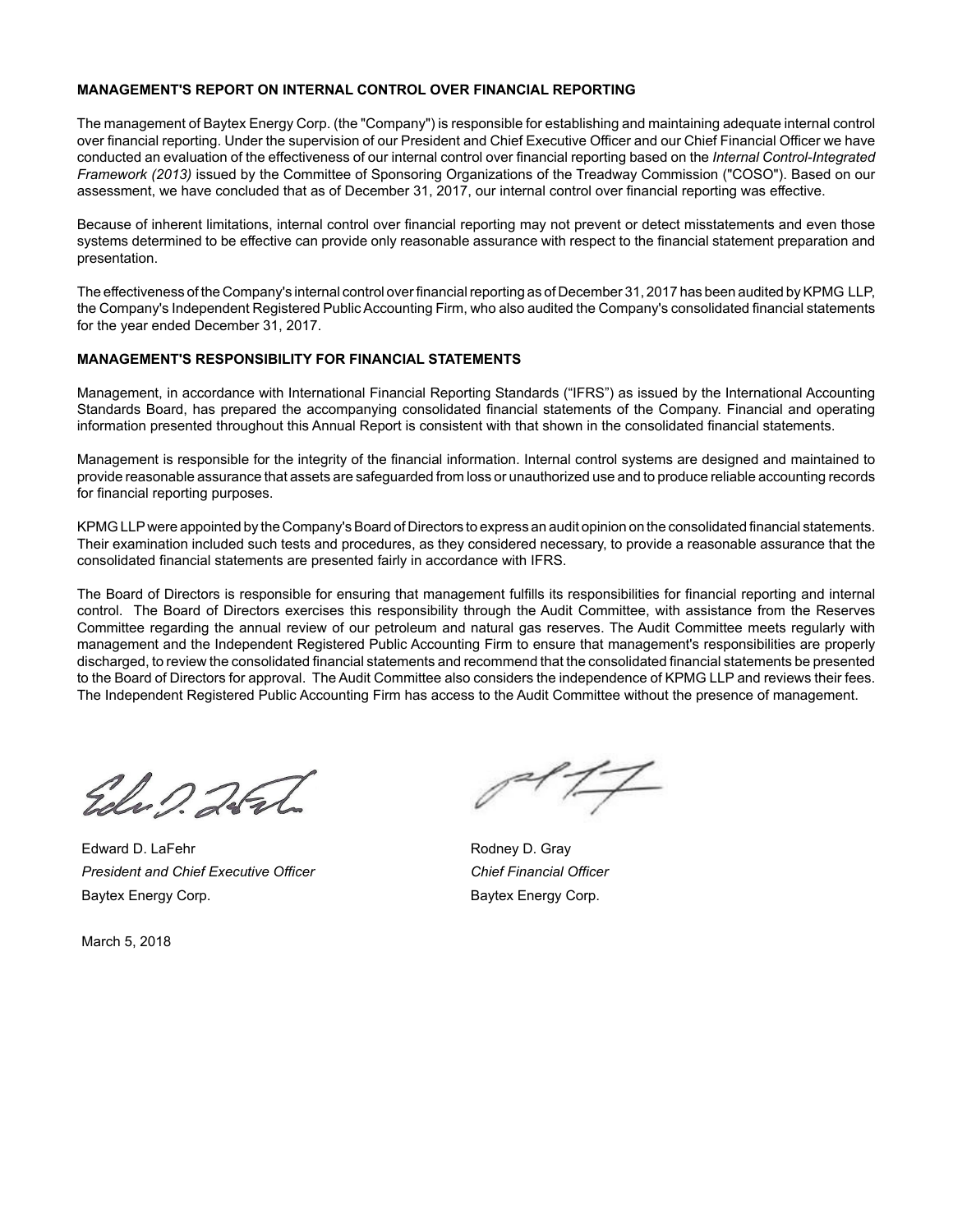#### **REPORT OF INDEPENDENT REGISTERED PUBLIC ACCOUNTING FIRM**

To the Shareholders and Board of Directors of Baytex Energy Corp.

#### *Opinion on the Consolidated Financial Statements*

We have audited the accompanying consolidated financial statements of Baytex Energy Corp. (the "Company"), which comprise the consolidated statements of financial position as at December 31, 2017 and December 31, 2016, the consolidated statements of income (loss) and comprehensive income (loss), changes in equity and cash flows for the years then ended, and the related notes, comprising a summary of significant accounting policies and other explanatory information (collectively referred to as the "consolidated financial statements").

In our opinion, the consolidated financial statements present fairly, in all material respects, the consolidated financial position of the Company as at December 31, 2017 and December 31, 2016, and its consolidated financial performance and its consolidated cash flows for the years then ended in accordance with International Financial Reporting Standards as issued by the International Accounting Standards Board.

#### *Report on Internal Control Over Financial Reporting*

We also have audited, in accordance with the standards of the Public Company Accounting Oversight Board (United States) ("PCAOB"), the Company's internal control over financial reporting as of December 31, 2017, based on the criteria established in *Internal Control - Integrated Framework (2013)* issued by the Committee of Sponsoring Organizations of the Treadway Commission, and our report dated March 5, 2018 expressed an unqualified (unmodified) opinion on the effectiveness of the Company's internal control over financial reporting.

#### *Basis for Opinion*

#### **A - Management's Responsibility for the Consolidated Financial Statements**

Management is responsible for the preparation and fair presentation of these consolidated financial statements in accordance with International Financial Reporting Standards as issued by the International Accounting Standards Board, and for such internal control as management determines is necessary to enable the preparation of consolidated financial statements that are free from material misstatement, whether due to fraud or error.

#### **B - Auditors' Responsibility**

Our responsibility is to express an opinion on these consolidated financial statements based on our audits. We conducted our audits in accordance with Canadian generally accepted auditing standards and the standards of the PCAOB. Those standards require that we plan and perform the audit to obtain reasonable assurance about whether the consolidated financial statements are free from material misstatement, whether due to error or fraud. Those standards also require that we comply with ethical requirements, including independence. We are required to be independent with respect to the Company in accordance with the ethical requirements that are relevant to our audit of the consolidated financial statements in Canada, the U.S. federal securities laws and the applicable rules and regulations of the Securities and Exchange Commission and the PCAOB. We are a public accounting firm registered with the PCAOB.

An audit includes performing procedures to assess the risks of material misstatements of the consolidated financial statements, whether due to error or fraud, and performing procedures to respond to those risks. Such procedures included obtaining and examining, on a test basis, audit evidence regarding the amounts and disclosures in the consolidated financial statements. The procedures selected depend on our judgment, including the assessment of the risks of material misstatement of the consolidated financial statements, whether due to fraud or error. In making those risk assessments, we consider internal control relevant to the entity's preparation and fair presentation of the consolidated financial statements in order to design audit procedures that are appropriate in the circumstances.

An audit also includes evaluating the appropriateness of accounting policies and principles used and the reasonableness of accounting estimates made by management, as well as evaluating the overall presentation of the consolidated financial statements.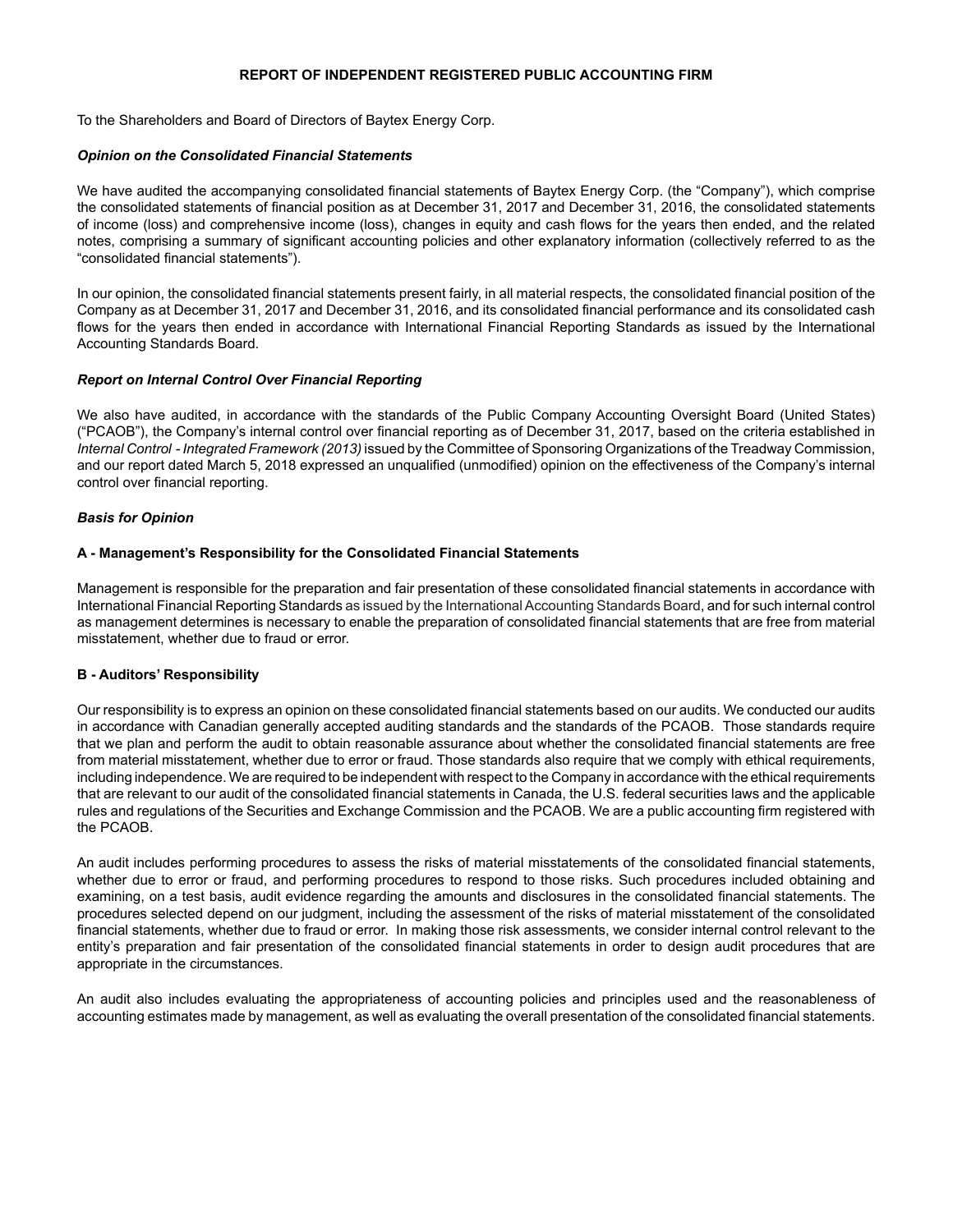We believe that the audit evidence we have obtained in our audits is sufficient and appropriate to provide a reasonable basis for our audit opinion.

KPMGLP

Chartered Professional Accountants

We have served as the Company's auditors since 2016.

March 5, 2018 Calgary, Canada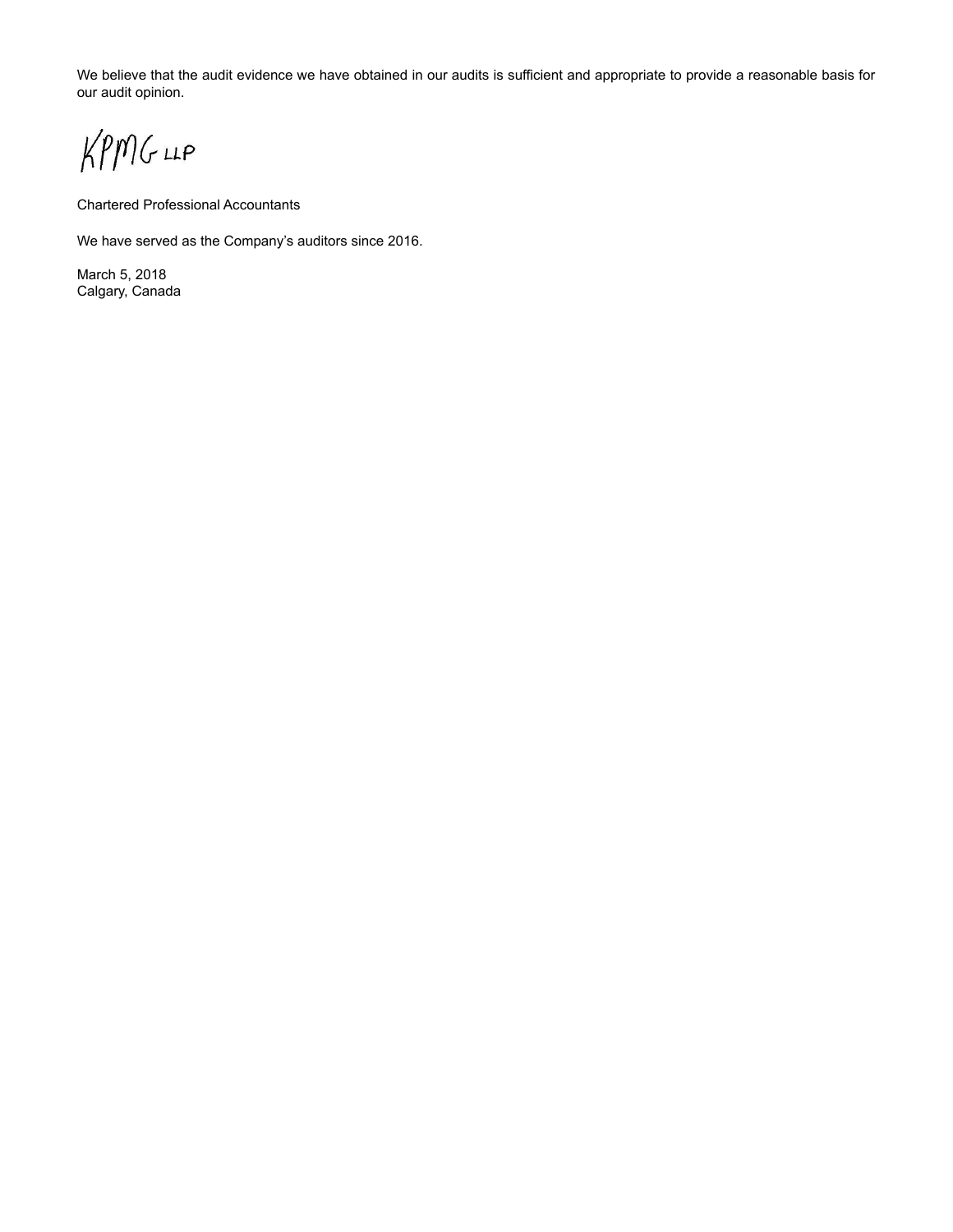#### **INDEPENDENT AUDITORS' REPORT**

To the Shareholders and the Board of Directors of Baytex Energy Corp.

### *Opinion on Internal Control Over Financial Reporting*

We have audited Baytex Energy Corp.'s (the "Company") internal control over financial reporting as of December 31, 2017, based on the criteria established in *Internal Control - Integrated Framework (2013)* issued by the Committee of Sponsoring Organizations of the Treadway Commission.

In our opinion, the Company maintained, in all material respects, effective internal control over financial reporting as of December 31, 2017, based on the criteria established in *Internal Control - Integrated Framework (2013)* issued by the Committee of Sponsoring Organizations of the Treadway Commission.

### *Report on the Consolidated Financial Statements*

We also have audited, in accordance with Canadian generally accepted auditing standards and the standards of the Public Company Accounting Oversight Board (United States) ("PCAOB"), the consolidated financial statements of the Company, which comprise the consolidated statements of financial position as at December 31, 2017 and December 31, 2016, the consolidated statements of income (loss) and comprehensive income (loss), changes in equity and cash flows for the years then ended, and the related notes (collectively referred to as the "consolidated financial statements") and our report dated March 5, 2018 expressed an unmodified (unqualified) opinion on those consolidated financial statements.

## *Basis for Opinion*

The Company's management is responsible for maintaining effective internal control over financial reporting and for its assessment of the effectiveness of internal control over financial reporting, included in the accompanying Management's Report on Internal Control over Financial Reporting. Our responsibility is to express an opinion on the Company's internal control over financial reporting based on our audit.

We are a public accounting firm registered with the PCAOB and are required to be independent with respect to the Company in accordance with the U.S. federal securities laws and the applicable rules and regulations of the Securities and Exchange Commission and the PCAOB and in accordance with the ethical requirements that are relevant to our audit of the financial statements in Canada.

We conducted our audit in accordance with the standards of the PCAOB. Those standards require that we plan and perform the audit to obtain reasonable assurance about whether effective internal control over financial reporting was maintained in all material respects. Our audit of internal control over financial reporting included obtaining an understanding of internal control over financial reporting, assessing the risk that a material weakness exists, and testing and evaluating the design and operating effectiveness of internal control based on the assessed risk. Our audit also included performing such other procedures as we considered necessary in the circumstances. We believe that our audit provides a reasonable basis for our opinion.

## *Definition and Limitations of Internal Control Over Financial Reporting*

Acompany's internal control over financial reporting is a process designed to provide reasonable assurance regarding the reliability of financial reporting and the preparation of financial statements for external purposes in accordance with generally accepted accounting principles. A company's internal control over financial reporting includes those policies and procedures that (1) pertain to the maintenance of records that, in reasonable detail, accurately and fairly reflect the transactions and dispositions of the assets of the company; (2) provide reasonable assurance that transactions are recorded as necessary to permit preparation of financial statements in accordance with generally accepted accounting principles, and that receipts and expenditures of the company are being made only in accordance with authorizations of management and directors of the company; and (3) provide reasonable assurance regarding prevention or timely detection of unauthorized acquisition, use, or disposition of the company's assets that could have a material effect on the financial statements.

Because of its inherent limitations, internal control over financial reporting may not prevent or detect misstatements. Also, projections of any evaluation of effectiveness to future periods are subject to the risk that controls may become inadequate because of changes in conditions, or that the degree of compliance with the policies or procedures may deteriorate.

 $M$ G $\mu$ P

Chartered Professional Accountants March 5, 2018 Calgary, Canada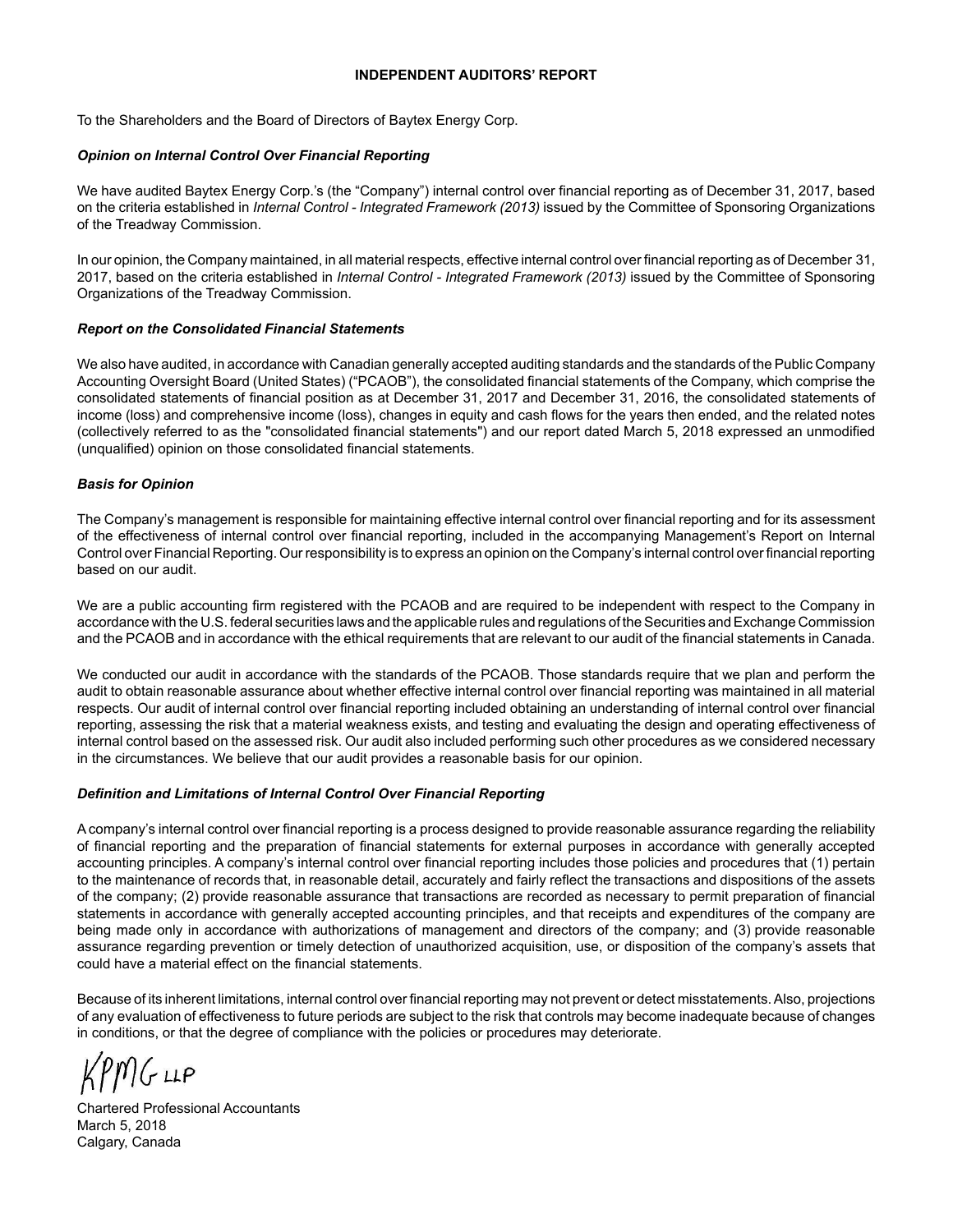**Baytex Energy Corp.**

### **Consolidated Statements of Financial Position**

*(thousands of Canadian dollars)*

| As at                                      | December 31, 2017  | December 31, 2016 |         |
|--------------------------------------------|--------------------|-------------------|---------|
| <b>ASSETS</b>                              |                    |                   |         |
| <b>Current assets</b>                      |                    |                   |         |
| Cash                                       |                    | 5                 | 2,705   |
| Trade and other receivables (note 18)      | 112,844            |                   | 112,171 |
| Financial derivatives (note 18)            | 18,510             |                   | 2,219   |
|                                            | 131,354            |                   | 117,095 |
| Non-current assets                         |                    |                   |         |
| Exploration and evaluation assets (note 6) | 272,974            |                   | 308,462 |
| Oil and gas properties (note 7)            | 3,958,309          | 4,152,169         |         |
| Other plant and equipment (note 8)         | 9,474              |                   | 16,359  |
|                                            | \$<br>4,372,111 \$ | 4,594,085         |         |
|                                            |                    |                   |         |
| <b>LIABILITIES</b>                         |                    |                   |         |
| <b>Current liabilities</b>                 |                    |                   |         |
| Trade and other payables (note 18)         | 144,542 \$         |                   | 112,973 |
| Financial derivatives (note 18)            | 50,095             |                   | 28,532  |
| Onerous contracts (note 19)                | 2,574              |                   | 9,504   |
|                                            | 197,211            |                   | 151,009 |
| Non-current liabilities                    |                    |                   |         |
| Bank loan (note 9)                         | 212,138            |                   | 187,954 |
| Long-term notes (note 10)                  | 1,474,184          | 1,566,116         |         |
| Asset retirement obligations (note 11)     | 368,995            |                   | 331,517 |
| Deferred income tax liability (note 15)    | 204,698            |                   | 375,695 |
| Financial derivatives (note 18)            |                    |                   | 2,833   |
|                                            | 2,457,226          | 2,615,124         |         |
| <b>SHAREHOLDERS' EQUITY</b>                |                    |                   |         |
| Shareholders' capital (note 12)            | 4,443,576          | 4,422,661         |         |
| Contributed surplus                        | 15,999             |                   | 21,405  |
| Accumulated other comprehensive income     | 463,104            |                   | 629,863 |
| Deficit                                    | (3,007,794)        | (3,094,968)       |         |
|                                            | 1,914,885          | 1,978,961         |         |
|                                            | \$<br>4,372,111 \$ | 4,594,085         |         |

Commitments and contingencies (note 20)

 $N.6$ arge

Naveen Dargan Gregory K. Melchin *Director, Baytex Energy Corp. Director, Baytex Energy Corp.*

Melhi<br>1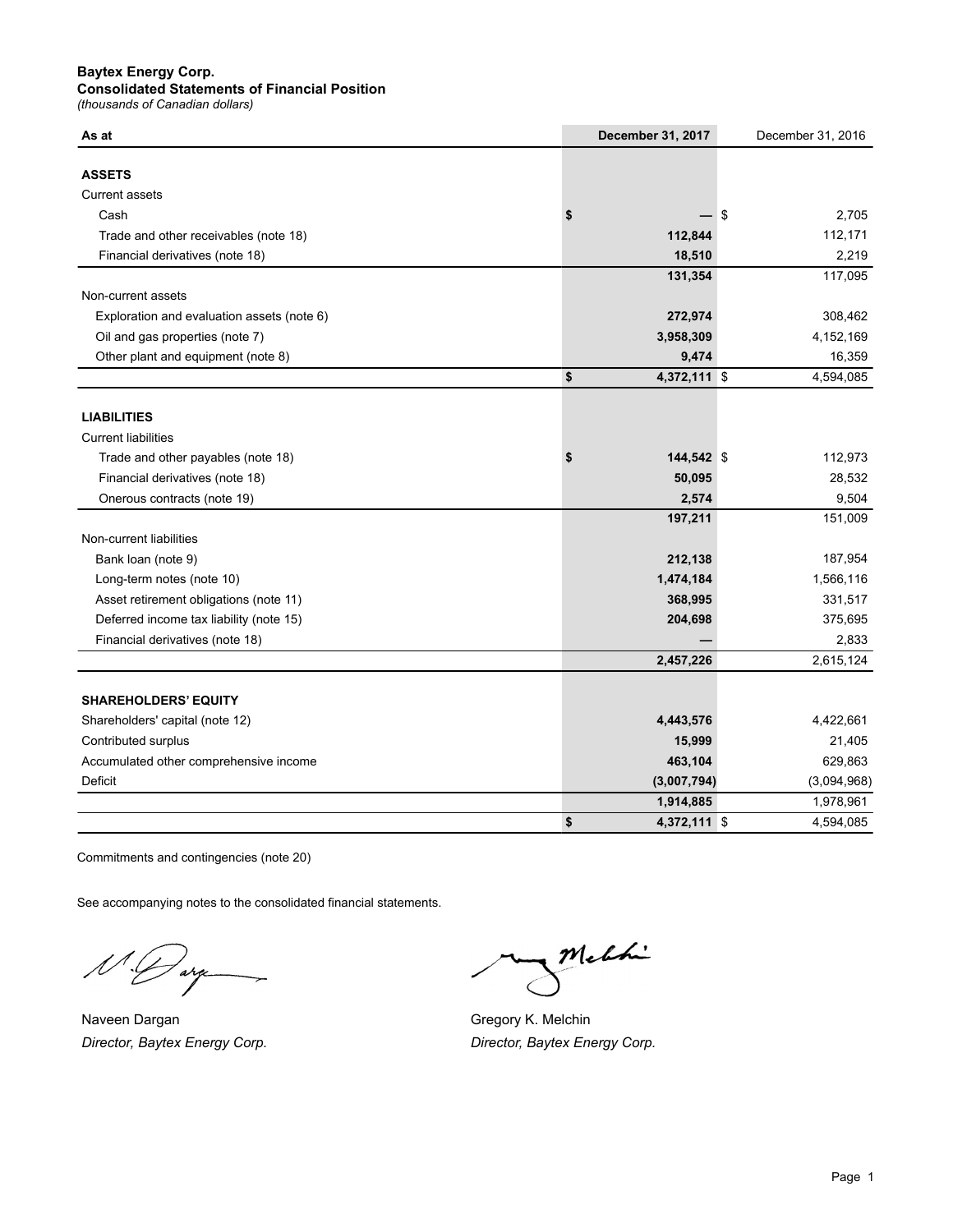## **Baytex Energy Corp. Consolidated Statements of Income (Loss) and Comprehensive Income (Loss)**

*(thousands of Canadian dollars, except per common share amounts)* 

| Revenue, net of royalties<br>Petroleum and natural gas sales<br>1,091,534 \$<br>780,095<br>\$<br>(241, 892)<br>(178,116)<br>Royalties<br>601,979<br>849,642<br><b>Expenses</b><br>269,283<br>240,705<br>Operating<br>33,985<br>28,257<br>Transportation<br>9,622<br>51,012<br>Blending<br>General and administrative<br>47,389<br>50,866<br>5,976<br>Exploration and evaluation (note 6)<br>8,253<br>508,309<br>481,929<br>Depletion and depreciation (notes 7 and 8)<br>423,176<br>Impairment (notes 6 and 7)<br>13,882<br>Share-based compensation (note 13)<br>15,509<br>114,199<br>Financing and interest (note 16)<br>113,638<br>43,207<br>Financial derivatives (gain) loss (note 18)<br>(5, 177)<br>(87,060)<br>(42, 678)<br>Foreign exchange gain (note 17)<br>Gain on disposition of oil and gas properties (note 7)<br>(12,081)<br>(43,907)<br>Other<br>2,216<br>8,152<br>918,896<br>1,359,766<br>(757, 787)<br>Net loss before income taxes<br>(69, 254)<br>Income tax recovery (note 15)<br>Current income tax recovery<br>(1,085)<br>(8,042)<br>(155, 343)<br>(264, 561)<br>Deferred income tax recovery<br>(156, 428)<br>(272, 603)<br>\$<br>Net income (loss) attributable to shareholders<br>87,174 \$<br>(485, 184)<br>Other comprehensive loss<br>Foreign currency translation adjustment<br>(75, 519)<br>(166, 759)<br>\$<br><b>Comprehensive loss</b><br>(560, 703)<br>$(79, 585)$ \$<br>Net income (loss) per common share (note 14)<br>Basic<br>$0.37$ \$<br>(2.29)<br>$0.37$ \$<br>(2.29)<br>Diluted<br>\$<br>Weighted average common shares (note 14)<br>212,298<br>Basic<br>234,787<br><b>Diluted</b> | <b>Years Ended December 31</b> | 2017    | 2016    |
|--------------------------------------------------------------------------------------------------------------------------------------------------------------------------------------------------------------------------------------------------------------------------------------------------------------------------------------------------------------------------------------------------------------------------------------------------------------------------------------------------------------------------------------------------------------------------------------------------------------------------------------------------------------------------------------------------------------------------------------------------------------------------------------------------------------------------------------------------------------------------------------------------------------------------------------------------------------------------------------------------------------------------------------------------------------------------------------------------------------------------------------------------------------------------------------------------------------------------------------------------------------------------------------------------------------------------------------------------------------------------------------------------------------------------------------------------------------------------------------------------------------------------------------------------------------------------------------------------------------------------------|--------------------------------|---------|---------|
|                                                                                                                                                                                                                                                                                                                                                                                                                                                                                                                                                                                                                                                                                                                                                                                                                                                                                                                                                                                                                                                                                                                                                                                                                                                                                                                                                                                                                                                                                                                                                                                                                                |                                |         |         |
|                                                                                                                                                                                                                                                                                                                                                                                                                                                                                                                                                                                                                                                                                                                                                                                                                                                                                                                                                                                                                                                                                                                                                                                                                                                                                                                                                                                                                                                                                                                                                                                                                                |                                |         |         |
|                                                                                                                                                                                                                                                                                                                                                                                                                                                                                                                                                                                                                                                                                                                                                                                                                                                                                                                                                                                                                                                                                                                                                                                                                                                                                                                                                                                                                                                                                                                                                                                                                                |                                |         |         |
|                                                                                                                                                                                                                                                                                                                                                                                                                                                                                                                                                                                                                                                                                                                                                                                                                                                                                                                                                                                                                                                                                                                                                                                                                                                                                                                                                                                                                                                                                                                                                                                                                                |                                |         |         |
|                                                                                                                                                                                                                                                                                                                                                                                                                                                                                                                                                                                                                                                                                                                                                                                                                                                                                                                                                                                                                                                                                                                                                                                                                                                                                                                                                                                                                                                                                                                                                                                                                                |                                |         |         |
|                                                                                                                                                                                                                                                                                                                                                                                                                                                                                                                                                                                                                                                                                                                                                                                                                                                                                                                                                                                                                                                                                                                                                                                                                                                                                                                                                                                                                                                                                                                                                                                                                                |                                |         |         |
|                                                                                                                                                                                                                                                                                                                                                                                                                                                                                                                                                                                                                                                                                                                                                                                                                                                                                                                                                                                                                                                                                                                                                                                                                                                                                                                                                                                                                                                                                                                                                                                                                                |                                |         |         |
|                                                                                                                                                                                                                                                                                                                                                                                                                                                                                                                                                                                                                                                                                                                                                                                                                                                                                                                                                                                                                                                                                                                                                                                                                                                                                                                                                                                                                                                                                                                                                                                                                                |                                |         |         |
|                                                                                                                                                                                                                                                                                                                                                                                                                                                                                                                                                                                                                                                                                                                                                                                                                                                                                                                                                                                                                                                                                                                                                                                                                                                                                                                                                                                                                                                                                                                                                                                                                                |                                |         |         |
|                                                                                                                                                                                                                                                                                                                                                                                                                                                                                                                                                                                                                                                                                                                                                                                                                                                                                                                                                                                                                                                                                                                                                                                                                                                                                                                                                                                                                                                                                                                                                                                                                                |                                |         |         |
|                                                                                                                                                                                                                                                                                                                                                                                                                                                                                                                                                                                                                                                                                                                                                                                                                                                                                                                                                                                                                                                                                                                                                                                                                                                                                                                                                                                                                                                                                                                                                                                                                                |                                |         |         |
|                                                                                                                                                                                                                                                                                                                                                                                                                                                                                                                                                                                                                                                                                                                                                                                                                                                                                                                                                                                                                                                                                                                                                                                                                                                                                                                                                                                                                                                                                                                                                                                                                                |                                |         |         |
|                                                                                                                                                                                                                                                                                                                                                                                                                                                                                                                                                                                                                                                                                                                                                                                                                                                                                                                                                                                                                                                                                                                                                                                                                                                                                                                                                                                                                                                                                                                                                                                                                                |                                |         |         |
|                                                                                                                                                                                                                                                                                                                                                                                                                                                                                                                                                                                                                                                                                                                                                                                                                                                                                                                                                                                                                                                                                                                                                                                                                                                                                                                                                                                                                                                                                                                                                                                                                                |                                |         |         |
|                                                                                                                                                                                                                                                                                                                                                                                                                                                                                                                                                                                                                                                                                                                                                                                                                                                                                                                                                                                                                                                                                                                                                                                                                                                                                                                                                                                                                                                                                                                                                                                                                                |                                |         |         |
|                                                                                                                                                                                                                                                                                                                                                                                                                                                                                                                                                                                                                                                                                                                                                                                                                                                                                                                                                                                                                                                                                                                                                                                                                                                                                                                                                                                                                                                                                                                                                                                                                                |                                |         |         |
|                                                                                                                                                                                                                                                                                                                                                                                                                                                                                                                                                                                                                                                                                                                                                                                                                                                                                                                                                                                                                                                                                                                                                                                                                                                                                                                                                                                                                                                                                                                                                                                                                                |                                |         |         |
|                                                                                                                                                                                                                                                                                                                                                                                                                                                                                                                                                                                                                                                                                                                                                                                                                                                                                                                                                                                                                                                                                                                                                                                                                                                                                                                                                                                                                                                                                                                                                                                                                                |                                |         |         |
|                                                                                                                                                                                                                                                                                                                                                                                                                                                                                                                                                                                                                                                                                                                                                                                                                                                                                                                                                                                                                                                                                                                                                                                                                                                                                                                                                                                                                                                                                                                                                                                                                                |                                |         |         |
|                                                                                                                                                                                                                                                                                                                                                                                                                                                                                                                                                                                                                                                                                                                                                                                                                                                                                                                                                                                                                                                                                                                                                                                                                                                                                                                                                                                                                                                                                                                                                                                                                                |                                |         |         |
|                                                                                                                                                                                                                                                                                                                                                                                                                                                                                                                                                                                                                                                                                                                                                                                                                                                                                                                                                                                                                                                                                                                                                                                                                                                                                                                                                                                                                                                                                                                                                                                                                                |                                |         |         |
|                                                                                                                                                                                                                                                                                                                                                                                                                                                                                                                                                                                                                                                                                                                                                                                                                                                                                                                                                                                                                                                                                                                                                                                                                                                                                                                                                                                                                                                                                                                                                                                                                                |                                |         |         |
|                                                                                                                                                                                                                                                                                                                                                                                                                                                                                                                                                                                                                                                                                                                                                                                                                                                                                                                                                                                                                                                                                                                                                                                                                                                                                                                                                                                                                                                                                                                                                                                                                                |                                |         |         |
|                                                                                                                                                                                                                                                                                                                                                                                                                                                                                                                                                                                                                                                                                                                                                                                                                                                                                                                                                                                                                                                                                                                                                                                                                                                                                                                                                                                                                                                                                                                                                                                                                                |                                |         |         |
|                                                                                                                                                                                                                                                                                                                                                                                                                                                                                                                                                                                                                                                                                                                                                                                                                                                                                                                                                                                                                                                                                                                                                                                                                                                                                                                                                                                                                                                                                                                                                                                                                                |                                |         |         |
|                                                                                                                                                                                                                                                                                                                                                                                                                                                                                                                                                                                                                                                                                                                                                                                                                                                                                                                                                                                                                                                                                                                                                                                                                                                                                                                                                                                                                                                                                                                                                                                                                                |                                |         |         |
|                                                                                                                                                                                                                                                                                                                                                                                                                                                                                                                                                                                                                                                                                                                                                                                                                                                                                                                                                                                                                                                                                                                                                                                                                                                                                                                                                                                                                                                                                                                                                                                                                                |                                |         |         |
|                                                                                                                                                                                                                                                                                                                                                                                                                                                                                                                                                                                                                                                                                                                                                                                                                                                                                                                                                                                                                                                                                                                                                                                                                                                                                                                                                                                                                                                                                                                                                                                                                                |                                |         |         |
|                                                                                                                                                                                                                                                                                                                                                                                                                                                                                                                                                                                                                                                                                                                                                                                                                                                                                                                                                                                                                                                                                                                                                                                                                                                                                                                                                                                                                                                                                                                                                                                                                                |                                |         |         |
|                                                                                                                                                                                                                                                                                                                                                                                                                                                                                                                                                                                                                                                                                                                                                                                                                                                                                                                                                                                                                                                                                                                                                                                                                                                                                                                                                                                                                                                                                                                                                                                                                                |                                |         |         |
|                                                                                                                                                                                                                                                                                                                                                                                                                                                                                                                                                                                                                                                                                                                                                                                                                                                                                                                                                                                                                                                                                                                                                                                                                                                                                                                                                                                                                                                                                                                                                                                                                                |                                |         |         |
|                                                                                                                                                                                                                                                                                                                                                                                                                                                                                                                                                                                                                                                                                                                                                                                                                                                                                                                                                                                                                                                                                                                                                                                                                                                                                                                                                                                                                                                                                                                                                                                                                                |                                |         |         |
|                                                                                                                                                                                                                                                                                                                                                                                                                                                                                                                                                                                                                                                                                                                                                                                                                                                                                                                                                                                                                                                                                                                                                                                                                                                                                                                                                                                                                                                                                                                                                                                                                                |                                |         |         |
|                                                                                                                                                                                                                                                                                                                                                                                                                                                                                                                                                                                                                                                                                                                                                                                                                                                                                                                                                                                                                                                                                                                                                                                                                                                                                                                                                                                                                                                                                                                                                                                                                                |                                |         |         |
|                                                                                                                                                                                                                                                                                                                                                                                                                                                                                                                                                                                                                                                                                                                                                                                                                                                                                                                                                                                                                                                                                                                                                                                                                                                                                                                                                                                                                                                                                                                                                                                                                                |                                | 237,249 | 212,298 |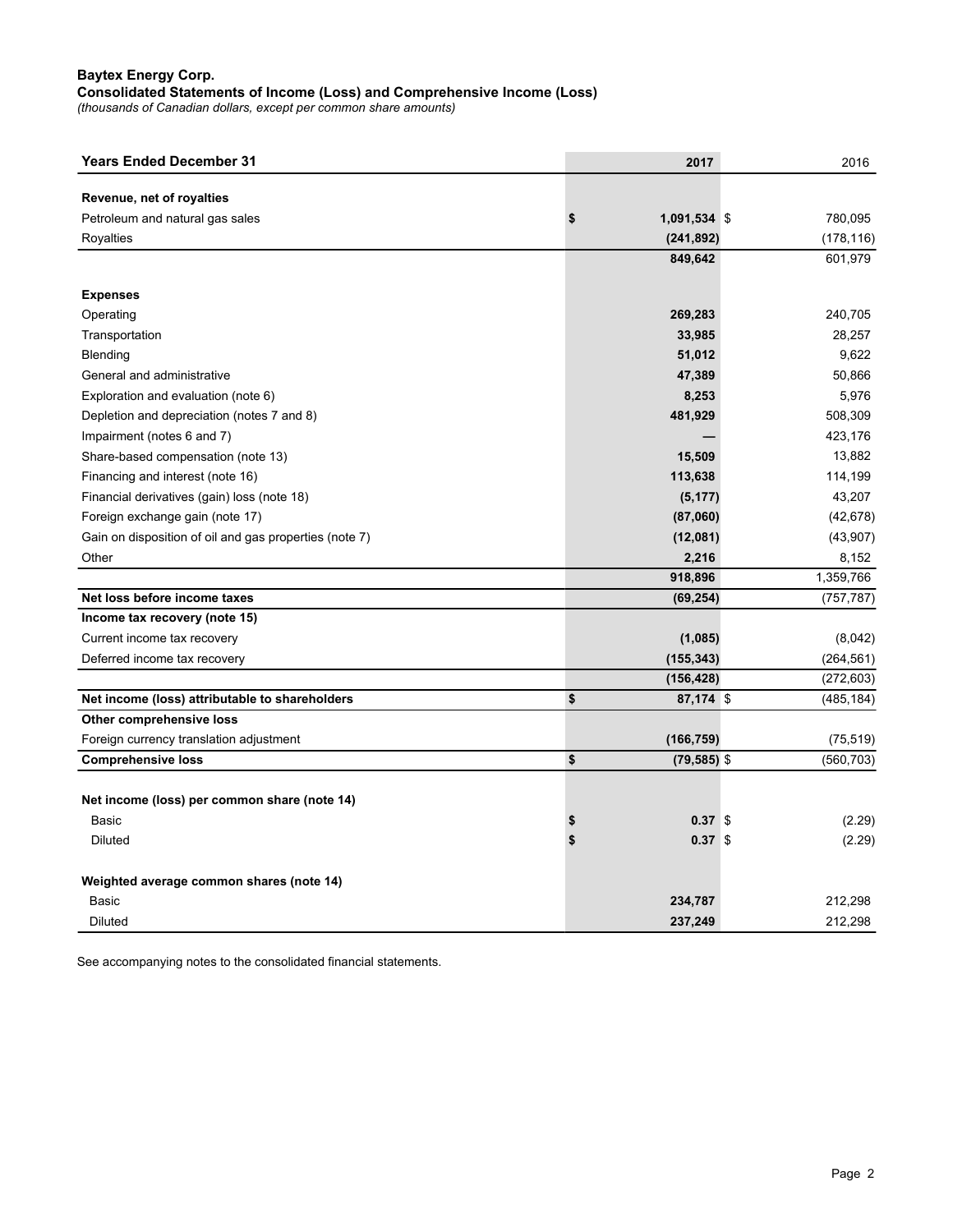#### **Baytex Energy Corp. Consolidated Statements of Changes in Equity**

*(thousands of Canadian dollars)* 

|                                      |                          |    |                        | Accumulated<br>other    |                  |                     |
|--------------------------------------|--------------------------|----|------------------------|-------------------------|------------------|---------------------|
|                                      | Shareholders'<br>capital |    | Contributed<br>surplus | comprehensive<br>income | Deficit          | <b>Total equity</b> |
| Balance at December 31, 2015         | \$<br>4,296,831 \$       |    | 22,045 \$              | 705,382 \$              | $(2,609,784)$ \$ | 2,414,474           |
| Vesting of share awards (note 12)    | 14,522                   |    | (14, 522)              |                         |                  |                     |
| Share-based compensation (note 13)   |                          |    | 13,882                 |                         |                  | 13,882              |
| Issued for cash (note 12)            | 115,014                  |    |                        |                         |                  | 115,014             |
| Issuance costs, net of tax (note 12) | (3,706)                  |    |                        |                         |                  | (3,706)             |
| Comprehensive loss for the year      |                          |    |                        | (75, 519)               | (485, 184)       | (560, 703)          |
| Balance at December 31, 2016         | \$<br>4,422,661          | -S | 21,405 \$              | 629,863 \$              | $(3,094,968)$ \$ | 1,978,961           |
| Vesting of share awards (note 12)    | 20.915                   |    | (20, 915)              |                         |                  |                     |
| Share-based compensation (note 13)   |                          |    | 15,509                 |                         |                  | 15,509              |
| Comprehensive loss for the year      |                          |    |                        | (166, 759)              | 87,174           | (79, 585)           |
| Balance at December 31, 2017         | \$<br>4,443,576 \$       |    | 15,999 \$              | 463,104 \$              | $(3,007,794)$ \$ | 1,914,885           |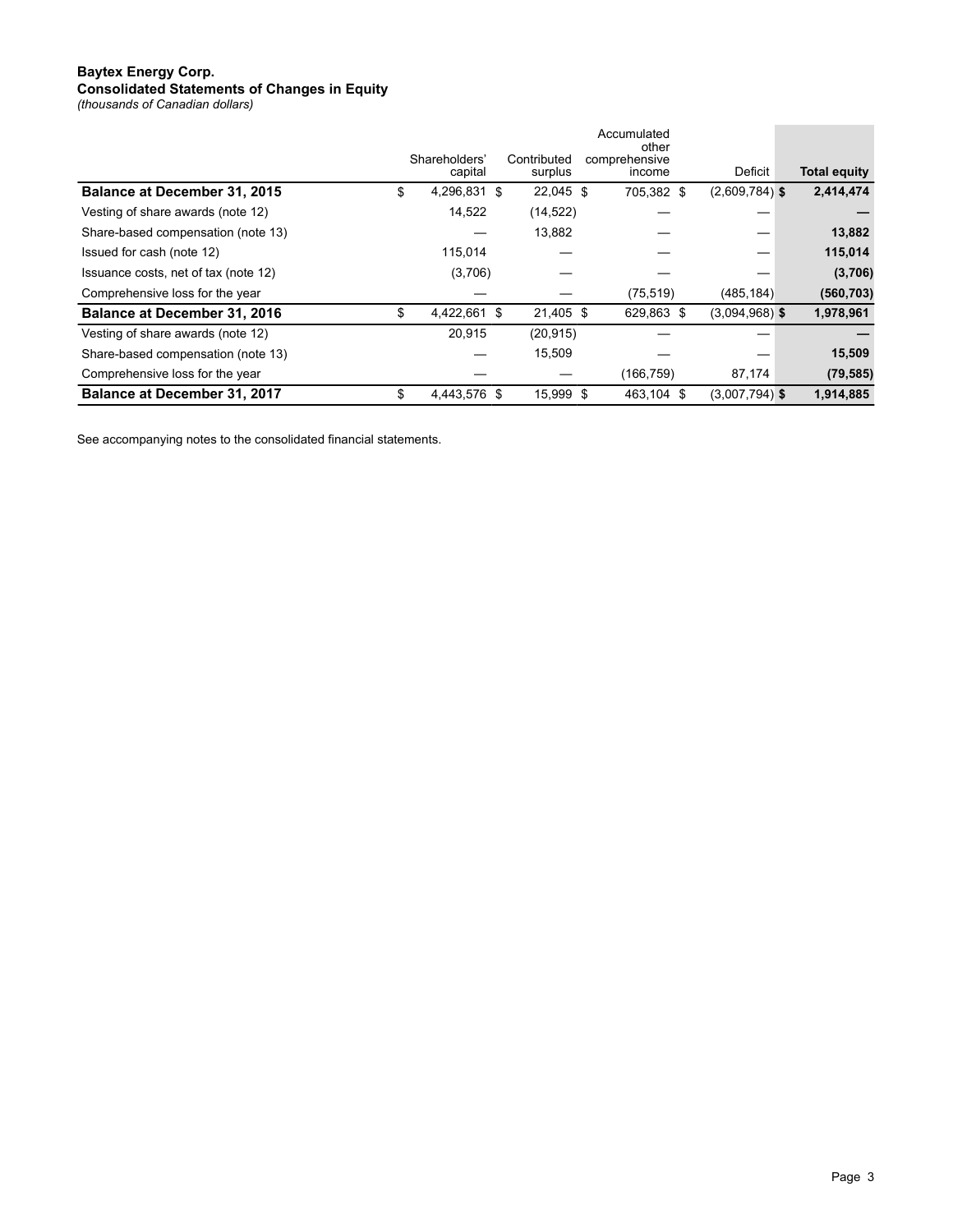| <b>Years Ended December 31</b>                               | 2017       | 2016          |
|--------------------------------------------------------------|------------|---------------|
|                                                              |            |               |
| <b>CASH PROVIDED BY (USED IN):</b>                           |            |               |
| <b>Operating activities</b>                                  |            |               |
| Net income (loss) for the year                               | 87,174 \$  | (485, 184)    |
| Adjustments for:                                             |            |               |
| Share-based compensation (note 13)                           | 15,509     | 13,882        |
| Unrealized foreign exchange gain (note 17)                   | (86, 649)  | (41, 436)     |
| Exploration and evaluation (note 6)                          | 8,253      | 5,976         |
| Depletion and depreciation (notes 7 and 8)                   | 481,929    | 508,309       |
| Impairment (notes 6 and 7)                                   |            | 423,176       |
| Non-cash financing and accretion (note 16)                   | 13,156     | 10,514        |
| Loss on onerous contracts (note 19)                          |            | 10,116        |
| Unrealized financial derivatives loss (note 18)              | 2,439      | 140,136       |
| Gain on disposition of oil and gas properties (note 7)       | (12,081)   | (43,907)      |
| Deferred income tax recovery                                 | (155, 343) | (264, 561)    |
| Payments on onerous contracts (note 19)                      | (6, 746)   | (770)         |
| Asset retirement obligations settled (note 11)               | (13, 471)  | (5,616)       |
| Change in non-cash working capital (note 19)                 | (8,962)    | (23, 270)     |
|                                                              | 325,208    | 247,365       |
| <b>Financing activities</b>                                  |            |               |
| Increase (decrease) in bank loan                             | 33,347     | (62, 569)     |
| Redemption of long-term notes (note 10)                      | (8, 582)   |               |
| Issuance of common shares, net of issuance costs (note 12)   |            | 109,939       |
|                                                              | 24,765     | 47,370        |
| <b>Investing activities</b>                                  |            |               |
| Additions to exploration and evaluation assets (note 6)      | (7, 118)   | (4, 716)      |
| Additions to oil and gas properties (note 7)                 | (319, 148) | (220, 067)    |
| Additions to other plant and equipment, net of dispositions  | (238)      | 5,129         |
| Property acquisitions (notes 4 and 7)                        | (71, 643)  | (117)         |
| Proceeds from disposition of oil and gas properties (note 7) | 11,786     | 63,237        |
| Change in non-cash working capital (note 19)                 | 33,683     | (135, 743)    |
|                                                              | (352, 678) | (292, 277)    |
|                                                              |            |               |
| Change in cash                                               | (2,705)    | 2,458         |
| Cash, beginning of year                                      | 2,705      | 247           |
| Cash, end of year                                            | \$         | 2,705<br>— \$ |
| <b>Supplementary information</b>                             |            |               |
| Interest paid                                                | 105,513 \$ | 104,183       |
| Income taxes paid                                            | 49 \$      | 5,332         |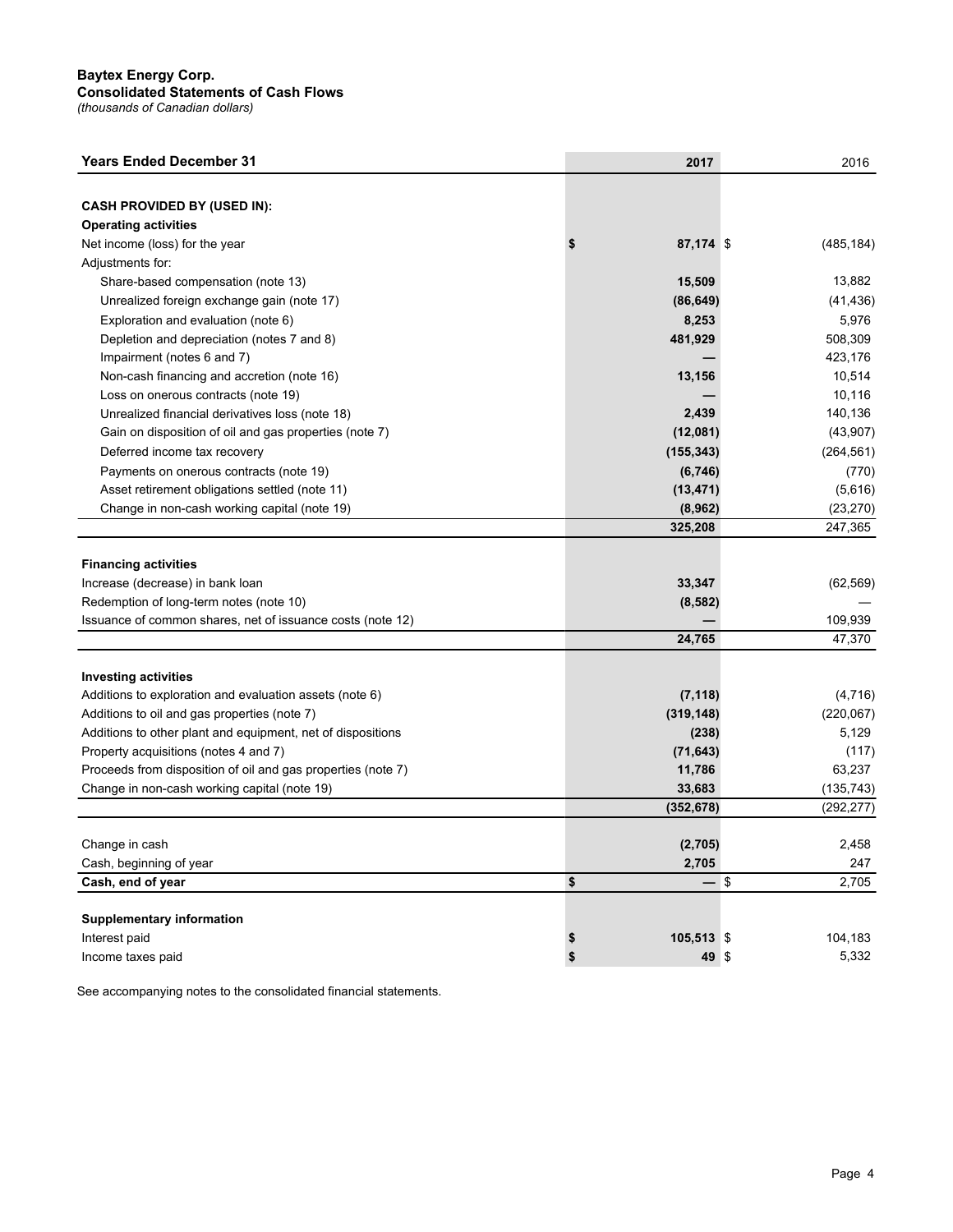#### **Baytex Energy Corp. Notes to the Consolidated Financial Statements**  For the years ended December 31, 2017 and 2016 *(all tabular amounts in thousands of Canadian dollars, except per common share amounts)*

### **1. REPORTING ENTITY**

Baytex Energy Corp. (the "Company" or "Baytex") is an oil and gas corporation engaged in the acquisition, development and production of oil and natural gas in the Western Canadian Sedimentary Basin and the United States. The Company's common shares are traded on the Toronto Stock Exchange and the New York Stock Exchange under the symbol BTE. The Company's head and principal office is located at 2800, 520 – 3rd Avenue S.W., Calgary, Alberta, T2P 0R3, and its registered office is located at 2400, 525 – 8th Avenue S.W., Calgary, Alberta, T2P 1G1.

### **2. BASIS OF PRESENTATION**

The consolidated financial statements have been prepared in accordance with International Financial Reporting Standards ("IFRS") as issued by the International Accounting Standards Board (the "IASB"). The significant accounting policies set forth below were consistently applied to all periods presented.

The consolidated financial statements were approved by the Board of Directors of Baytex on March 5, 2018.

The consolidated financial statements have been prepared on a historical cost basis, with the exception of certain fair value measurements noted in the accounting policies set forth below. The consolidated financial statements are presented in Canadian dollars which is the functional currency of the Company. All financial information is rounded to the nearest thousand, except per share amounts or when otherwise indicated.

#### *Measurement Uncertainty and Judgments*

The preparation of the consolidated financial statements requires management to make judgments, estimates and assumptions that affect the application of accounting policies and reported amounts of assets, liabilities, revenues and expenses. These judgments, estimates and assumptions are based on all relevant information available to the Company at the time of financial statement preparation. Actual results can differ from those estimates as the effect of future events cannot be determined with certainty. The key areas of judgment or estimation uncertainty that have a significant risk of causing material adjustment to the reported amounts of assets, liabilities, revenues, and expenses are discussed below.

#### **Reserves**

The Company uses estimates of oil, natural gas and natural gas liquids ("NGLs") reserves in the calculation of depletion and in the determination of fair value estimates for non-financial assets. The estimation of reserves is a complex process requiring significant judgment. Estimates of the Company's reserves are reviewed annually by independent reserves evaluators and represent the estimated recoverable quantities of crude oil, natural gas and NGLs and the related net cash flows. This evaluation of reserves is prepared in accordance with the reserves definition contained in National Instrument 51-101 "Standards of Disclosure for Oil and Gas Activities" and the Canadian Oil and Gas Evaluation Handbook.

Estimates of economically recoverable oil, natural gas and NGLs and their future net cash flows are based on a number of variable factors and assumptions. Changes to estimates and assumptions such as forward price forecasts, production rates, ultimate reserve recovery, timing and amount of capital expenditures, production costs, marketability of oil and natural gas, royalty rates and other geological, economic and technical factors could have a significant impact on reported reserves. Changes in the Company's reserves estimates can have a significant impact on the carrying values of the Company's oil and gas properties, the calculation of depletion, the timing of cash flows for asset retirement obligations, asset impairments and estimates of fair value determined in accounting for business combinations.

#### Cash-generating Units ("CGUs")

The Company's oil and gas properties are aggregated into CGUs which are the smallest identifiable group of assets that generates cash flows that are largely independent of the cash flows from other assets or groups of assets. The aggregation of assets in CGUs requires management judgment and is based on geographical proximity, shared infrastructure and similar exposure to market risk.

#### Identification of Impairment and Impairment Reversal Indicators

Judgment is required to assess when indicators of impairment or impairment reversal exist and when calculation of recoverable amount is required. The CGUs comprising oil and gas properties are reviewed at each reporting date to assess whether there is any indication of impairment or impairment reversal. When completing this assessment, management considers internal and external sources of information including changes in future commodity prices, changes in industry regulations or royalty rates, asset performance and changes in the Company's estimates of economically recoverable reserves.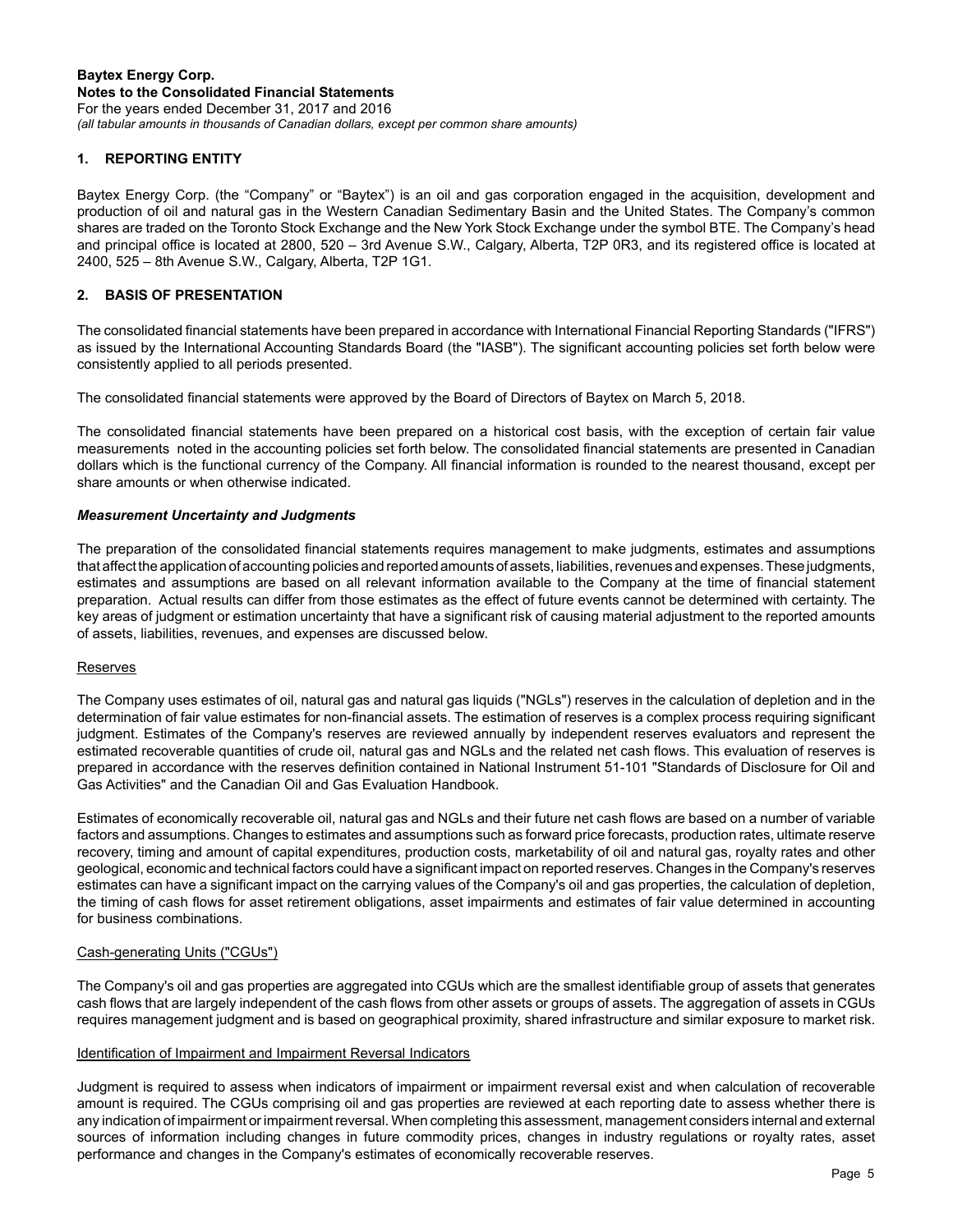If indicators of impairment or impairment reversal are determined to exist, the recoverable amount of an asset or CGU is calculated based on the higher of value-in-use ("VIU") and fair value less cost of disposal ("FVLCD"). These calculations require the use of estimates and assumptions including estimates of reserve quantities, the discount rates used to present value future cash flows, future commodity prices and future abandonment and reclamation obligations. Any changes to these estimates and assumptions could impact the calculation of recoverable amount and the carrying value of assets.

### Exploration and Evaluation ("E&E") Assets

Costs associated with acquiring oil and natural gas licenses and exploratory drilling are accumulated as E&E assets pending determination of technical feasibility and commercial viability. The determination of technical feasibility and commercial viability of E&E assets for the purposes of reclassifying such assets to oil and gas properties is subject to management judgment. Management uses the establishment of commercial reserves as the basis for determining technical feasibility and commercial viability. Upon determination of commercial reserves, E&E assets are tested for impairment and reclassified to oil and natural gas properties.

#### Business Combinations

Business combinations are accounted for using the acquisition method of accounting when the assets acquired meet the definition of a business in accordance with IFRS. The determination of fair value assigned to assets acquired and liabilities assumed often requires management to make assumptions and estimates about future events. The assumptions and estimates with respect to determining the fair value of oil and gas properties and E&E assets acquired include estimates of reserves acquired, forecast benchmark commodity prices and discount rates used to present value future cash flows. Changes in any of the assumptions or estimates used in determining the fair value of assets acquired and liabilities assumed could impact the amounts assigned to assets, liabilities and goodwill.

#### **Joint Arrangements**

Judgment is required to determine when the Company has joint control over an arrangement. In establishing joint control, management considers whether the decisions regarding the capital and operating activities of the arrangement require unanimous consent.

Classification of a joint arrangement once joint control has been established also requires judgment. The type of joint arrangement is determined by assessing the rights and obligations arising from the arrangement given the structure, legal form, and terms agreed upon by the parties sharing control. Arrangements where the controlling parties have rights to the net assets of the arrangement are classified as joint ventures. Arrangements where the controlling parties have rights to the assets and revenues, and obligations for the liabilities and expenses, are classified as joint operations.

#### Financial Derivatives

Financial derivatives are measured at fair value on each reporting date. The Company uses estimates of future commodity prices available at period end to determine the fair value of outstanding financial derivatives. Changes in market pricing between period end and settlement of the derivative contracts could have a significant impact on financial results related to the financial derivatives.

#### Asset Retirement Obligations

The amounts recorded for asset retirement obligations are based on the Company's net ownership interest in wells and facilities, estimated costs to abandon and reclaim the wells and the facilities, the estimated time period during which these costs will be incurred in the future and discount and inflation rates. The provision for asset retirement obligations represents management's best estimate of the present value of the future abandonment and reclamation costs required under current regulatory requirements. Actual abandonment and reclamation costs could be materially different from estimated amounts.

#### Foreign Operations

The functional currency of the Company's subsidiaries is the currency of the primary economic environment in which the entity operates. Certain subsidiaries of the Company operate and transact primarily in currencies other than the Canadian dollar. The designation of a subsidiary's functional currency is a management judgment based on the currency of the primary economic environment in which the subsidiary operates.

#### **Legal**

The Company is engaged in litigation and claims arising in the normal course of operations where the actual outcome may vary from the amount recognized in the consolidated financial statements. None of these claims are expected to materially affect the Company's financial position or reported results of operations.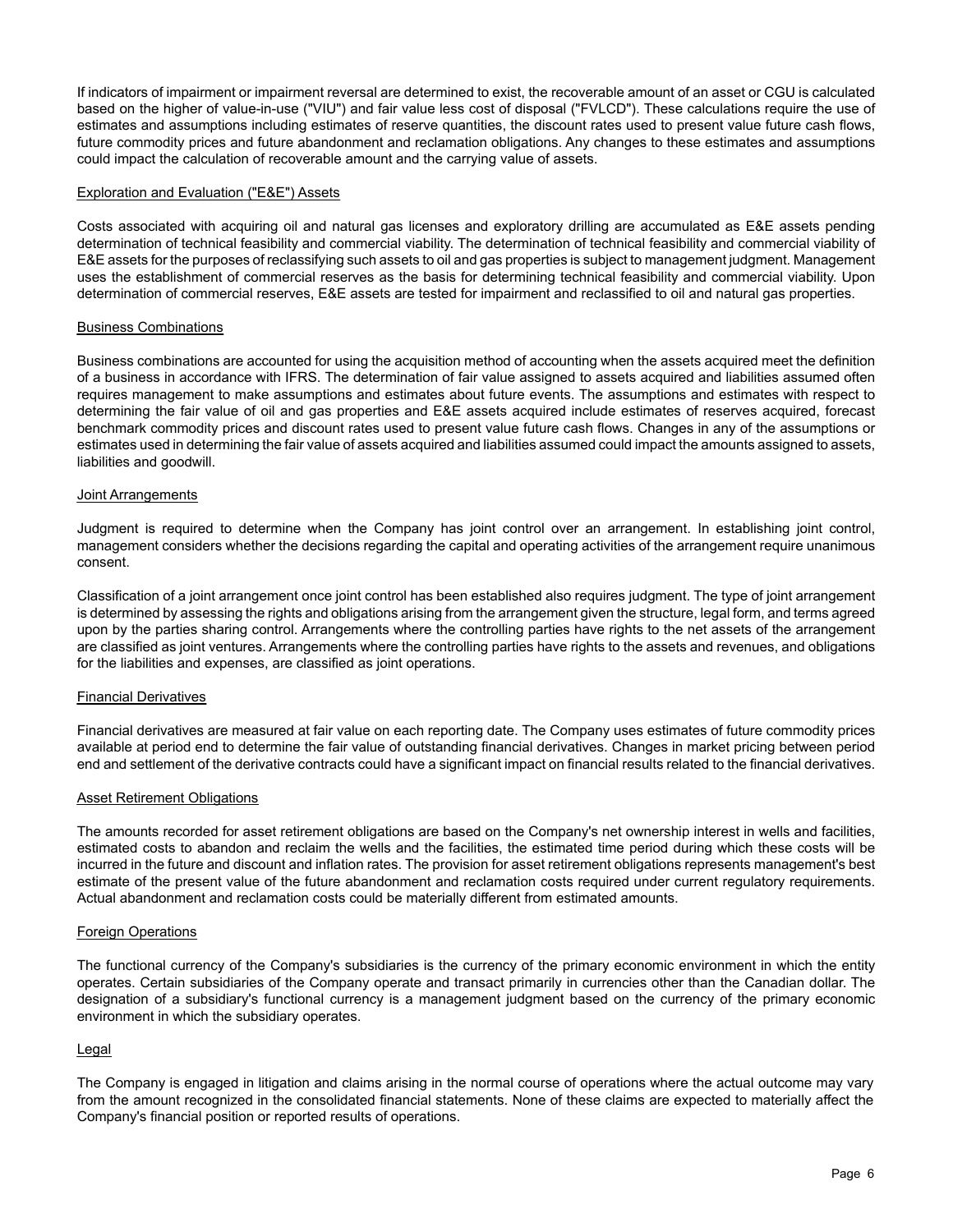## Income Taxes

Regulations and legislation in the various jurisdictions in which the Company and its subsidiaries operate are subject to change. Interpretation and application of existing regulation and legislation requires management judgment. Income tax filings are subject to audit and re-assessment and changes in facts, circumstances and interpretations of the standards may result in a material change to the Company's provision for income taxes. Estimates of future income taxes are subject to measurement uncertainty.

### **3. SIGNIFICANT ACCOUNTING POLICIES**

#### *Consolidation*

The consolidated financial statements include the accounts of the Company and its wholly-owned subsidiaries. Subsidiaries are entities controlled by the Company. Control exists when the Company has the power to govern the financial and operating policies to obtain benefits from its activities. Significant subsidiaries included in the Company's accounts include Baytex Energy USA, Inc., Baytex Energy Ltd. and Baytex Energy Partnership. Intercompany balances and transactions are eliminated in preparation of the consolidated financial statements.

Many of the Company's exploration, development and production activities are conducted through jointly controlled operations. The consolidated financial statements include the Company's proportionate share of the assets, liabilities, revenues and expenses generated by jointly controlled operations.

#### *Business Combinations*

Business combinations are accounted for using the acquisition method of accounting when the acquired assets meet the definition of a business under IFRS. The cost of an acquisition is measured as cash paid and the fair value of assets given, equity instruments issued and liabilities incurred or assumed at the date of exchange. The acquired identifiable assets and liabilities assumed are measured at their fair values at the date of acquisition. Any excess of the cost of acquisition over the fair value of the net identifiable assets acquired is recognized as goodwill. If the cost of acquisition is below the fair values of the identifiable net assets acquired, the difference is recognized as a bargain purchase gain in net income or loss. Associated transaction costs are expensed when incurred.

### *Exploration and Evaluation Assets*

Pre-license costs, including certain geological, geophysical and seismic expenditures, are incurred before the legal rights to explore a specific area have been obtained. These costs are charged to exploration expense in the period in which they are incurred.

Once the legal right to explore has been acquired, costs directly associated with an exploration program are capitalized as an intangible asset until results of the exploration program have been evaluated. Costs capitalized as E&E assets include costs of license acquisition, technical services and studies, seismic acquisition, exploration drilling and testing of initial production results.

E&E costs are subject to technical, commercial and management review to confirm the continued intent to develop or otherwise extract the underlying reserves. The technical feasibility and commercial viability of extracting petroleum and natural gas resources is dependent on the existence of economically recoverable reserves for the project. If the asset is determined not to be technically feasible or commercially viable the accumulated E&E costs associated with the exploration project are charged to E&E expense in the period the determination is made.

Upon determination of technical feasibility and commercial viability, as evidenced by the classification of proved or probable reserves and management's intention to develop the E&E asset, the accumulated costs associated with the exploration project are tested for impairment and transferred to oil and gas properties.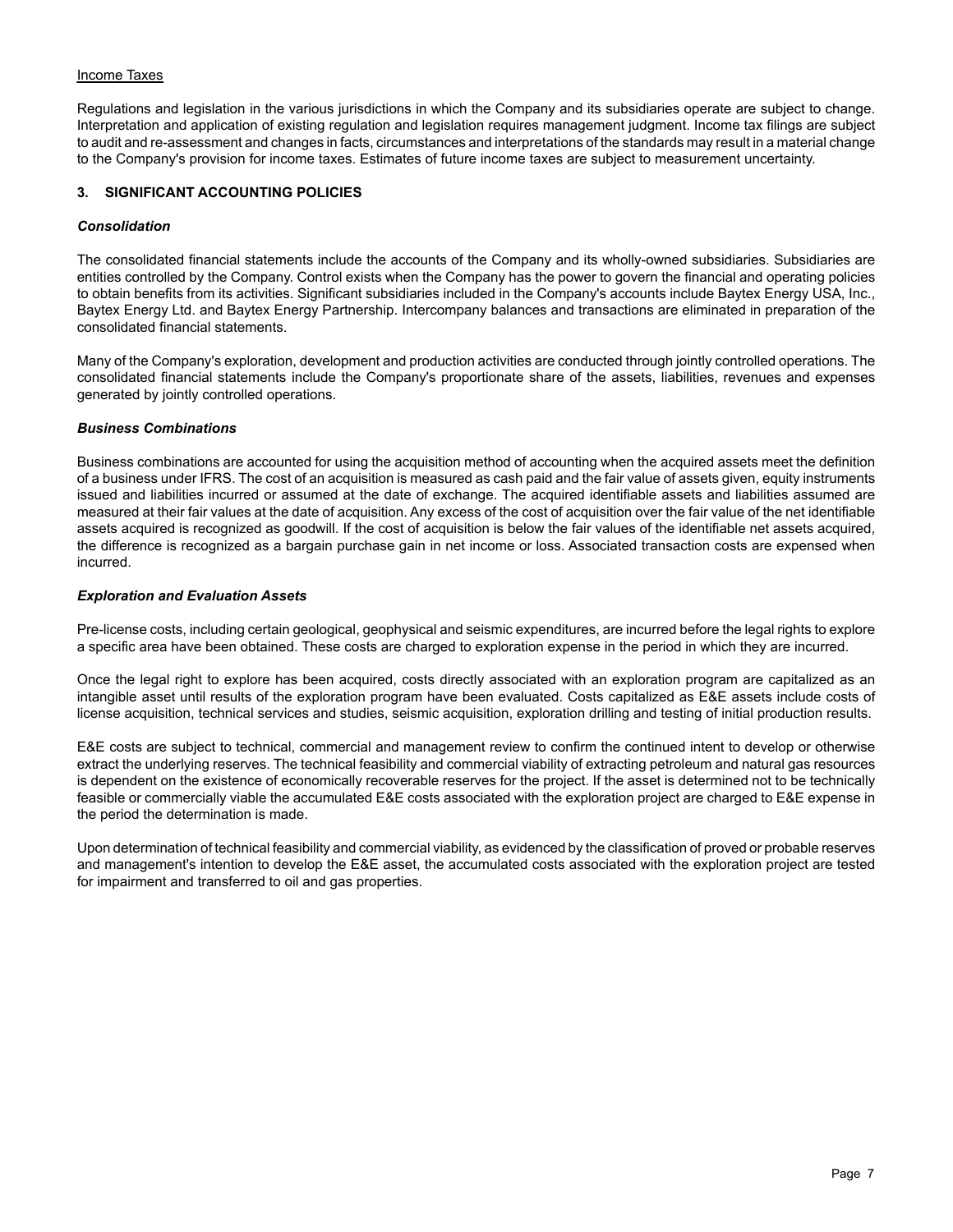#### *Oil and Gas Properties*

Items of oil and gas properties are initially recorded at cost. The initial cost of oil and gas properties includes the costs to acquire developed or producing oil and gas properties, and to develop oil and gas properties, such as costs of completing geological and geophysical surveys, drilling development wells, and the costs to construct and install development infrastructure such as wellhead equipment and processing facilities.

Oil and gas properties includes costs related to planned major inspection, overhaul and turnaround activities to maintain items of oil and gas properties and benefit future years of operations. Replacements outside of a major inspection, overhaul or turnaround are recognized as oil and gas properties when it is probable the future economic benefits of the replacement will be realized by the Company. The carrying amount of any replaced or disposed item of oil and gas properties is derecognized. Repair and maintenance costs incurred for servicing an item of oil and gas properties is recorded as operating expense as incurred.

Borrowing costs that are directly attributable to an item of oil and gas properties that takes a substantial period of time to construct are capitalized as part of the asset. Capitalization of borrowing costs ceases when the asset is in the condition and location necessary for its intended use.

#### *Depletion and Depreciation*

The costs associated with an item of oil and gas properties are depleted on a unit-of-production basis over proved plus probable reserves once commercial production has commenced. Future development costs required to bring those reserves into production are included in the depletable base. For purposes of the depletion calculation, petroleum and natural gas reserves are converted to a common unit of measurement on the basis of their relative energy content where six thousand cubic feet of natural gas equates to one barrel of oil equivalent.

The depreciation methods and estimated useful lives for other plant and equipment are as follows:

| Classification                | Method                               | Rate or period |
|-------------------------------|--------------------------------------|----------------|
| <b>Motor Vehicles</b>         | Diminishing balance                  | 15%            |
| Office Equipment              | Diminishing balance                  | 20%            |
| Computer Hardware             | Diminishing balance                  | 30%            |
| <b>Furniture and Fixtures</b> | Diminishing balance                  | 10%            |
| Leasehold Improvements        | Straight-line over life of the lease | Various        |
| <b>Other Assets</b>           | Diminishing balance                  | Various        |

The expected lives of other plant and equipment are reviewed on an annual basis and, if necessary, changes in expected useful lives are accounted for prospectively. Field inventory, which is included in other plant and equipment, is valued at the lower of cost, using the weighted average cost method, or net realizable value and is not depreciated.

#### *Impairment*

#### *Non-derivative financial assets*

The Company assesses non-derivative financial assets at each reporting date to determine whether there is any objective evidence indicating that it is impaired. Objective evidence exists if one or more events have had a negative effect on the estimated future cash flows of that asset. An impairment loss in respect of a financial asset measured at amortized cost is calculated as the difference between its carrying amount and the present value of the estimated future cash flows.

Significant financial assets are tested for impairment on an individual basis. The remaining financial assets are assessed collectively in groups that share similar credit risk characteristics. Impairment losses are recognized in net income or loss. An impairment loss is reversed when there is objective evidence that the value of the financial assets has been partially or fully restored. For financial assets measured at amortized cost the reversal is recognized in net income or loss.

#### *Non-financial assets*

The Company reviews its non-financial assets, other than E&E assets, for indicators of impairment and impairment reversal at the end of each reporting period. The recoverable amount of the asset is estimated if indicators of impairment or impairment reversal exist. E&E assets are assessed for impairment when they are reclassified to oil and gas properties and if facts and circumstances suggest that the carrying amount exceeds the recoverable amount.

When reviewing for indicators of impairment and impairment reversal, and testing for impairment when indicators have been identified, assets are grouped together at a CGU level. The recoverable amount of an asset or CGU is the higher of its FVLCD and its VIU. FVLCD is determined as the amount that would be obtained from the sale of an asset or CGU in an arm's length transaction between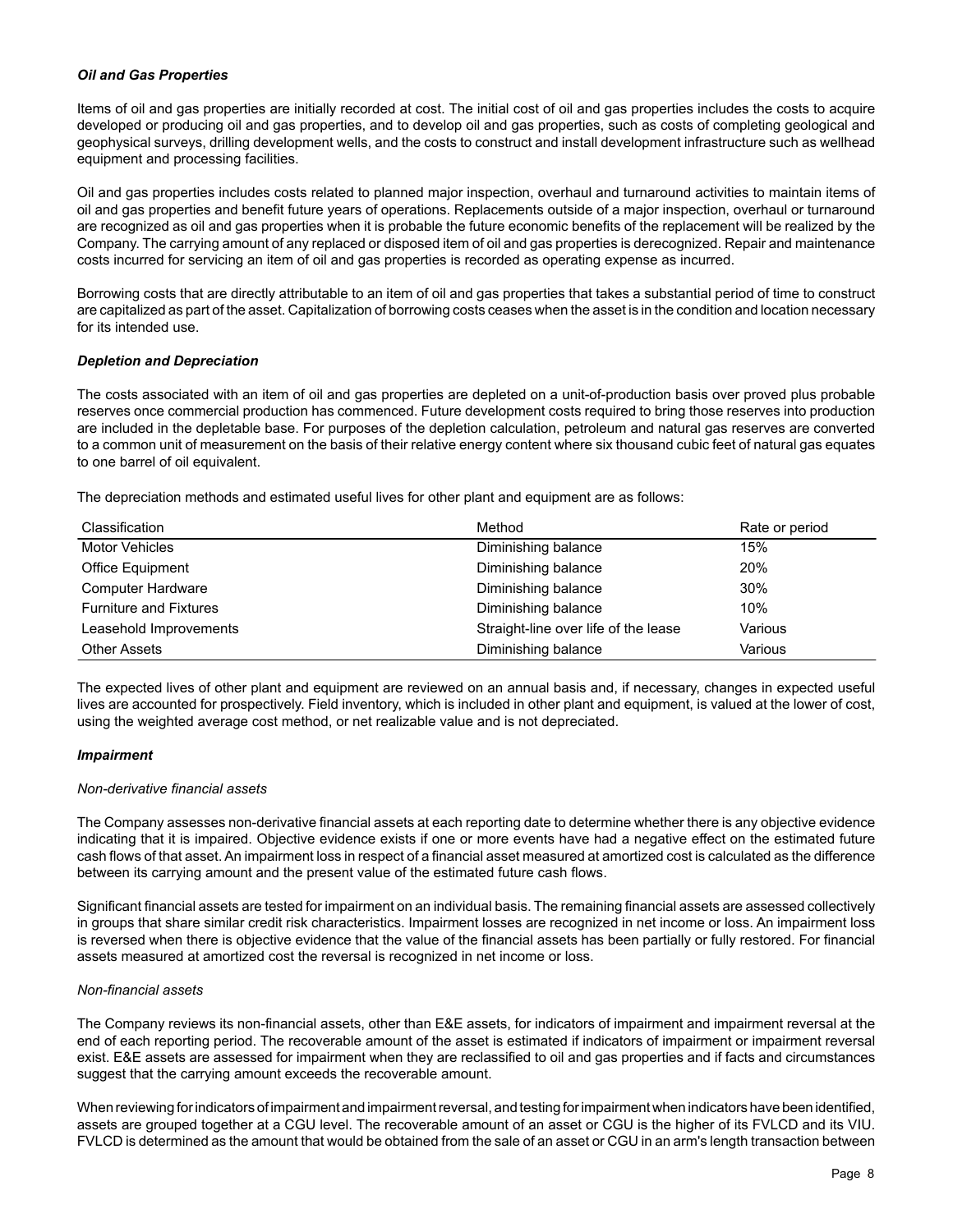willing parties. In determining FVLCD, recent market transactions are considered if available. In the absence of such transactions, an appropriate valuation model is used. VIU is assessed using the present value of the estimated future cash flows of the asset or CGU. The estimated future cash flows are adjusted for risks specific to the asset or CGU and are discounted using a pre-tax discount rate that reflects current market assessments of the time value of money.

Where the carrying amount of a CGU exceeds its recoverable amount, the CGU is considered impaired and is written down to its recoverable amount. The impairment reduces the carrying amount of any goodwill allocated to the CGU first, with any remaining impairment being allocated to the individual assets in the CGU on a pro-rata basis.

Impairments may be reversed for all CGUs and individual assets, other than goodwill, when there is indication that a previously recognized impairment may no longer exist or may have decreased. If such indication exists, the recoverable amount is estimated. An impairment may be reversed only to the extent that the asset's revised carrying amount does not exceed the carrying amount that would have been determined, net of depreciation and depletion, had no impairment been recognized. Impairment recognized in relation to goodwill is not reversed for subsequent increases in its recoverable amount.

Impairments and impairment reversals are recorded in net income or loss in the period the impairment or impairment reversal occurs.

### *Asset Retirement Obligations*

The Company recognizes asset retirement obligations when it has a legal or constructive obligation as a result of past events, it is probable that an outflow of economic resources will be required to settle the obligation and a reliable estimate can be made of the amount of the obligation.

Asset retirement obligations are recognized for future asset retirement costs associated with the abandonment and reclamation of the Company's E&E assets and oil and gas properties. Asset retirement obligations are measured at the present value of management's best estimate of the future cash flows required to settle the present obligation, using the risk free interest rate. The present value of the liability is capitalized as part of the cost of the related asset and depleted over its useful life. The asset retirement obligation is accreted until the date of expected settlement of the retirement obligation and is recognized within finance expense in the statements of income or loss. Changes in the future cash flow estimates resulting from revisions to the estimated timing or amount of undiscounted cash flows or the discount rates are recognized as changes in the asset retirement obligation provision and related asset at each reporting date.

## *Foreign Currency Translation*

#### Foreign transactions

Transactions completed in currencies other than the functional currency are translated into the functional currency at the exchange rates prevailing at the time of the transactions. Foreign currency assets and liabilities are translated to functional currency at the period-end exchange rate. Revenue and expenses are translated to functional currency using the average exchange rate for the period. Realized and unrealized gains and losses resulting from the settlement or translation of foreign currency transactions are included in net income or loss.

#### Foreign operations

The functional currency of the Company's subsidiaries is the currency of the primary economic environment in which the entity operates. Certain subsidiaries of the Company operate and transact primarily in currencies other than the Canadian dollar. The designation of a subsidiary's functional currency is a management judgment based on the currency of the primary economic environment in which the subsidiary operates.

The financial statements of each entity are translated into Canadian dollars in preparation of the Company's consolidated financial statements. The assets and liabilities of a foreign operation are translated to Canadian dollars at the period-end exchange rate. Revenues and expenses of foreign operations are translated to Canadian dollars using the average exchange rate for the period. Foreign exchange differences are recognized in other comprehensive income or loss.

If the Company or any of its entities disposes of its entire interest in a foreign operation, or loses control, joint control, or significant influence over a foreign operation, the accumulated foreign currency translation gains or losses related to the foreign operation are recognized in net income or loss.

#### *Revenue Recognition*

Revenue associated with sales of petroleum and natural gas is recognized when title passes to the purchaser at the delivery point and collection is reasonably assured. Revenue from the sale of petroleum and natural gas in which the Company has an interest with other producers is recognized based on the Company's working interest and the terms of the relevant agreements. Purchases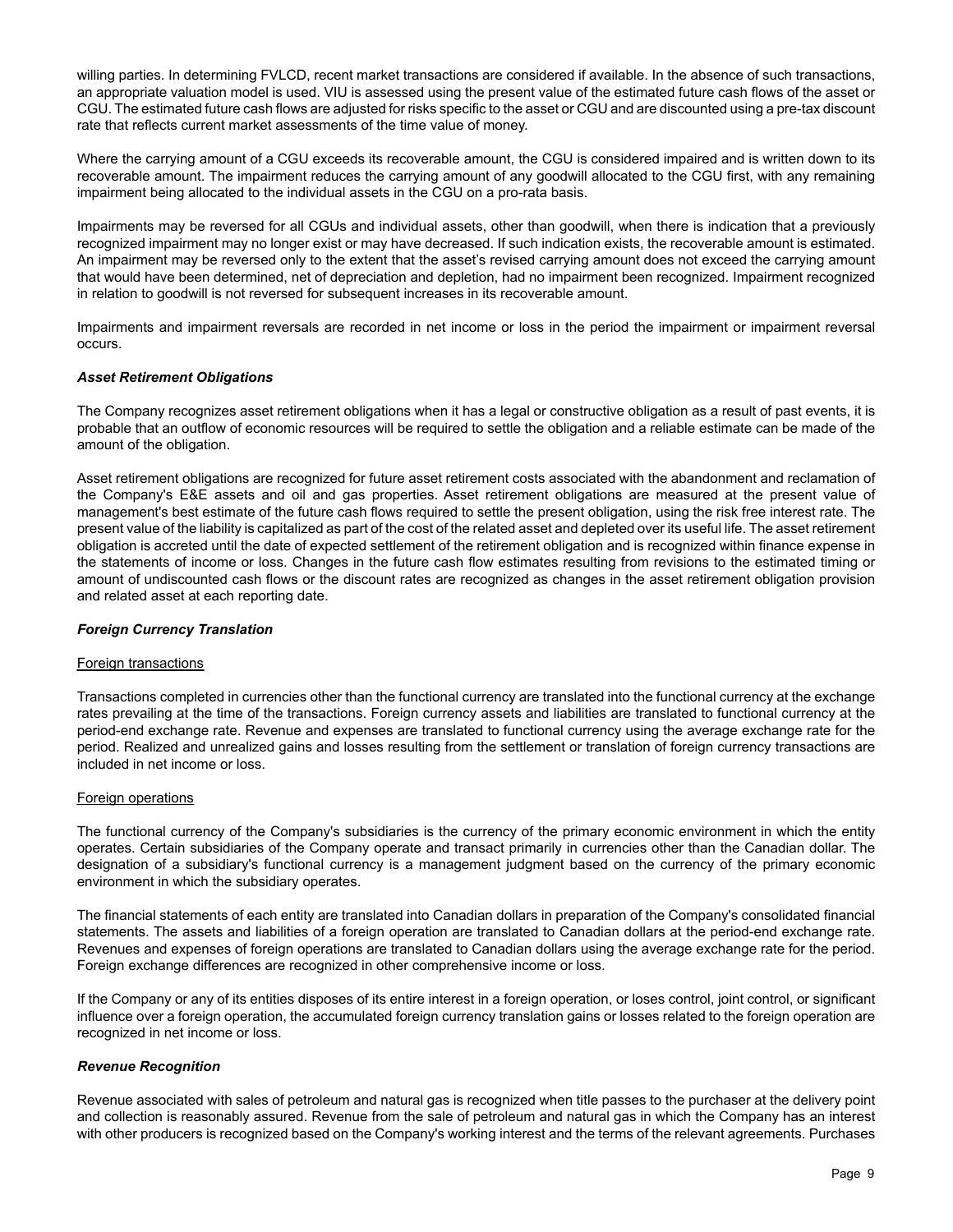and sales of product that are entered into in contemplation of each other with the same counterparty with the right and intent to settle net are recorded on a net basis.

### *Transportation Expense*

Costs paid by Baytex for the transportation of crude oil, natural gas, condensate and NGLs to the point of title transfer are recognized when transportation is provided. For the U.S. operations, Baytex does not have sufficient information to bifurcate these costs and therefore transportation expenses have been included as part of operating expense.

### *Financial Instruments*

Financial instruments are measured at fair value on initial recognition of the instrument and are classified into one of the following five categories: fair value through profit or loss ("FVTPL"), loans and receivables, held-to-maturity investments, available-for-sale financial assets and other financial liabilities.

Subsequent measurement of financial instruments is based on their initial classification. FVTPL financial assets are measured at fair value and changes in fair value are recognized in net income or loss. Available-for-sale financial assets are measured at fair value with changes in fair value recorded in other comprehensive income or loss until the instrument is derecognized or impaired. The remaining categories of financial instruments are recognized at amortized cost using the effective interest method. Cash and financial derivatives are classified at FVTPL. Trade and other receivables are classified as loans and receivables, which are measured at amortized cost. Trade and other payables, bank loan and long-term notes are classified as other financial liabilities, which are measured at amortized cost.

An embedded derivative is a component of a contract that modifies the cash flows of the contract. These hybrid contracts consist of a host contract and an embedded derivative. The embedded derivative is separated from the host contract and accounted for as a derivative unless the economic characteristics and risks of the embedded derivative are closely related to the host contract. The embedded derivatives are measured at FVTPL.

The transaction costs that are directly attributable to the acquisition or issue of a financial asset or a financial liability classified as FVTPL are expensed at inception of the contract. For a financial asset or a financial liability carried at amortized cost, transaction costs directly attributable to acquiring or issuing the asset or liability are added to, or deducted from, the fair value on initial recognition and amortized through net income or loss over the term of the financial instrument. Debt issuance costs related to the restructuring of credit facilities are capitalized and amortized as financing costs over the term of the credit facilities.

The Company formally documents its risk management objectives and strategies to manage exposures to fluctuations in commodity prices, interest rates and foreign currency exchange rates. The risk management policy permits the use of certain derivative financial instruments, including swaps and collars, to manage these fluctuations. All transactions of this nature entered into by the Company are related to underlying financial instruments or future petroleum and natural gas production. These instruments are classified as FVTPL. The Company does not use financial derivatives for trading or speculative purposes. The Company has not designated its financial derivative contracts as effective accounting hedges, and therefore has not applied hedge accounting. As a result, the Company applies the fair value method of accounting for all derivative instruments by recording an asset or liability on the statements of financial position and recognizing changes in the fair value of the instrument in the statements of income or loss for the current period. The fair values of these instruments are based on quoted market prices or, in their absence, third-party market indications and forecasts. Attributable transaction costs are recognized in net income or loss when incurred.

The Company has accounted for its physical delivery sales contracts, which were entered into and continue to be held for the purpose of receipt or delivery of non-financial items in accordance with its expected purchase, sale or usage requirements as executory contracts. As such, these contracts are not considered to be derivative financial instruments and have not been recorded at fair value on the statements of financial position. Settlements on these physical delivery sales contracts are recognized in revenue in the period the product is delivered to the sales point.

#### *Income Taxes*

Current and deferred income taxes are recognized in net income or loss, except when they relate to items that are recognized directly in equity, in which case the current and deferred taxes are also recognized directly in equity. When current income tax or deferred income tax arises from the initial accounting for a business combination, the tax effect is included in the accounting for the business combination as goodwill.

Current income taxes for the current and prior periods are measured at the amount expected to be recoverable from or payable to the taxation authorities based on the income tax rates enacted at the end of the reporting period.

The Company follows the balance sheet asset and liability method of accounting for income taxes. Under this method, deferred income taxes are recorded for the effect of any temporary differences between the carrying amounts of assets and liabilities in the consolidated financial statements and the corresponding tax basis used in the computation of taxable income. Deferred income tax liabilities are generally recognized for all taxable temporary differences. Deferred income tax assets are recognized for all temporary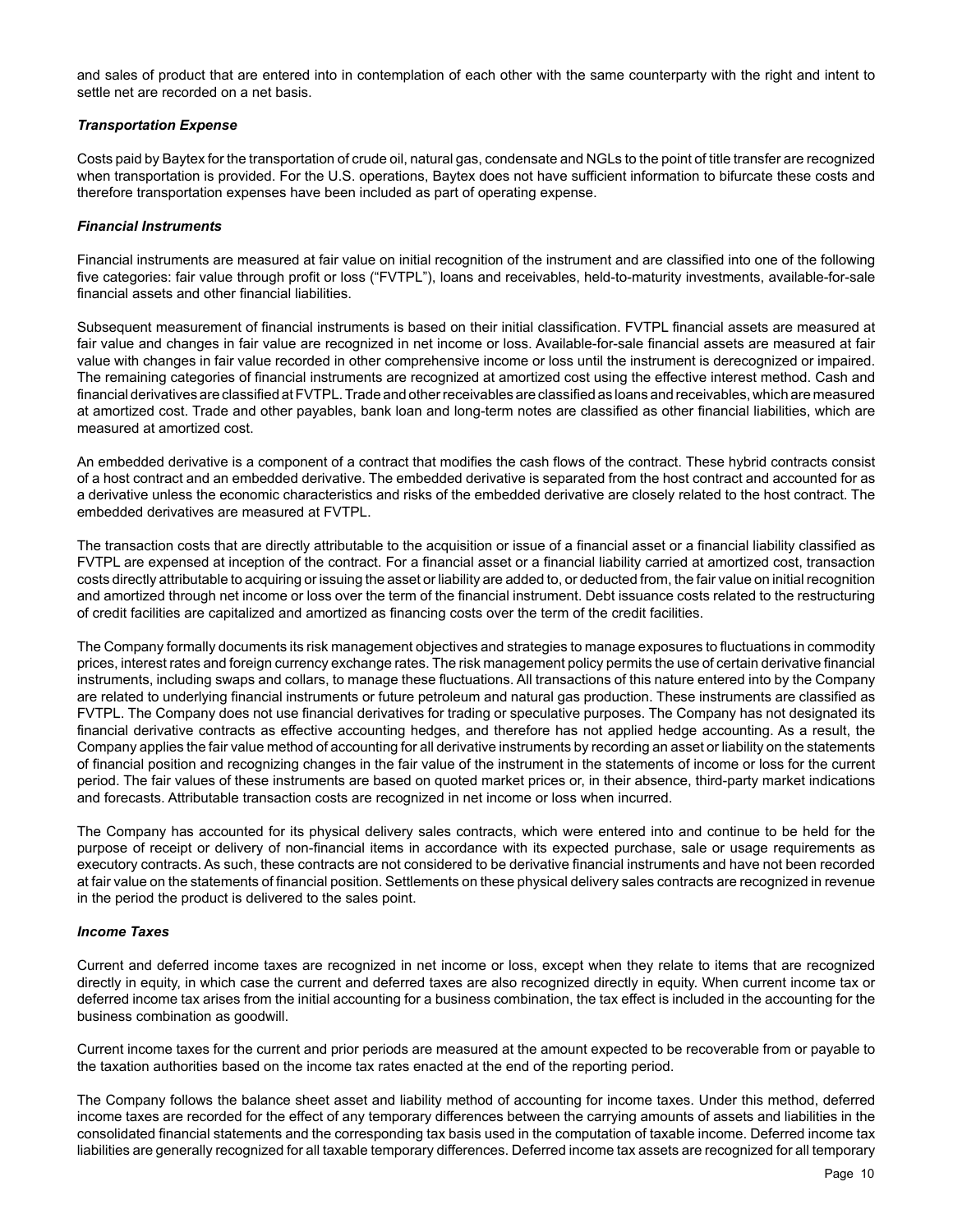differences deductible to the extent future recovery is probable. The carrying amount of deferred income tax assets is reviewed at the end of each reporting period and reduced to the extent that it is no longer probable that sufficient taxable income will be available to allow all or part of the asset to be recovered. Deferred income taxes are calculated using enacted or substantively enacted tax rates. Deferred income tax balances are adjusted for any changes in the enacted or substantively enacted tax rates and the adjustment is recognized in the period that the rate change occurs.

### *Share-based Compensation Plans*

The Company has a full-value award plan (the "Share Award Incentive Plan") pursuant to which restricted awards and performance awards (collectively, "share awards") may be granted to the directors, officers and employees of the Company and its subsidiaries. The maximum number of common shares issuable under the Share Award Incentive Plan (and any other long-term incentive plans of the Company) shall not at any time exceed 3.8% of the then-issued and outstanding common shares.

Each restricted award entitles the holder to be issued the number of common shares designated in the restricted award (plus dividend equivalents). Each performance award entitles the holder to be issued the number of common shares designated in the performance award (plus dividend equivalents) multiplied by a payout multiplier. Under the Share Award Incentive Plan, common shares are issued as to one-sixth every six months from the date of issuance. Expenses related to the Share Award Incentive Plan are determined based on the fair value of the share awards on the grant date which is based on quoted market prices for the Company's common shares. Both restricted and performance awards are expensed over the vesting period using the graded vesting method. The payout multiplier is dependent on the performance of the Company relative to pre-defined corporate performance measures for a particular period. In the case of both restricted and performance awards, the number of common shares to be issued on the applicable issue date is adjusted to account for the payments of dividends from the grant date to the applicable issue date.

#### *Future Accounting Pronouncements*

### **Revenue from Contracts with Customers**

In April 2016, the IASB issued its final amendments to IFRS 15 *Revenue from Contracts with Customers,* which will replace IAS 11 *Construction Contracts* and IAS 18 *Revenue* and the related interpretations on revenue recognition. The new standard moves away from a revenue recognition model based on an earnings process to an approach that is based on transfer of control of a good or service to a customer. The standard also requires extensive new disclosures, as to the nature, amount, timing and uncertainty of revenues and cash flows arising from contracts with customers. IFRS 15 can be applied retrospectively to each period presented or retrospectively as a cumulative-effect adjustment as of the date of adoption. The new standard is effective for annual periods beginning on or after January 1, 2018 with early adoption permitted. The Company has substantially completed its review of the various revenue streams and underlying contracts with customers and does not anticipate a material impact to the Company's net income. The Company will expand the disclosures in the notes to the financial statements as prescribed by IFRS 15 to provide additional information on the Company's various revenue streams and contractual arrangements.

#### **Financial Instruments**

In July 2014, the IASB issued IFRS 9 *Financial Instruments* which is intended to replace IAS 39 *Financial Instruments: Recognition and Measurement*. The new standard replaces the current multiple classification and measurement models for financial assets and liabilities with a single model that has only two classifications: amortized cost and fair value. Under IFRS 9, where the fair value option is applied to financial liabilities, any change in fair value resulting from an entity's own credit risk is recorded through other comprehensive income or loss rather than net income or loss. The new standard also introduces a credit loss model for evaluating impairment of financial assets. In addition, IFRS 9 provides a hedge accounting model that is more in line with risk management activities. The Company currently does not apply hedge accounting to its derivative contracts nor does it intend to apply hedge accounting upon adoption of IFRS 9. The standard is effective for annual periods beginning on or after January 1, 2018 with early adoption permitted. The Company will adopt IFRS 9 in its financial statements for the annual period beginning on January 1, 2018. The Company has concluded that the standard will not have a material impact on the consolidated financial statements.

#### **Leases**

In January 2016, the IASB issued IFRS 16 *Leases* which replaces IAS 17 *Leases.* IFRS 16 introduces a single recognition and measurement model for lessees, which will require recognition of lease assets and lease obligations on the balance sheet. Shortterm leases and leases for low value assets are exempt from recognition and may be treated as operating leases and recognized through net income or loss. The standard is effective for annual periods beginning on or after January 1, 2019 with early adoption permitted if IFRS 15 has been adopted. The standard shall be applied retrospectively to each period presented or retrospectively as a cumulative-effect adjustment as of the date of adoption. The Company will adopt IFRS 16 on January 1, 2019. The Company is developing a plan to identify and review its various lease agreements in order to determine the impact that adoption of IFRS 16 will have on the consolidated financial statements.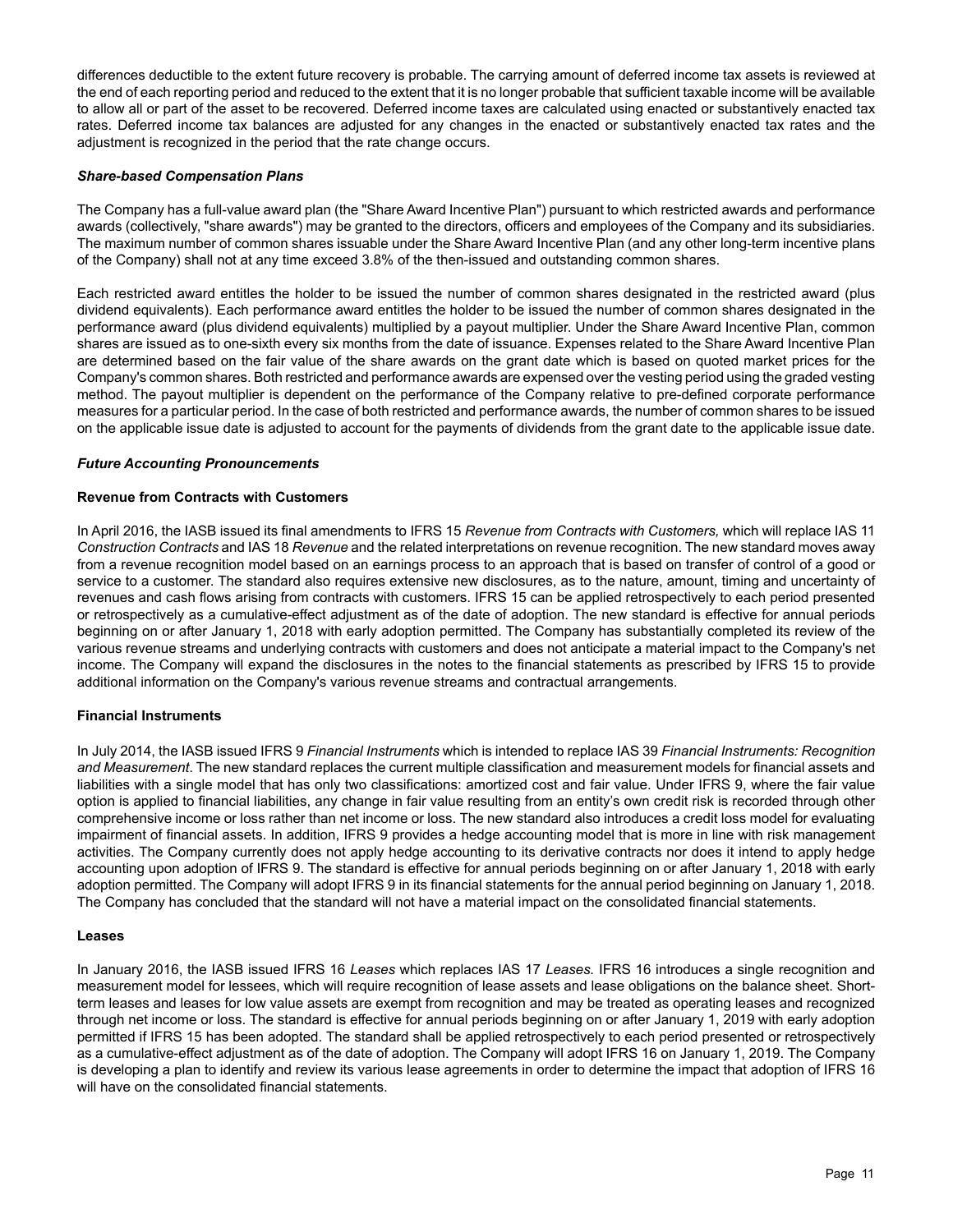# **4. PROPERTY ACQUISITION**

On January 20, 2017, Baytex acquired heavy oil properties in the Peace River area of Alberta for total consideration of \$66.1 million, including closing adjustments. The purchase price was adjusted for the results of operations between the effective date of December 1, 2016 and closing of the acquisition. The acquired properties provide additional development opportunities located immediately adjacent to Baytex's existing Peace River lands.

The acquisition was accounted for as a business combination whereby the net assets acquired and the liabilities assumed were recorded at fair value at the acquisition date. The fair value of the oil and gas properties acquired was determined using a thirdparty evaluation of proved plus probable reserves with an effective date of December 31, 2017, utilizing forward prices at the date of acquisition and adjustment for the results of operations between the acquisition date and December 31, 2017. The asset retirement obligations were determined using internal estimates of the timing and estimated costs associated with the abandonment, restoration and reclamation of the wells and facilities acquired using a market discount rate of 12%.

Final estimates of fair value assigned to the assets acquired and liabilities assumed at the date of acquisition are set forth below.

| Consideration for the acquisition: |    |          |
|------------------------------------|----|----------|
| Cash paid                          | \$ | 66,084   |
| <b>Total consideration</b>         | S  | 66,084   |
|                                    |    |          |
| <b>Purchase price equation:</b>    |    |          |
| Oil and gas properties             | \$ | 89,526   |
| Crude oil inventory <sup>(1)</sup> |    | 988      |
| Trade and other payables           |    | (5,400)  |
| Asset retirement obligations       |    | (19,030) |
| Total net assets acquired          | \$ | 66,084   |

*(1) Crude oil inventory is included as part of trade and other receivables, as at the acquisition date.*

For the period from January 20, 2017 to December 31, 2017, the acquired properties contributed revenues, net of royalties, of \$61.0 million and operating income (revenues, net of royalties, less operating, transportation and blending expenses) of \$10.8 million.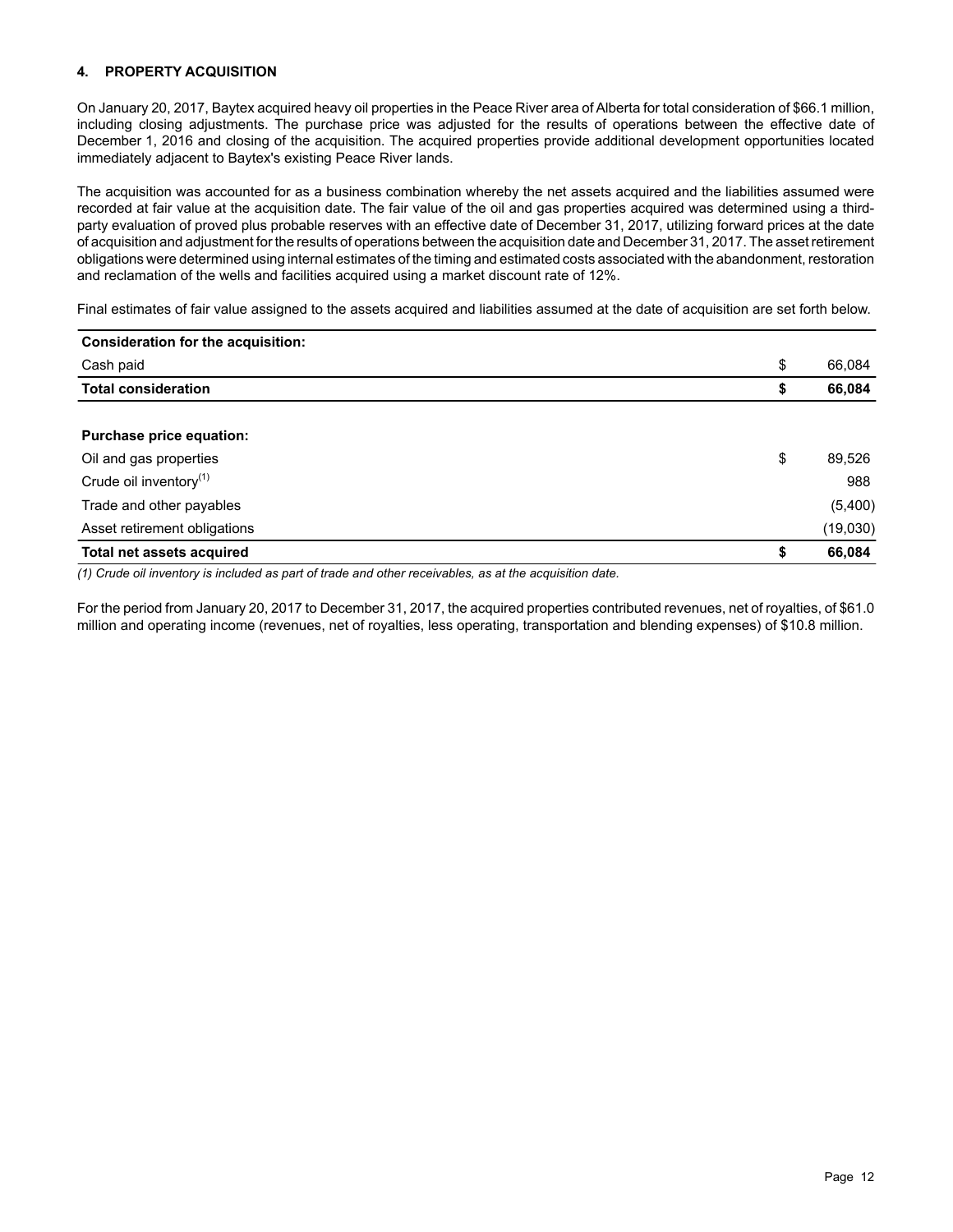# **5. SEGMENTED FINANCIAL INFORMATION**

Baytex's reportable segments are determined based on the geographic location and nature of the underlying operations:

- Canada includes the exploration for, and the development and production of, crude oil and natural gas in Western Canada;
- U.S. includes the exploration for, and the development and production of, crude oil and natural gas in the U.S.; and
- Corporate includes corporate activities and items not allocated between operating segments.

|                                                                                                                                     | Canada               |                 | U.S.       |  |                |  | Corporate      |    |                          | Consolidated |                 |  |            |
|-------------------------------------------------------------------------------------------------------------------------------------|----------------------|-----------------|------------|--|----------------|--|----------------|----|--------------------------|--------------|-----------------|--|------------|
| <b>Years Ended December 31</b>                                                                                                      | 2017                 | 2016            | 2017       |  | 2016           |  | 2017           |    | 2016                     |              | 2017            |  | 2016       |
|                                                                                                                                     |                      |                 |            |  |                |  |                |    |                          |              |                 |  |            |
| Revenue, net of royalties                                                                                                           |                      |                 |            |  |                |  |                |    |                          |              |                 |  |            |
| Petroleum and natural gas sales                                                                                                     | \$<br>470,239 \$     | 299,632 \$      | 621,295 \$ |  | 480,463 \$     |  |                | \$ |                          |              | $$1,091,534$ \$ |  | 780,095    |
| Royalties                                                                                                                           | (58, 672)            | (37, 720)       | (183, 220) |  | (140, 396)     |  |                |    |                          |              | (241, 892)      |  | (178, 116) |
|                                                                                                                                     | 411,567              | 261,912         | 438,075    |  | 340,067        |  |                |    | $\overline{\phantom{0}}$ |              | 849,642         |  | 601,979    |
| Expenses                                                                                                                            |                      |                 |            |  |                |  |                |    |                          |              |                 |  |            |
| Operating                                                                                                                           | 181,995              | 142,242         | 87,288     |  | 98,463         |  |                |    |                          |              | 269,283         |  | 240,705    |
| Transportation                                                                                                                      | 33,985               | 28,257          |            |  |                |  |                |    |                          |              | 33,985          |  | 28,257     |
| Blending                                                                                                                            | 51,012               | 9,622           |            |  |                |  |                |    |                          |              | 51,012          |  | 9,622      |
| General and administrative                                                                                                          |                      |                 |            |  |                |  | 47,389         |    | 50,866                   |              | 47,389          |  | 50,866     |
| Exploration and evaluation                                                                                                          | 8,253                | 5,976           |            |  |                |  |                |    |                          |              | 8,253           |  | 5,976      |
| Depletion and depreciation                                                                                                          | 199,149              | 210.778         | 280,933    |  | 293,231        |  | 1,847          |    | 4,299                    |              | 481,929         |  | 508,309    |
| Impairment                                                                                                                          |                      | 256,559         |            |  | 166,617        |  |                |    |                          |              |                 |  | 423,176    |
| Share-based compensation                                                                                                            |                      |                 |            |  |                |  | 15,509         |    | 13,882                   |              | 15,509          |  | 13,882     |
| Financing and interest                                                                                                              |                      |                 |            |  |                |  | 113,638        |    | 114,199                  |              | 113,638         |  | 114,199    |
| Financial derivatives (gain) loss                                                                                                   |                      |                 |            |  |                |  | (5, 177)       |    | 43,207                   |              | (5, 177)        |  | 43,207     |
| Foreign exchange gain                                                                                                               |                      |                 |            |  |                |  | (87,060)       |    | (42, 678)                |              | (87,060)        |  | (42, 678)  |
| Gain on disposition of oil and gas<br>properties                                                                                    | (12,048)             | (3,883)         | (33)       |  | (40, 024)      |  |                |    | —                        |              | (12,081)        |  | (43,907)   |
| Other                                                                                                                               |                      |                 |            |  |                |  | 2,216          |    | 8,152                    |              | 2,216           |  | 8,152      |
|                                                                                                                                     | 462,346              | 649,551         | 368,188    |  | 518,287        |  | 88,362         |    | 191,927                  |              | 918,896         |  | 1,359,766  |
| Net income (loss) before income taxes                                                                                               | (50, 779)            | (387, 639)      | 69,887     |  | (178, 220)     |  | (88, 362)      |    | (191, 927)               |              | (69, 254)       |  | (757, 787) |
| Income tax recovery                                                                                                                 |                      |                 |            |  |                |  |                |    |                          |              |                 |  |            |
| Current income tax recovery                                                                                                         |                      | (6, 577)        | (1,085)    |  | (1, 156)       |  |                |    | (309)                    |              | (1,085)         |  | (8,042)    |
| Deferred income tax expense (recovery)                                                                                              | 622                  | (99, 215)       | (118, 163) |  | (112, 907)     |  | (37, 802)      |    | (52, 439)                |              | (155, 343)      |  | (264, 561) |
|                                                                                                                                     | 622                  | (105, 792)      | (119, 248) |  | (114, 063)     |  | (37, 802)      |    | (52, 748)                |              | (156, 428)      |  | (272, 603) |
| Net income (loss)                                                                                                                   | \$<br>$(51, 401)$ \$ | $(281, 847)$ \$ | 189,135 \$ |  | $(64, 157)$ \$ |  | $(50, 560)$ \$ |    | $(139, 179)$ \$          |              | 87,174 \$       |  | (485, 184) |
|                                                                                                                                     |                      |                 |            |  |                |  |                |    |                          |              |                 |  |            |
| Total oil and natural gas capital<br>expenditures <sup>(1)</sup><br>$(1)$ lucked as a considiance not of proceeds from dissolutives | \$<br>173,131 \$     | 16,990 \$       | 212,992 \$ |  | 144,673 \$     |  |                | \$ |                          | \$           | 386,123 \$      |  | 161,663    |

*(1) Includes acquisitions, net of proceeds from divestitures.* 

| As at                            | December 31, 2017 | December 31, 2016 |
|----------------------------------|-------------------|-------------------|
| Canadian assets                  | 1,677,821 \$      | 1,625,546         |
| U.S. assets                      | 2,684,816         | 2,955,965         |
| Corporate assets                 | 9,474             | 12.574            |
| <b>Total consolidated assets</b> | 4,372,111 \$      | 4,594,085         |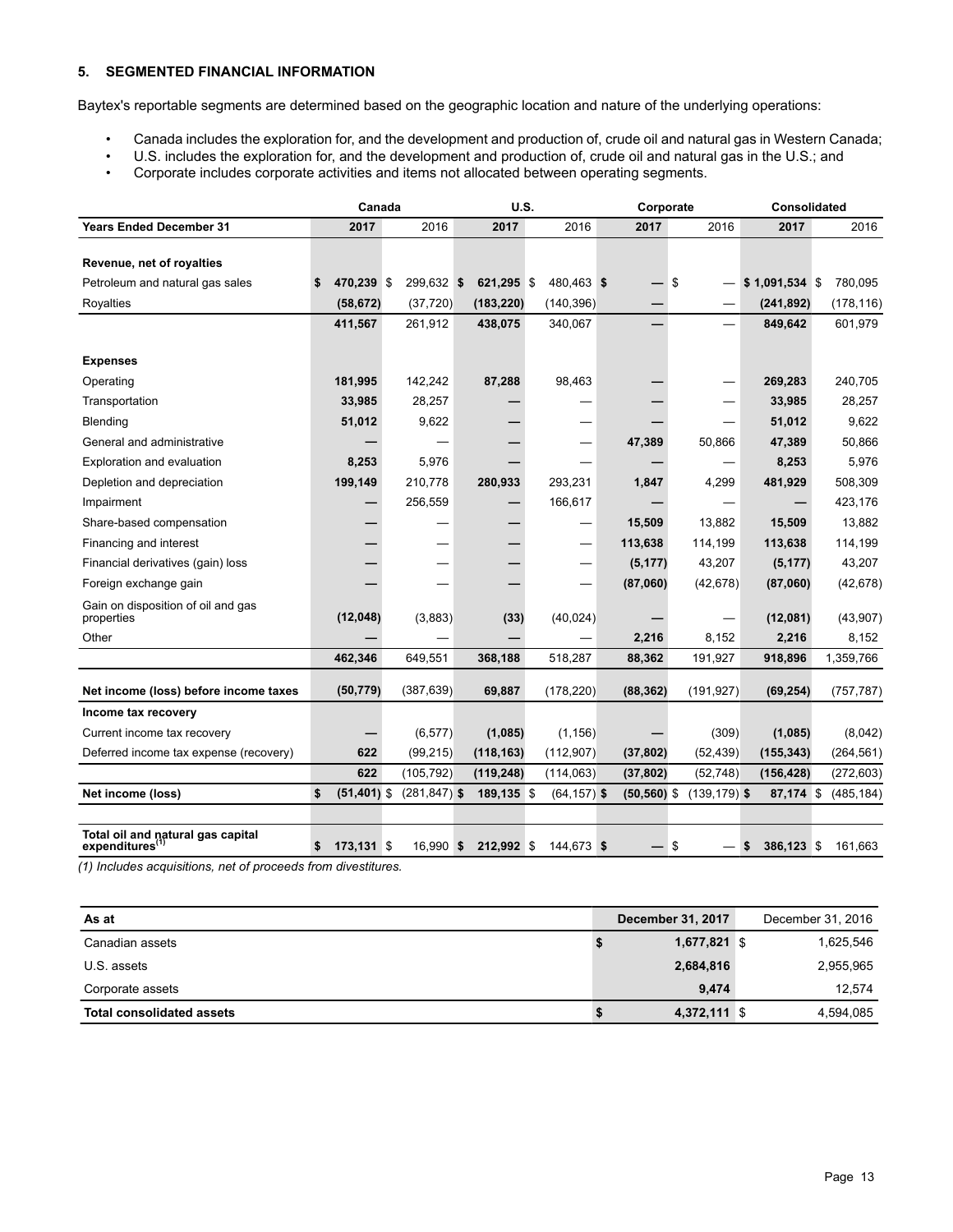### **6. EXPLORATION AND EVALUATION ASSETS**

|                                    | <b>December 31, 2017</b> | December 31, 2016 |
|------------------------------------|--------------------------|-------------------|
| Balance, beginning of year         | $308,462$ \$             | 578,969           |
| Capital expenditures               | 7,118                    | 4,716             |
| <b>Divestitures</b>                | (1, 276)                 | (2, 353)          |
| Impairment                         |                          | (166, 617)        |
| Exploration and evaluation expense | (8, 253)                 | (5,976)           |
| Transfer to oil and gas properties | (20, 198)                | (85,069)          |
| Foreign currency translation       | (12, 879)                | (15,208)          |
| Balance, end of year               | $272,974$ \$             | 308.462           |

At December 31, 2017, there were no indicators of impairment for exploration and evaluation assets on any of the Company's CGUs. During the year ended December 31, 2017, the Company transferred \$20.2 million from exploration and evaluation to oil and gas properties upon establishment of developed reserves in the U.S. CGU that were previously classified as undeveloped reserves.

During the year ended December 31, 2016, the Company derecognized \$166.6 million of exploration and evaluation assets in the U.S. CGU due to changes to the Company's development plan, which resulted in possible reserves being reclassified to contingent resources. The Company also transferred \$85.1 million from exploration and evaluation assets to oil and gas properties upon establishment of proved plus probable reserves in the U.S. CGU that were previously classified as possible reserves.

## **7. OIL AND GAS PROPERTIES**

|                                                    | Cost               | <b>Accumulated</b><br>depletion | Net book value |
|----------------------------------------------------|--------------------|---------------------------------|----------------|
| Balance, December 31, 2015                         | \$<br>7,584,281 \$ | $(2,910,106)$ \$                | 4,674,175      |
| Capital expenditures                               | 220,067            |                                 | 220,067        |
| Property acquisitions                              | 54                 |                                 | 54             |
| Transferred from exploration and evaluation assets | 85,069             |                                 | 85,069         |
| Change in asset retirement obligations             | 35,714             |                                 | 35,714         |
| <b>Divestitures</b>                                | (59, 874)          | 42,959                          | (16, 915)      |
| Impairment                                         |                    | (256, 559)                      | (256, 559)     |
| Foreign currency translation                       | (101, 274)         | 15,616                          | (85, 658)      |
| Depletion                                          |                    | (503, 778)                      | (503, 778)     |
| Balance, December 31, 2016                         | \$<br>7,764,037 \$ | $(3,611,868)$ \$                | 4,152,169      |
| Capital expenditures                               | 319,148            |                                 | 319,148        |
| Property acquisitions <sup>(1)</sup>               | 136,007            |                                 | 136,007        |
| Transferred from exploration and evaluation assets | 20,198             |                                 | 20,198         |
| Transferred from other assets                      | 5,124              |                                 | 5,124          |
| Change in asset retirement obligations             | 42,808             |                                 | 42,808         |
| <b>Divestitures</b>                                | (105, 272)         | 49,291                          | (55,981)       |
| Foreign currency translation                       | (249, 723)         | 68,641                          | (181,082)      |
| Depletion                                          |                    | (480, 082)                      | (480, 082)     |
| Balance, December 31, 2017                         | \$<br>7,932,327 \$ | $(3,974,018)$ \$                | 3,958,309      |

*(1) Includes \$53.5 million related to the acquisition of heavy oil properties completed during the year ended December 31, 2017, in addition to amounts related to the property acquisition disclosed in note 4.*

During the fourth quarter of 2017, the Company closed an arrangement to swap its working interest in certain oil and gas properties in exchange for non-monetary proceeds of \$40.0 million. The fair value of non-monetary proceeds, including producing oil and gas properties geographically located in the Company's Lloydminster CGU, was determined based on the proved plus probable reserves evaluated as at December 31, 2017 by an independent reserve engineer. The Company recorded a gain of \$19.3 million on the swap as a result of the fair value of acquired assets exceeding the carrying value of the disposed assets. The disposed assets included \$26.5 million of oil and gas properties and \$8.0 million of asset retirement obligations.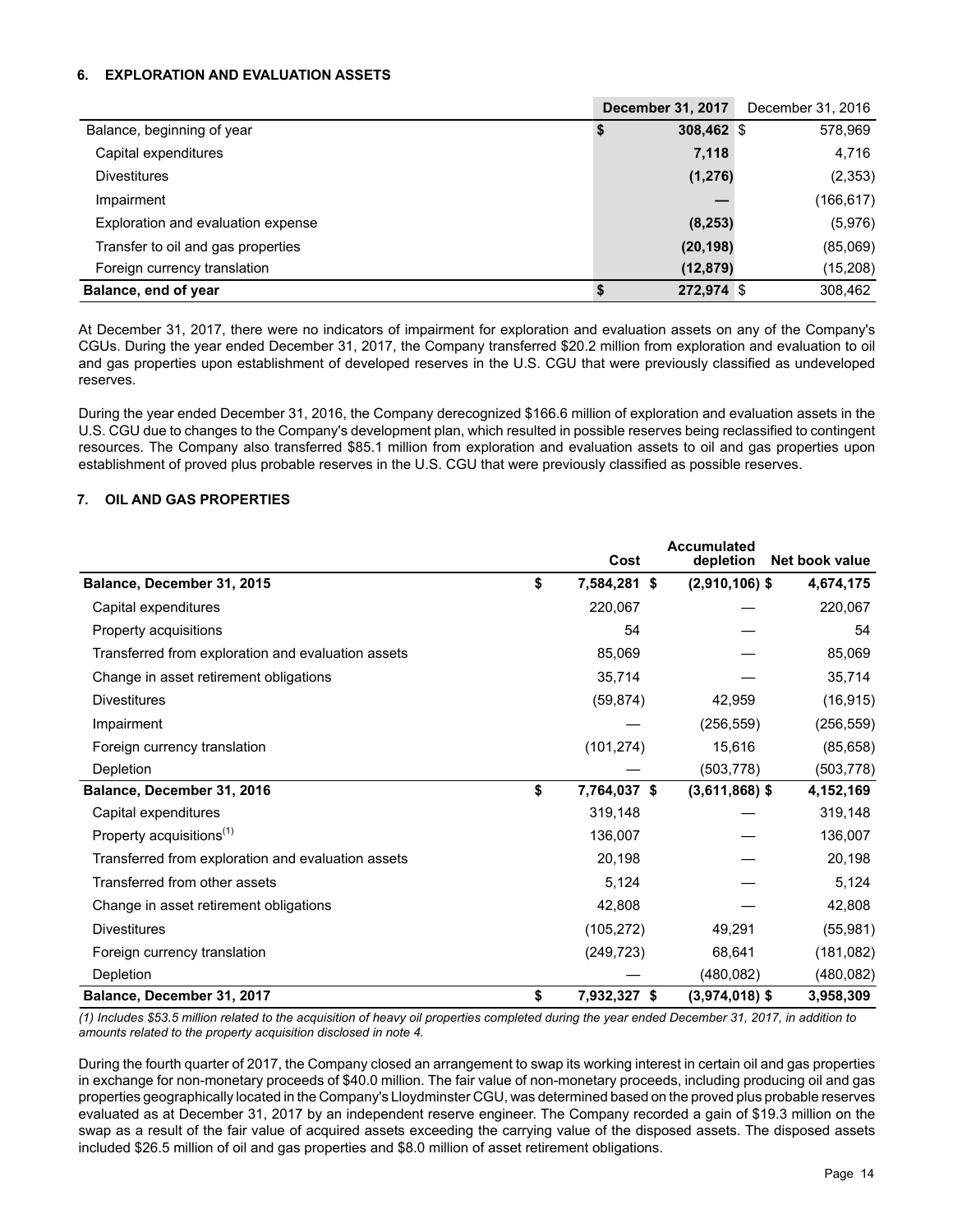At the end of each reporting period, the Company performs an assessment to determine whether there is any indication of impairment or reversal of previously recorded impairments for the CGUs that comprise oil and gas properties. The assessment of indicators is subjective in nature and requires Management to make judgments based on the information available at the reporting date. The Company determined that there were no indicators of impairment or impairment reversals for any of the Company's CGUs as at December 31, 2017.

In 2016, the Company recorded a \$26.6 million impairment expense in its Lloydminster CGU on assets that were reclassified from oil and gas assets to assets held for sale prior to their disposition in the fourth quarter of 2016. The carrying value of the assets transferred to assets held for sale exceeded the fair value (being the sales price) resulting in the impairment.

At December 31, 2016, indicators of impairment existed for the Peace River CGU as a result of downward technical revisions to reserves. Impairment of \$230.0 million was recorded in the Peace River CGU. The recoverable amount for the Peace River CGU was not sufficient to support the carrying amounts of the assets resulting in the impairment at December 31, 2016. The recoverable amount of oil and gas properties of \$550.2 million for the Peace River CGU was estimated based on their fair value less costs of disposal at December 31, 2016. For impairment assessments of oil and gas properties, the Company estimates the recoverable amount using a discounted cash flow model based on an independent reserve report approved by the Board of Directors on an annual basis and a range of pre-tax discount rates of 10% to 15%. The total impairment expense recorded to oil and gas properties by the Company in 2016 was \$256.6 million.

The recoverable amount of the Peace River CGU is classified as a Level 3 fair value measurement and was calculated at December 31, 2016 using the following benchmark reference prices for the years 2017 to 2021 adjusted for commodity differentials specific to the Company:

|                                | 2017  | 2018  | 2019  | 2020  | 2021  |
|--------------------------------|-------|-------|-------|-------|-------|
| WTI crude oil (US\$/bbl)       | 55.00 | 65.00 | 70.00 | 71.40 | 72.83 |
| NYMEX natural gas (US\$/MMBtu) | 3.50  | 3.50  | 3.50  | 4.00  | 4.08  |
| Exchange rate (CAD/USD)        | l.28  | 1.22  | 1.18  | 1.18  | 1.18  |

## **8. OTHER PLANT AND EQUIPMENT**

|                                       | Cost            | <b>Accumulated</b><br>depreciation | Net book value    |
|---------------------------------------|-----------------|------------------------------------|-------------------|
| Balance, December 31, 2015            | \$<br>72,878 \$ | $(46, 854)$ \$                     | 26,024            |
| Capital expenditures                  | 1,934           |                                    | 1,934             |
| Dispositions, net of acquisitions     | (7,063)         |                                    | (7,063)           |
| Foreign currency translation          | (51)            | 46                                 | (5)               |
| Depreciation                          |                 | (4,531)                            | (4,531)           |
| Balance, December 31, 2016            | 67,698          | (51, 339)                          | 16,359            |
| Capital expenditures                  | 329             |                                    | 329               |
| Dispositions, net of acquisitions     | (255)           |                                    | (255)             |
| Transferred to oil and gas properties | (5, 124)        |                                    | (5, 124)          |
| Foreign currency translation          |                 | 12                                 | $12 \overline{ }$ |
| Depreciation                          |                 | (1, 847)                           | (1,847)           |
| Balance, December 31, 2017            | 62,648 \$       | $(53, 174)$ \$                     | 9,474             |

## **9. BANK LOAN**

|                                                    | <b>December 31, 2017</b> | December 31, 2016 |
|----------------------------------------------------|--------------------------|-------------------|
| Bank loan - U.S. dollar denominated <sup>(1)</sup> | $167,159$ \$             | 191.286           |
| Bank loan - Canadian dollar denominated            | 46.217                   |                   |
| Bank loan - principal                              | 213,376                  | 191.286           |
| Unamortized debt issuance costs                    | (1,238)                  | (3,332)           |
| Bank loan                                          | 212,138 \$               | 187.954           |

*(1) U.S. dollar denominated bank loan balance as at December 31, 2017 was US\$133.5 million (US\$142.5 million as at December 31, 2016).*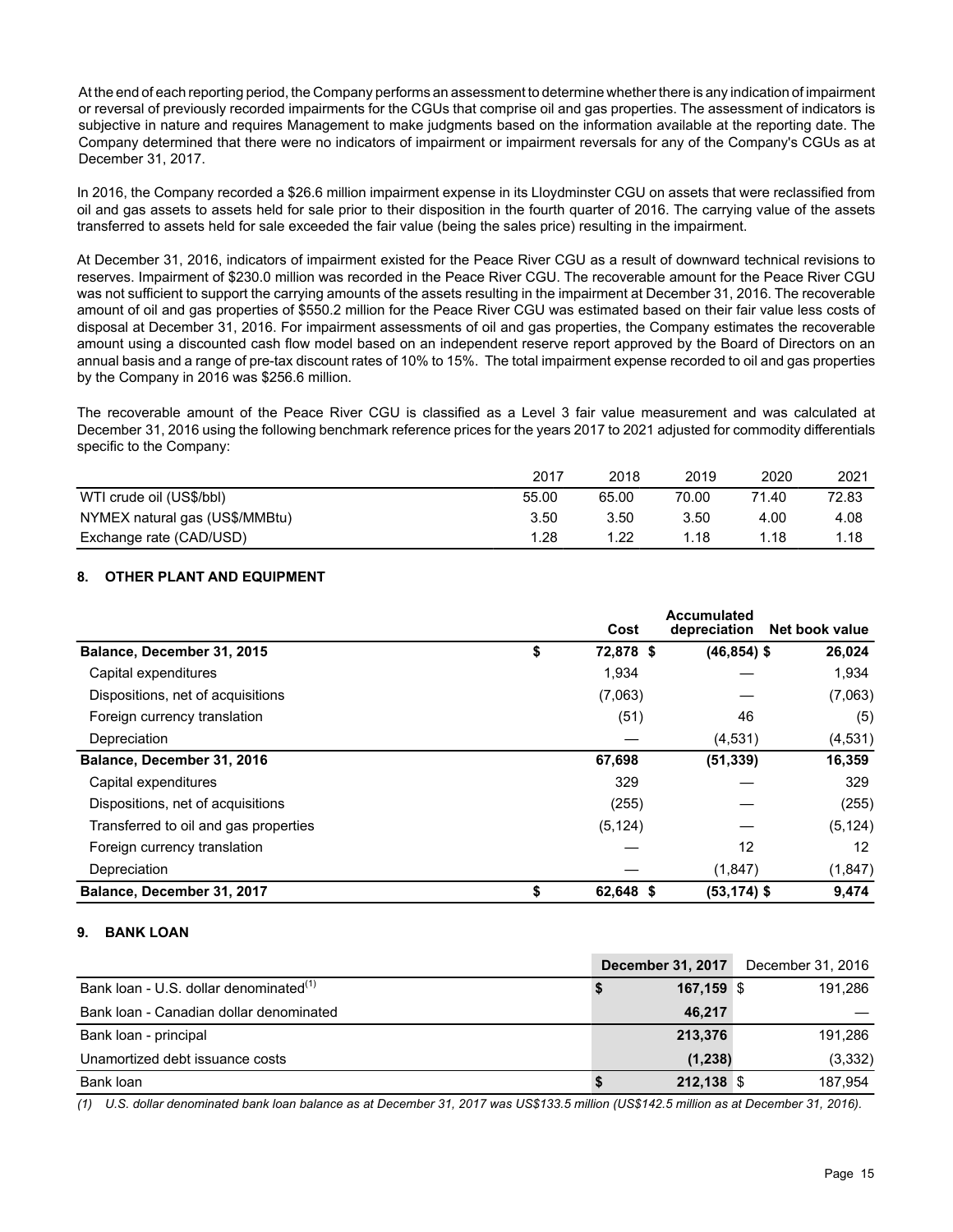On March 31, 2016, Baytex amended its credit facilities to grant the banking syndicate first priority security over its assets. The amended revolving extendible secured credit facilities are comprised of a US\$25 million operating loan and a US\$350 million syndicated loan for Baytex and a US\$200 million syndicated loan for Baytex's wholly-owned subsidiary, Baytex Energy USA, Inc. (collectively, the "Revolving Facilities").

The Revolving Facilities are not borrowing base facilities and do not require annual or semi-annual reviews. The facilities contain standard commercial covenants including the financial covenants detailed below and do not require any mandatory principal payments prior to maturity on June 4, 2019. Baytex may request an extension of the Revolving Facilities which could extend the revolving period for up to four years (subject to a maximum four-year period at any time). Advances (including letters of credit) under the Revolving Facilities can be drawn in either Canadian or U.S. funds and bear interest at the bank's prime lending rate, bankers' acceptance discount rates or London Interbank Offered Rates, plus applicable margins. In the event that Baytex exceeds any of the covenants under the Revolving Facilities, Baytex may be required to repay, refinance or renegotiate the loan terms and may be restricted from taking on further debt or paying dividends to shareholders.

At December 31, 2017, Baytex had \$14.6 million of outstanding letters of credit (December 31, 2016 - \$12.6 million) under the Revolving Facilities.

At December 31, 2017, Baytex was in compliance with all of the covenants contained in the Revolving Facilities. The following table summarizes the financial covenants contained in the Revolving Facilities and Baytex's compliance therewith as at December 31, 2017.

|                                                                             | Ratio for the Quarter(s) ending:           |                                        |                                        |                   |                   |  |  |  |  |
|-----------------------------------------------------------------------------|--------------------------------------------|----------------------------------------|----------------------------------------|-------------------|-------------------|--|--|--|--|
| <b>Covenant Description</b>                                                 | <b>Position as at</b><br>December 31, 2017 | December 31, 2017<br>to March 31, 2018 | June 30, 2018 to<br>September 30, 2018 | December 31, 2018 | <b>Thereafter</b> |  |  |  |  |
| Senior Secured Debt (1) to<br>Bank EBITDA <sup>(2)</sup><br>(Maximum Ratio) | 0.50:1.00                                  | 5.00:1.00                              | 4.50:1.00                              | 4.00:1.00         | 3.50:1.00         |  |  |  |  |
| Interest Coverage <sup>(3)</sup><br>(Minimum Ratio)                         | 4.54:1.00                                  | 1.25:1.00                              | 1.50:1.00                              | 1.75:1.00         | 2.00:1.00         |  |  |  |  |

*(1) "Senior Secured Debt" is defined as the principal amount of the bank loan and other secured obligations identified in the credit agreement. As at December 31, 2017, the Company's Senior Secured Debt totaled \$228 million.*

*(2) Bank EBITDA is calculated based on terms and definitions set out in the credit agreement which adjusts net income or loss for financing and interest expenses, income tax, certain specific unrealized and non-cash transactions (including depletion, depreciation, exploration and evaluation expenses, unrealized gains and losses on financial derivatives and foreign exchange and share-based compensation) and is calculated based on a trailing twelve month basis. Bank EBITDA for the twelve months ended December 31, 2017 was \$454 million.*

*(3) Interest coverage is computed as the ratio of Bank EBITDA to financing and interest expenses excluding non-cash interest and accretion on asset retirement obligations, and is calculated on a trailing twelve month basis. Financing and interest expenses for the twelve months ended December 31, 2017 were \$100 million.* 

## **10. LONG-TERM NOTES**

|                                                                | <b>December 31, 2017</b> | December 31, 2016 |
|----------------------------------------------------------------|--------------------------|-------------------|
| 7.5% notes (US\$6,400 – principal) redeemed July 13, 2017      | \$                       | 8,593<br>$-$ \$   |
| 6.75% notes (US\$150,000 - principal) due February 17, 2021    | 187,770                  | 201,405           |
| 5.125% notes (US\$400,000 - principal) due June 1, 2021        | 500,720                  | 537,080           |
| 6.625% notes (Cdn\$300,000 – principal) due July 19, 2022      | 300,000                  | 300,000           |
| 5.625% notes (US\$400,000 - principal) due June 1, 2024        | 500,720                  | 537,080           |
| Total long-term notes - principal                              | 1,489,210                | 1,584,158         |
| Unamortized debt issuance costs                                | (15,026)                 | (18,042)          |
| Total long-term notes - net of unamortized debt issuance costs | 1,474,184 \$             | 1,566,116         |

On July 13, 2017, the Company redeemed the remaining US\$6.4 million principal amount of 7.5% senior unsecured notes assumed pursuant to the acquisition of Aurora Oil and Gas Limited on June 11, 2014.

The long-term notes do not contain any significant financial maintenance covenants. The long-term notes contain a debt incurrence covenant that restricts the Company's ability to raise additional debt beyond the existing Revolving Facilities and long-term notes unless the Company maintains a minimum fixed charge coverage ratio (computed as the ratio of Bank EBITDA (as defined in note 9) to financing and interest expenses on a trailing twelve month basis) of 2.5:1. As at December 31, 2017, the fixed charge coverage ratio was 4.54:1.00.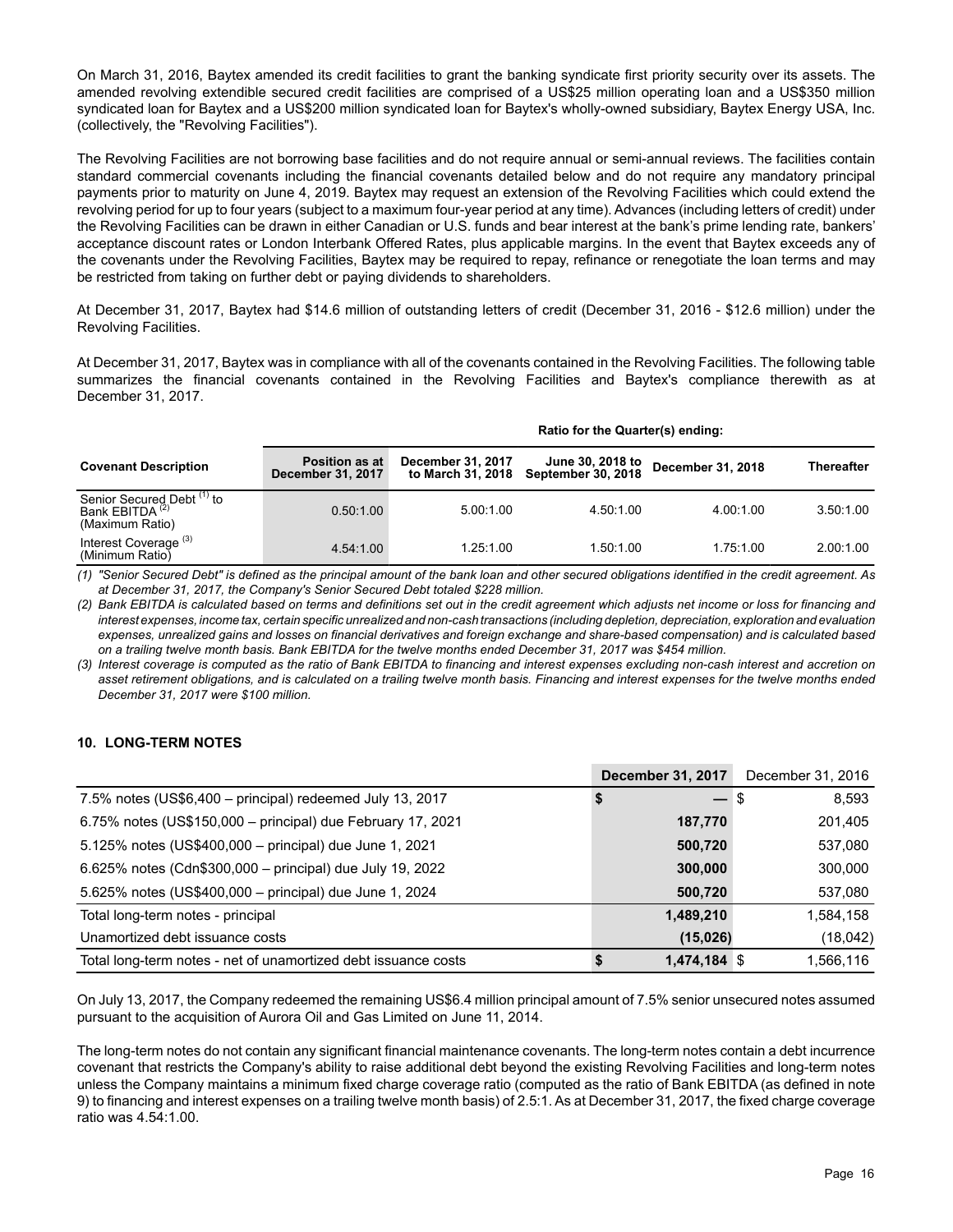### **11. ASSET RETIREMENT OBLIGATIONS**

|                                                   | December 31, 2017  | December 31, 2016 |
|---------------------------------------------------|--------------------|-------------------|
| Balance, beginning of year                        | $331,517$ \$<br>\$ | 296,002           |
| Liabilities incurred                              | 5,825              | 5,642             |
| Liabilities settled                               | (13, 471)          | (5,616)           |
| Liabilities acquired (1)                          | 22,264             |                   |
| Liabilities divested                              | (19, 940)          | (10, 590)         |
| Accretion                                         | 8,682              | 6,174             |
| Change in estimate $(2)$                          | (24, 028)          | 20,402            |
| Changes in discount rates and inflation rates (3) | 61,011             | 20,260            |
| Foreign currency translation                      | (2,865)            | (757)             |
| Balance, end of year                              | $368,995$ \$       | 331.517           |

*(1) Includes \$3.2 million related to the acquisition of other heavy oil properties during the year ended December 31, 2017, in addition to amounts related to the property acquisition disclosed in note 4.*

*(2) Changes in the estimated costs, the timing of abandonment and reclamation and the status of wells are factors resulting in a change in estimate. (3) The change in discount rate includes \$64.0 million related to the Peace River property acquisition (note 4). Obligations acquired are initially measured at fair value using a market rate of interest. The revaluation of obligations acquired using the risk-free discount rate results in an increase to the asset retirement obligation.*

The Company's asset retirement obligations are based on its net ownership in wells and facilities. Management estimates the costs to abandon and reclaim the wells and the facilities using existing technology and the estimated time period during which these costs will be incurred in the future. These costs are expected to be incurred over the next 50 years.

The undiscounted amount of estimated cash flow required to settle the asset retirement obligations is \$420.3 million (December 31, 2016 - \$365.1 million). Based on an inflation rate of 2.00% (December 31, 2016 - 1.75%), the undiscounted amount of estimated future cash flows required to settle the obligation is \$756.7 million (December 31, 2016 - 605.4 million).

The discounted amount of estimated cash flow required to settle the asset retirement obligations at December 31, 2017 using an estimated annual inflation rate of 2.00% (December 31, 2016 - 1.75%) and discounted at a risk free rate of 2.50% (December 31, 2016 - 2.25%) is \$369.0 million (December 31, 2016 - \$331.5 million).

## **12. SHAREHOLDERS' CAPITAL**

The authorized capital of Baytex consists of an unlimited number of common shares without nominal or par value and 10,000,000 preferred shares without nominal or par value, issuable in series. Baytex establishes the rights and terms of the preferred shares upon issuance. As at December 31, 2017, no preferred shares have been issued by the Company and all common shares issued were fully paid.

The holders of common shares may receive dividends as declared from time to time and are entitled to one vote per share at any meetings of the holders of common shares. All common shares rank equally with regard to the Company's net assets in the event the Company is wound-up or terminated.

|                                                                             | Number of<br><b>Common Shares</b> |           |
|-----------------------------------------------------------------------------|-----------------------------------|-----------|
|                                                                             | (000s)                            | Amount    |
| Balance, December 31, 2015                                                  | 210,583 \$                        | 4,296,831 |
| Transfer from contributed surplus on vesting and conversion of share awards | 958                               | 14,522    |
| Issued for cash                                                             | 21.908                            | 115.014   |
| Issuance costs, net of tax                                                  |                                   | (3,706)   |
| Balance, December 31, 2016                                                  | 233,449 \$                        | 4,422,661 |
| Transfer from contributed surplus on vesting and conversion of share awards | 2.002                             | 20.915    |
| Balance, December 31, 2017                                                  | 235,451 \$                        | 4,443,576 |

On December 12, 2016, Baytex issued 21.9 million common shares for aggregate gross proceeds of approximately \$115.0 million (\$109.9 million net of issue costs). Issuance costs of \$5.1 million (\$3.7 million after tax) were recorded as a reduction to shareholders' capital.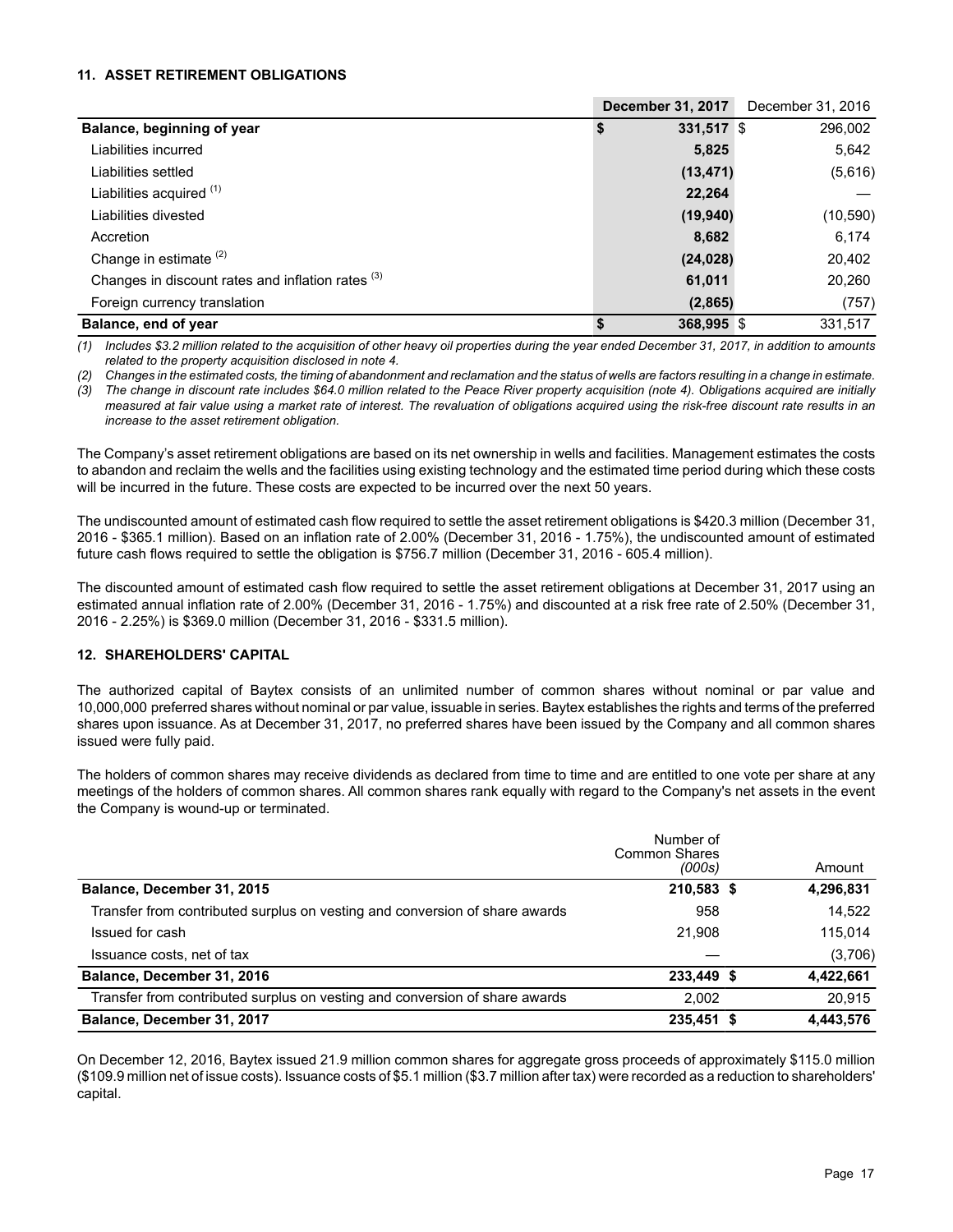### **13. SHARE AWARD INCENTIVE PLAN**

The Company recorded compensation expense related to the share awards of \$15.5 million for the year ended December 31, 2017 (\$13.9 million for the year ended December 31, 2016).

The weighted average fair value of share awards granted during the year ended December 31, 2017 was \$5.75 per restricted and performance award and \$3.04 per restricted and performance award for the year ended December 31, 2016.

The number of share awards outstanding is detailed below:

| (000s)                                | Number of<br>restricted awards | Number of<br>performance awards <sup>(1)</sup> | Total number of<br>share awards |
|---------------------------------------|--------------------------------|------------------------------------------------|---------------------------------|
| Balance, December 31, 2015            | 729                            | 613                                            | 1,342                           |
| Granted                               | 1,313                          | 1,583                                          | 2,896                           |
| Vested and converted to common shares | (450)                          | (409)                                          | (859)                           |
| Forfeited                             | (84)                           | (50)                                           | (134)                           |
| Balance, December 31, 2016            | 1,508                          | 1,737                                          | 3,245                           |
| Granted                               | 1,636                          | 1.584                                          | 3.220                           |
| Vested and converted to common shares | (959)                          | (1,043)                                        | (2,002)                         |
| Forfeited                             | (157)                          | (25)                                           | (182)                           |
| Balance, December 31, 2017            | 2,028                          | 2,253                                          | 4,281                           |

*(1) Based on underlying awards before applying the payout multiplier which can range from 0x to 2x.*

### **14. NET INCOME (LOSS) PER SHARE**

Baytex calculates basic income per share based on the net income or loss attributable to shareholders using the weighted average number of shares outstanding during the period. Diluted income per share amounts reflect the potential dilution that could occur if share awards were converted. The treasury stock method is used to determine the dilutive effect of share awards whereby the potential conversion of share awards and the amount of compensation expense, if any, attributed to future services are assumed to be used to purchase common shares at the average market price during the year.

|                                 | <b>Years Ended December 31</b> |                                                   |  |                         |  |            |                                                   |                       |
|---------------------------------|--------------------------------|---------------------------------------------------|--|-------------------------|--|------------|---------------------------------------------------|-----------------------|
|                                 |                                | 2017                                              |  |                         |  |            | 2016                                              |                       |
|                                 | <b>Net income</b>              | Weighted<br>average<br>common<br>shares<br>(000s) |  | Net income<br>per share |  | Net loss   | Weighted<br>average<br>common<br>shares<br>(000s) | Net loss per<br>share |
| Net income (loss) - basic       | 87.174                         | 234,787 \$                                        |  | $0.37$ \$               |  | (485, 184) | 212,298 \$                                        | (2.29)                |
| Dilutive effect of share awards |                                | 2,462                                             |  |                         |  |            |                                                   |                       |
| Net income (loss) - diluted     | 87,174                         | 237,249 \$                                        |  | $0.37$ \$               |  | (485, 184) | 212,298 \$                                        | (2.29)                |

For the years ended December 31, 2017 and 2016, the effect of no share awards and 3.2 million share awards, respectively, were excluded from the calculation of dilutive earnings per share as they were determined to be anti-dilutive.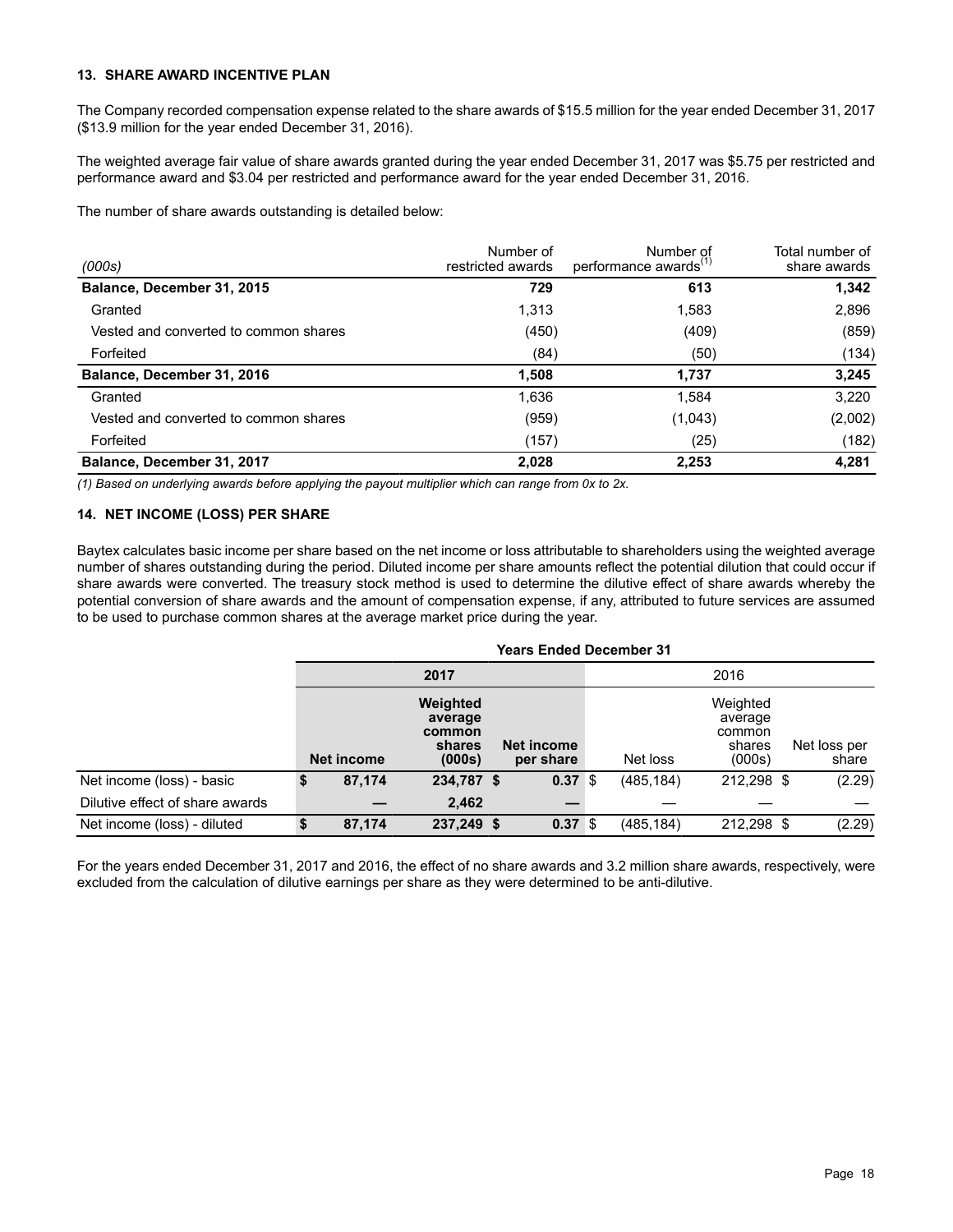### **15. INCOME TAXES**

The provision for income taxes has been computed as follows:

|                                                                                      | <b>Years Ended December 31</b> |            |  |  |
|--------------------------------------------------------------------------------------|--------------------------------|------------|--|--|
|                                                                                      | 2017                           | 2016       |  |  |
| Net loss before income taxes                                                         | \$<br>$(69, 254)$ \$           | (757, 787) |  |  |
| Expected income taxes at the statutory rate of 26.93% (2016 – 27.00%) <sup>(1)</sup> | (18, 650)                      | (204, 602) |  |  |
| Increase (decrease) in income tax recovery resulting from:                           |                                |            |  |  |
| Share-based compensation                                                             | 4,177                          | 3,610      |  |  |
| Non-taxable portion of foreign exchange (gain) loss                                  | (11, 615)                      | (5,309)    |  |  |
| Effect of change in income tax rates $(1)$                                           | (104)                          | 1,180      |  |  |
| Effect of rate adjustments for foreign jurisdictions                                 | (42, 214)                      | (63, 745)  |  |  |
| Effect of U.S. tax reform $^{(2)}$                                                   | (91, 830)                      |            |  |  |
| Effect of change in deferred tax benefit not recognized <sup>(3)</sup>               | (11, 615)                      | (5,309)    |  |  |
| Adjustments and assessments <sup>(4)</sup>                                           | 15,423                         | 1,572      |  |  |
| Income tax recovery                                                                  | $(156, 428)$ \$                | (272, 603) |  |  |

*(1) Expected income tax rate decreased due to a decrease in the corporate income tax rate in Saskatchewan (from 12% to 11.75%).*

*(2) On December 22, 2017, the United States of America (the "U.S.") enacted the Tax Cuts and Jobs Act which altered the federal income tax law that applies to Baytex's U.S. subsidiary. The changes include a reduction of the statutory income tax rate to 21% from 35%, resulting in a \$91.8 million deferred tax recovery.*

*(3) A deferred income tax asset has not been recognized for allowable capital losses of \$86 million related to the unrealized foreign exchange*  losses arising from the translation of U.S. dollar denominated long-term notes (\$129 million as at December 31, 2016).

*(4) The Company is regularly subject to audit by the revenue authorities in the jurisdictions in which it operates. During the year ended December 31, 2017, the Company accepted an audit proposal from the Canada Revenue Agency which reduced certain non-capital loss tax pools by \$39.3 million and resulted in a \$10.6 million increase in deferred tax expense.*

In June 2016, certain indirect subsidiary entities received reassessments from the Canada Revenue Agency (the "CRA") that deny non-capital loss deductions relevant to the calculation of income taxes for the years 2011 through 2015. These reassessments follow the previously disclosed letter from the CRA received by Baytex in November 2014 proposing to issue such reassessments.

Baytex remains confident that the tax filings of the affected entities are correct and in September 2016, filed a notice of objection for each notice of reassessment received. These notices of objection will be reviewed by the Appeals Division of CRA; a process that Baytex estimates could take up to two years. If the Appeals Division upholds the notices of reassessment Baytex has the right to appeal to the Tax Court of Canada; a process that Baytex estimates could take a further two years. Should Baytex be unsuccessful at the Tax Court of Canada, additional appeals are available; a process that Baytex estimates could take another two years and potentially longer. The reassessments do not require Baytex to pay any amounts in order to participate in the appeals process.

By way of background, Baytex acquired all of the interests in several privately held commercial trusts in 2010 with accumulated non-capital losses of \$591 million (the "Losses"). The Losses were subsequently used to reduce the taxable income of those trusts. The reassessments disallow the deduction of the Losses under the general anti-avoidance rule of the Income Tax Act (Canada). If, after exhausting available appeals, the deduction of Losses continues to be disallowed, Baytex would owe cash taxes for the years 2012 through 2015 and an additional amount for late payment interest. The amount of cash taxes owing and the late payment interest are dependent upon the amount of unused tax shelter available to offset the reassessed income, including tax shelter from future years that may be applied to the years 2012 through 2015.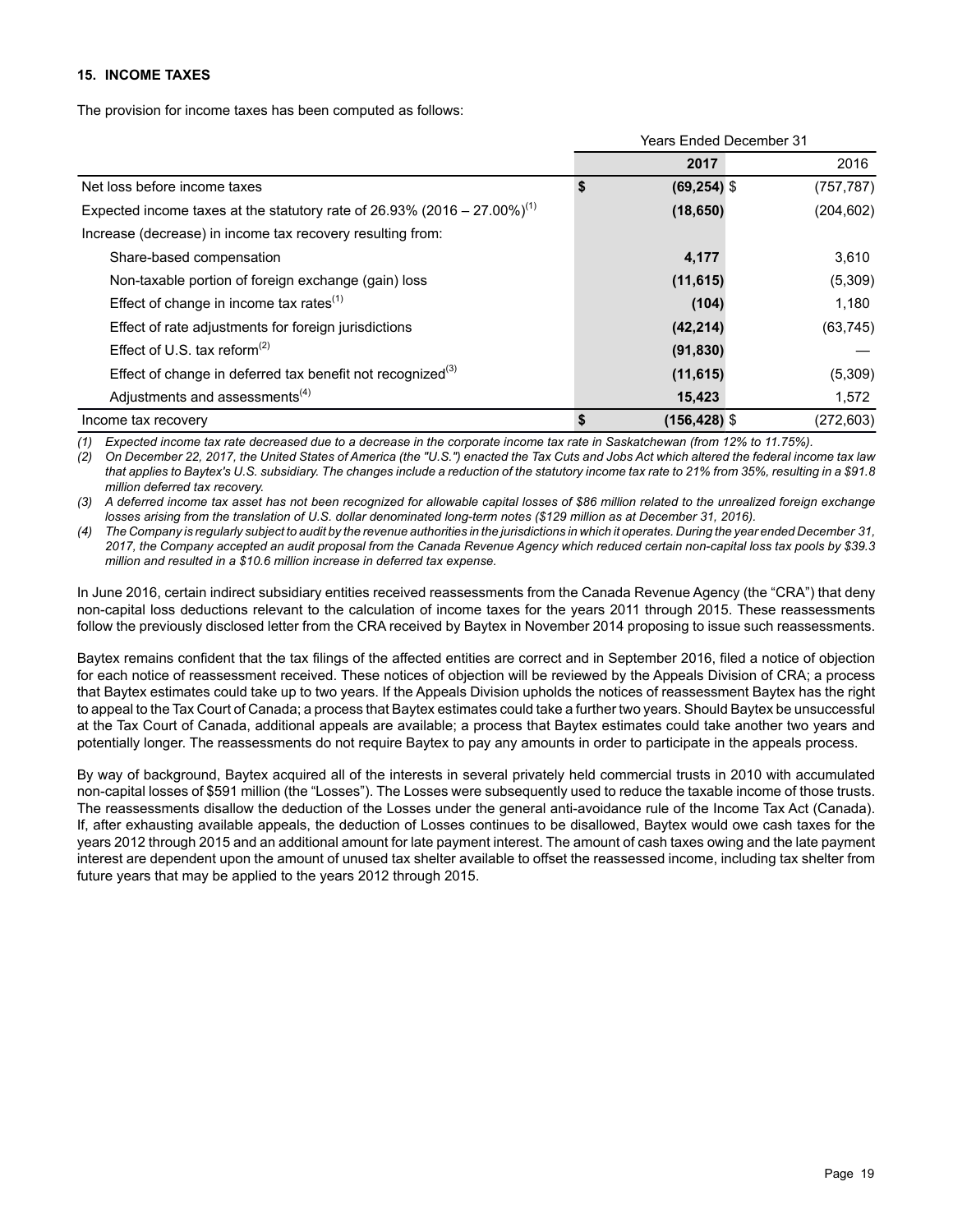A continuity of the net deferred income tax liability is detailed in the following tables:

| As at                                            | January 1,<br>2017 | Recognized<br>in Net Loss | Share<br>Issuance<br>Costs | Foreign<br>Currency<br>Translation<br>Adjustment | December 31,<br>2017 |
|--------------------------------------------------|--------------------|---------------------------|----------------------------|--------------------------------------------------|----------------------|
| Taxable temporary differences:                   |                    |                           |                            |                                                  |                      |
| Petroleum and natural gas properties             | \$<br>(967,579) \$ | 221,697 \$                | $\qquad \qquad$            | 49,455 \$<br>-\$                                 | (696, 427)           |
| <b>Financial derivatives</b>                     | 7.869              | 659                       |                            |                                                  | 8,528                |
| Deferred income                                  | (419)              | (17, 408)                 |                            |                                                  | (17, 827)            |
| Other                                            | (5,018)            | 6,076                     |                            | (7,014)                                          | (5,956)              |
| Deductible temporary differences:                |                    |                           |                            |                                                  |                      |
| Asset retirement obligations                     | 93,016             | 5,925                     |                            | (964)                                            | 97,977               |
| <b>Financial derivatives</b>                     |                    |                           |                            |                                                  |                      |
| Non-capital losses                               | 404,952            | (48,380)                  |                            | (25, 823)                                        | 330,749              |
| Finance costs                                    | 91,484             | (13,226)                  |                            |                                                  | 78,258               |
| Net deferred income tax liability <sup>(1)</sup> | \$<br>(375,695) \$ | 155.343 \$                |                            | 15,654 \$<br>\$                                  | (204, 698)           |

*(1) Non-capital loss carry-forwards at December 31, 2017 totaled \$1,478.5 million and expire from 2023 to 2037.*

| As at                                            | January 1,<br>2016 | Recognized<br>in Net Loss | Share<br>Issuance<br>Costs | Foreign<br>Currency<br>Translation<br>Adjustment | December 31,<br>2016 |
|--------------------------------------------------|--------------------|---------------------------|----------------------------|--------------------------------------------------|----------------------|
| Taxable temporary differences:                   |                    |                           |                            |                                                  |                      |
| Petroleum and natural gas properties             | \$(1,105,470)      | 112.710 \$                | $\qquad \qquad$            | $25,181$ \$<br>\$                                | (967, 579)           |
| <b>Financial derivatives</b>                     | (29, 961)          | 37,830                    |                            |                                                  | 7,869                |
| Deferred income                                  | (28, 387)          | 27.968                    |                            |                                                  | (419)                |
| Other                                            | (6, 595)           | 2,327                     | 1,370                      | (2, 120)                                         | (5,018)              |
| Deductible temporary differences:                |                    |                           |                            |                                                  |                      |
| Asset retirement obligations                     | 83,189             | 10.231                    |                            | (404)                                            | 93,016               |
| <b>Financial derivatives</b>                     | 1.582              | (1,582)                   |                            |                                                  |                      |
| Non-capital losses                               | 383,450            | 30,530                    |                            | (9,028)                                          | 404,952              |
| Finance costs                                    | 46.937             | 44,547                    |                            |                                                  | 91,484               |
| Net deferred income tax liability <sup>(1)</sup> | (655,255) \$<br>\$ | 264,561 \$                | 1,370 \$                   | 13,629 \$                                        | (375, 695)           |

*(1) Non-capital loss carry-forwards at December 31, 2016 totaled \$1,191.7 million and expire from 2023 to 2036.*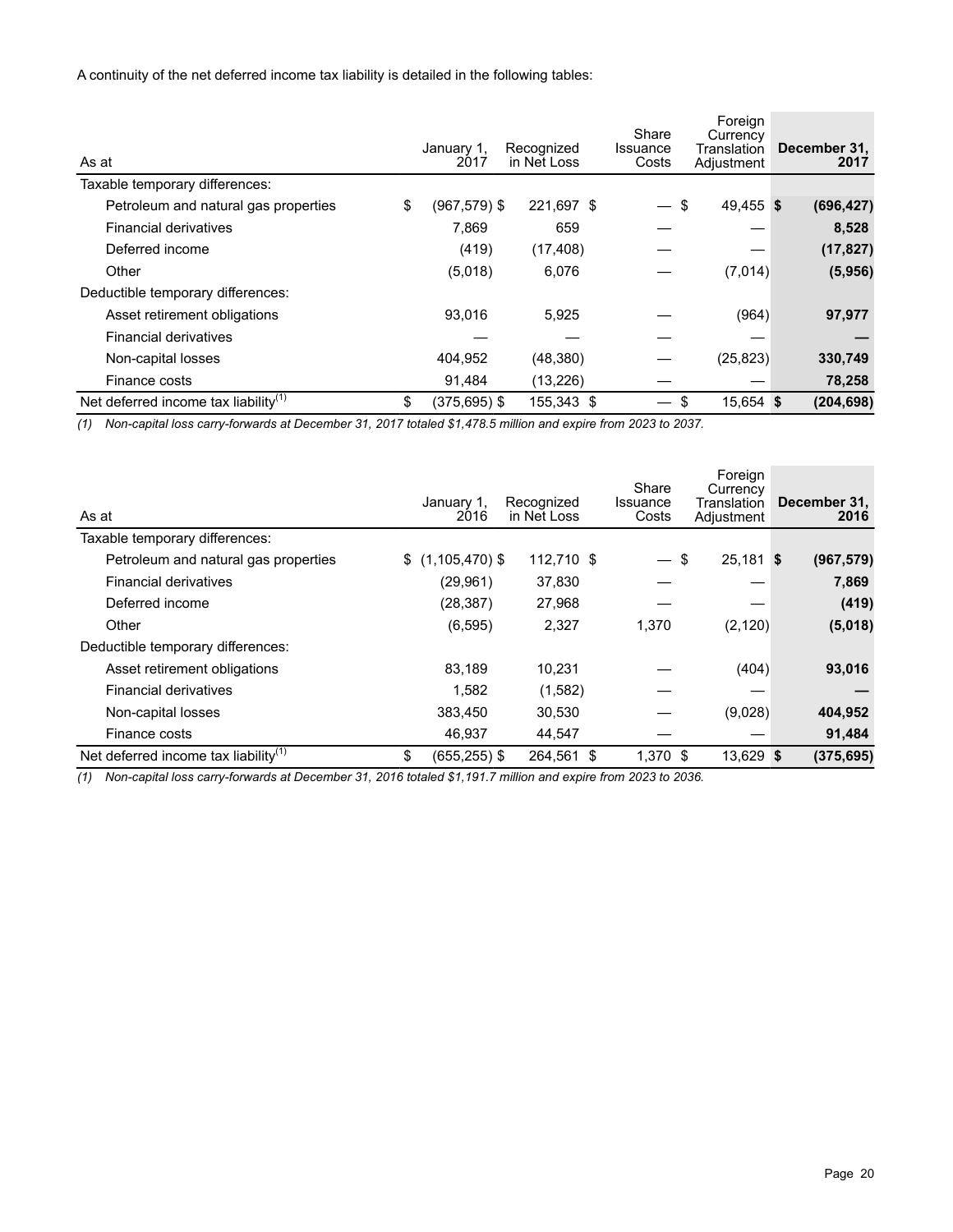The following is a summary of Baytex's tax pools:

|                                                    | <b>December 31, 2017</b> | December 31, 2016 |
|----------------------------------------------------|--------------------------|-------------------|
| <b>Canadian Tax Pools</b>                          |                          |                   |
| Canadian oil and natural gas property expenditures | \$<br>308,366 \$         | 198,525           |
| Canadian development expenditures                  | 176,188                  | 250,239           |
| Canadian exploration expenditures                  | 1,343                    | 210               |
| Undepreciated capital costs                        | 228,739                  | 256,549           |
| Non-capital losses                                 | 337,808                  | 151,959           |
| Financing costs and other                          | 46,986                   | 69,025            |
| Total Canadian tax pools                           | \$<br>1,099,430 \$       | 926,507           |
|                                                    |                          |                   |
| <b>U.S. Tax Pools</b>                              |                          |                   |
| Depletion                                          | \$<br>183,406 \$         | 297,252           |
| Intangible drilling costs                          | 204,857                  | 388,727           |
| Tangibles                                          | 108,631                  | 136,969           |
| Non-capital losses                                 | 1,140,673                | 1,039,782         |
| Other                                              | 303,357                  | 201,896           |
| Total U.S. tax pools                               | \$<br>1,940,924 \$       | 2,064,626         |

#### **16. FINANCING AND INTEREST**

|                                                     | <b>Years Ended December 31</b> |             |  |         |  |
|-----------------------------------------------------|--------------------------------|-------------|--|---------|--|
|                                                     |                                | 2017        |  | 2016    |  |
| Interest on bank loan                               |                                | $11,439$ \$ |  | 12,860  |  |
| Interest on long-term notes                         |                                | 89,043      |  | 90,825  |  |
| Non-cash financing                                  |                                | 4,474       |  | 4,340   |  |
| Accretion on asset retirement obligations (note 11) |                                | 8,682       |  | 6.174   |  |
| Financing and interest                              |                                | 113,638 \$  |  | 114.199 |  |

#### **17. FOREIGN EXCHANGE**

|                                  | <b>Years Ended December 31</b> |           |  |  |
|----------------------------------|--------------------------------|-----------|--|--|
|                                  | 2017                           | 2016      |  |  |
| Unrealized foreign exchange gain | $(86, 649)$ \$                 | (41, 436) |  |  |
| Realized foreign exchange gain   | (411)                          | (1,242)   |  |  |
| Foreign exchange gain            | $(87,060)$ \$                  | (42, 678) |  |  |

#### **18. FINANCIAL INSTRUMENTS AND RISK MANAGEMENT**

The Company's financial assets and liabilities are comprised of cash, trade and other receivables, trade and other payables, financial derivatives, bank loan and long-term notes.

#### *Categories of Financial Instruments*

The estimated fair values of the financial instruments have been determined based on the Company's assessment of available market information. To estimate fair values of its financial instruments, Baytex uses quoted market prices when available, or thirdparty models and valuation methodologies that use observable market data. Baytex aims to maximize the use of observable inputs, where practical. The fair values of financial instruments, other than financial derivatives, bank loan and long-term notes, are equal to their carrying amounts due to the short-term maturity of these instruments. The fair value of financial derivatives are based on mark-to-market values of the underlying financial derivative contracts. The fair value of the bank loan is based on the principal amount of borrowings outstanding. The fair value of the long-term notes are based on the trading value of the notes.

#### *Fair Value of Financial Instruments*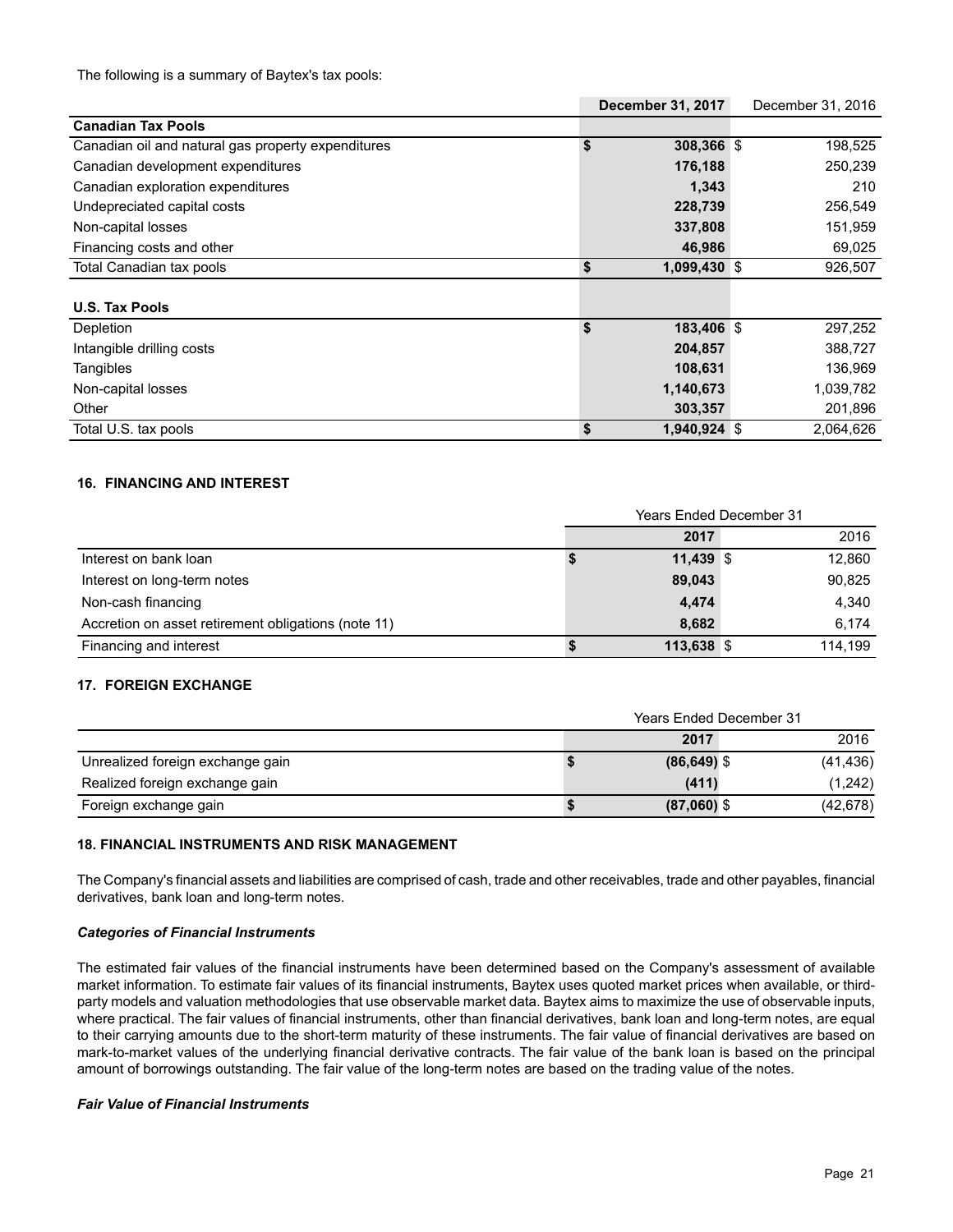Baytex classifies the fair value of financial instruments according to the following hierarchy based on the amount of observable inputs used to value the instruments:

- Level 1: Values based on unadjusted quoted prices in active markets that are accessible at the measurement date for identical assets or liabilities.
- Level 2: Values based on quoted prices in markets that are not active or model inputs that are observable either directly or indirectly for substantially the full term of the asset or liability.
- Level 3: Values based on prices or valuation techniques that require inputs that are both unobservable and significant to the overall fair value measurement.

The carrying value and fair value of the Company's financial instruments carried on the consolidated statements of financial position are classified into the following categories:

|                                               | <b>December 31, 2017</b><br>December 31, 2016 |                  |             |                                         |             |                                               |
|-----------------------------------------------|-----------------------------------------------|------------------|-------------|-----------------------------------------|-------------|-----------------------------------------------|
|                                               | <b>Carrying value</b>                         |                  |             | Fair value Carrying value<br>Fair value |             | <b>Fair Value</b><br>Measurement<br>Hierarchy |
| <b>Financial Assets</b>                       |                                               |                  |             |                                         |             |                                               |
| $FVTPL^{(1)}$                                 |                                               |                  |             |                                         |             |                                               |
| Cash                                          | \$<br>\$                                      |                  | \$          | $2,705$ \$                              | 2,705       | Level 1                                       |
| Derivatives                                   | 18,510                                        | 18,510           |             | 2,219                                   | 2,219       | Level 2                                       |
| Total                                         | \$<br>18,510 \$                               | 18,510 \$        |             | 4,924 \$                                | 4,924       |                                               |
| Loans and receivables                         |                                               |                  |             |                                         |             |                                               |
| Trade and other receivables                   | \$<br>112,844 \$                              | 112,844 \$       |             | 112,171 \$                              | 112,171     |                                               |
| Total                                         | \$<br>112,844 \$                              | $112,844$ \$     |             | 112,171 \$                              | 112,171     |                                               |
| <b>Financial Liabilities</b><br>$FVTPL^{(1)}$ |                                               |                  |             |                                         |             |                                               |
| Derivatives                                   | \$<br>$(50,095)$ \$                           | $(50,095)$ \$    |             | $(31, 365)$ \$                          | (31, 365)   | Level 2                                       |
| Total                                         | \$<br>$(50,095)$ \$                           | $(50,095)$ \$    |             | $(31, 365)$ \$                          | (31, 365)   |                                               |
| <b>Other financial liabilities</b>            |                                               |                  |             |                                         |             |                                               |
| Trade and other payables                      | \$<br>$(144, 542)$ \$                         | $(144, 542)$ \$  |             | $(112, 973)$ \$                         | (112, 973)  |                                               |
| Bank loan                                     | (212, 138)                                    | (213, 376)       |             | (187, 954)                              | (191, 286)  |                                               |
| Long-term notes                               | (1,474,184)                                   | (1,430,902)      | (1,566,116) |                                         | (1,435,165) | Level 1                                       |
| Total                                         | \$<br>$(1,830,864)$ \$                        | $(1,788,820)$ \$ |             | $(1,867,043)$ \$                        | (1,739,424) |                                               |

*(1) FVTPL means fair value through profit or loss.*

There were no transfers between Level 1 and Level 2 in either 2017 or 2016.

#### *Financial Risk*

Baytex is exposed to a variety of financial risks, including market risk, liquidity risk and credit risk. The Company monitors and, when appropriate, utilizes derivative contracts to manage its exposure to these risks. The Company does not enter into derivative contracts for speculative purposes.

#### *Market Risk*

Market risk is the risk that the fair value or future cash flows of financial assets or liabilities will fluctuate due to movements in market prices. Market risk is comprised of foreign currency risk, interest rate risk and commodity price risk.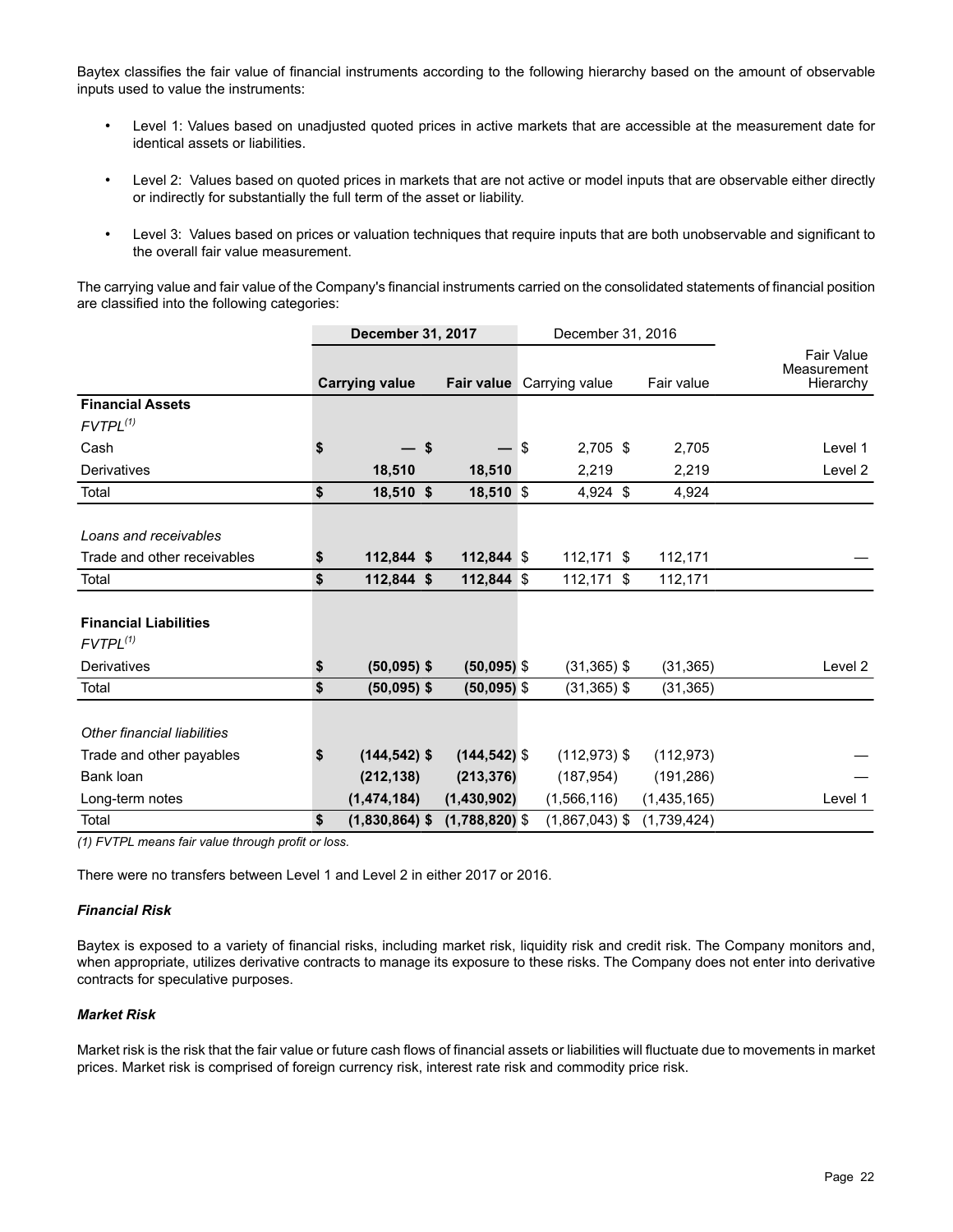## **Foreign Currency Risk**

Baytex is exposed to fluctuations in foreign exchange rates as a result of the U.S. dollar portion of its bank loan and long-term notes, crude oil sales based on U.S. dollar benchmark prices and commodity financial derivative contracts that are settled in U.S. dollars. The Company's net income or loss, comprehensive income or loss and cash flow will therefore be impacted by fluctuations in foreign exchange rates.

To manage the impact of foreign exchange rate fluctuations, the Company may enter into agreements to fix the Canadian to U.S. dollar exchange rate. At December 31, 2017 and 2016, the Company did not have any currency derivative contracts outstanding.

A \$0.01 increase or decrease in the CAD/USD foreign exchange rate on the revaluation of outstanding U.S. dollar denominated assets and liabilities, would impact net income or loss before income taxes by approximately \$12.4 million.

The carrying amounts of the Company's U.S. dollar denominated monetary assets and liabilities at the reporting date are as follows:

|                         | Assets                   |                   |                       | Liabilities       |
|-------------------------|--------------------------|-------------------|-----------------------|-------------------|
|                         | <b>December 31, 2017</b> | December 31, 2016 | December 31, $2017$ . | December 31, 2016 |
| U.S. dollar denominated | <b>US\$51.665</b>        | US\$66,950        | US\$1,294,615         | US\$1,197,732     |

#### **Interest Rate Risk**

The Company's interest rate risk arises from the floating rate Revolving Facilities (note 9). As at December 31, 2017, the \$213.4 million principal amount of the Company's bank loan is subject to movements in floating interest rates. A change of 100 basis points in interest rates would impact net income or loss before income taxes for the year ended December 31, 2017 by approximately \$2.1 million.

## **Commodity Price Risk**

Baytex utilizes financial derivative contracts or physical delivery contracts to manage the risk associated with changes in commodity prices. The use of derivatives is governed by a Risk Management Policy approved by the Board of Directors of Baytex which sets out limits on the use of derivatives. Baytex does not use financial derivatives for speculative purposes. Baytex's financial derivative contracts are subject to master netting agreements that create a legally enforceable right to offset by the counterparty the related financial assets and financial liabilities.

When assessing the potential impact of crude oil price changes on the crude oil financial derivative contracts outstanding as at December 31, 2017, a \$1.00/bbl change in the underlying benchmark crude oil prices would impact net income or loss before income taxes by approximately \$11.9 million.

When assessing the potential impact of natural gas price changes on the financial derivative contracts outstanding as at December 31, 2017, a \$0.25 change in the underlying benchmark natural gas prices would impact net income or loss before income taxes by approximately \$1.6 million.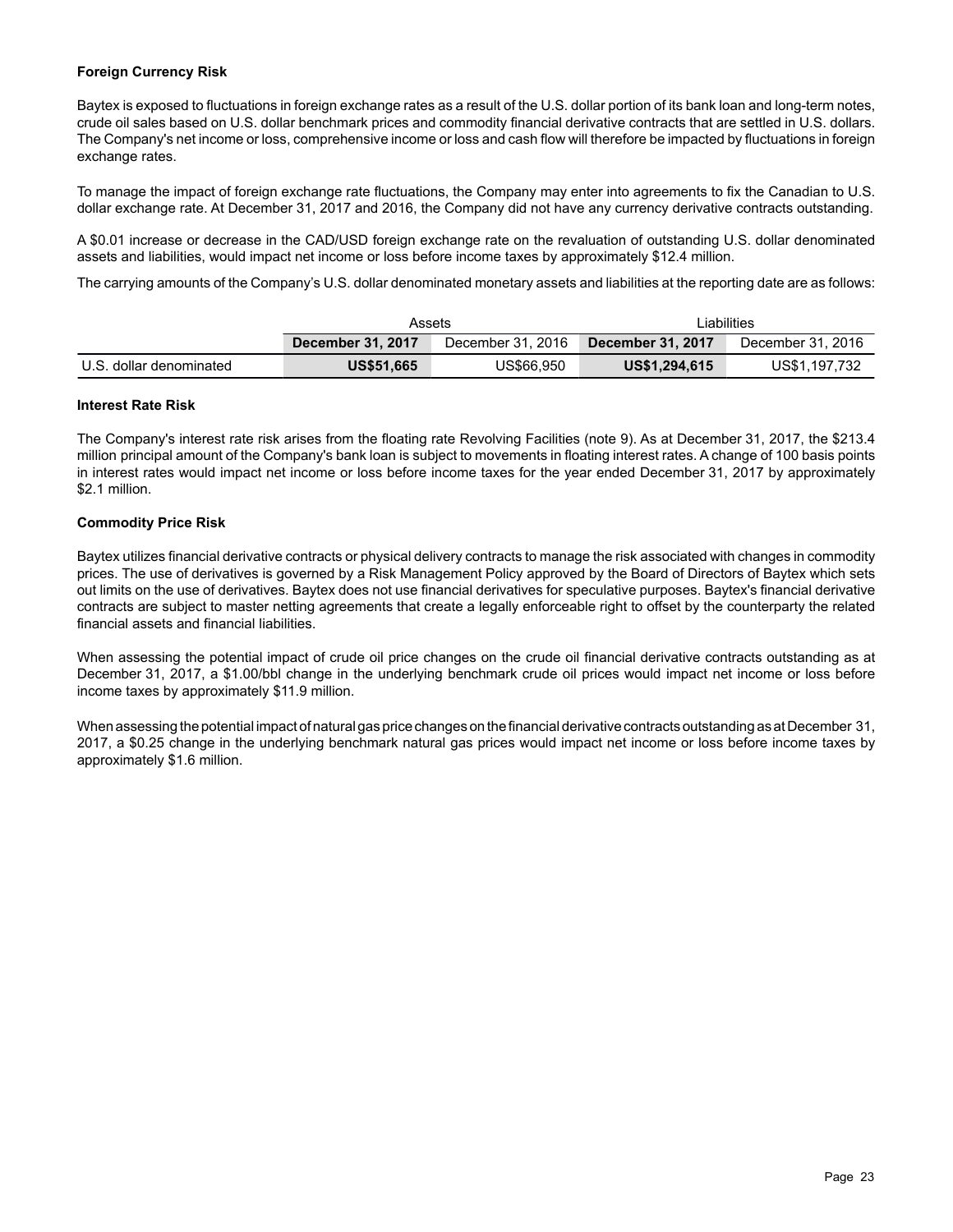### *Financial Derivative Contracts*

### Baytex had the following financial derivative contracts outstanding as of March 5, 2018:

|                            | Period               | Volume         | Price/Unit <sup>(1)</sup>     | Index    |     | Fair Value <sup>(2)</sup><br>(\$ millions) |
|----------------------------|----------------------|----------------|-------------------------------|----------|-----|--------------------------------------------|
| Oil                        |                      |                |                               |          |     |                                            |
| Basis swap                 | Jan 2018 to Jun 2018 | 2,000 bbl/d    | WTI less US\$14.23/bbl        | WCS \$   |     | 3.1                                        |
| Basis swap                 | Jan 2018 to Dec 2018 | 6,000 bbl/d    | WTI less US\$14.24/bbl        | WCS \$   |     | 15.0                                       |
| Fixed - Sell               | Jan 2018 to Dec 2018 | 13,000 bbl/d   | US\$51.64/bbl                 | WTI \$   |     | (45.0)                                     |
| 3-way option (3)           | Jan 2018 to Dec 2018 | 2,000 bbl/d    | US\$60.00/US\$54.40/US\$40.00 | WTI \$   |     | (1.2)                                      |
| Fixed - Sell               | Jan 2018 to Dec 2018 | 4,000 bbl/d    | US\$61.31/bbl                 | Brent \$ |     | (6.5)                                      |
| Fixed - Sell $(4)$         | Feb 2018 to Dec 2018 | 1,000 bbl/d    | US\$61.04/bbl                 | WTI \$   |     |                                            |
| Swaption <sup>(4)(5)</sup> | Jan 2019 to Dec 2019 | 2,000 bbl/d    | US\$59.60/bbl                 | WTI      | \$  |                                            |
| 3-way option (3)(4)        | Jan 2019 to Dec 2019 | 2,000 bbl/d    | US\$70.00/US\$60.00/US\$50.00 | WTI      | -\$ |                                            |
| 3-way option $(3)(4)$      | Jan 2019 to Dec 2019 | 1,000 bbl/d    | US\$75.50/US\$65.50/US\$55.50 | Brent \$ |     |                                            |
| <b>Natural Gas</b>         |                      |                |                               |          |     |                                            |
| Fixed - Sell               | Jan 2018 to Dec 2018 | 10,000 mmbtu/d | US\$3.03                      | NYMEX \$ |     | 0.9                                        |
| Fixed - Sell               | Jan 2018 to Dec 2018 | 5,000 GJ/d     | \$2.67                        | AECO \$  |     | 2.1                                        |
| Fixed - Sell $(4)$         | Feb 2018 to Dec 2018 | 5,000 mmbtu/d  | US\$2.99                      | NYMEX \$ |     |                                            |
| <b>Total</b>               |                      |                |                               |          | \$  | (31.6)                                     |
| Current asset              |                      |                |                               |          | \$  | 18.5                                       |
| Current liability          |                      |                |                               |          | \$  | (50.1)                                     |

*(1) Based on the weighted average price per unit for the period.* 

*(2) Fair values as at December 31, 2017. For the purposes of the table, contracts entered subsequent to December 31, 2017 will have no fair value assigned.*

*(3) Producer 3-way option consists of a sold call, a bought put and a sold put. To illustrate, in a US\$60/US\$54.40/US\$40 contract, Baytex receives WTI plus US\$14.40/bbl when WTI is at or below US\$40/bbl; Baytex receives US\$54.40/bbl when WTI is between US\$40/bbl and US\$54.40/ bbl; Baytex receives the market price when WTI is between US\$54.40/bbl and US\$60/bbl; and Baytex receives US\$60/bbl when WTI is above US\$60/bbl.*

*(4) Contracts entered subsequent to December 31, 2017.*

*(5) For these contracts, the counterparty has the right, if exercised on December 31, 2018, to enter a swap transaction for the remaining term, notional volume and fixed price per unit indicated above.*

Financial derivatives are marked-to-market at the end of each reporting period, with the following reflected in the consolidated statements of income or loss:

|                                       | <b>Years Ended December 31</b> |              |           |  |
|---------------------------------------|--------------------------------|--------------|-----------|--|
|                                       |                                | 2017         | 2016      |  |
| Realized financial derivatives gain   |                                | $(7,616)$ \$ | (96, 929) |  |
| Unrealized financial derivatives loss |                                | 2.439        | 140.136   |  |
| Financial derivatives (gain) loss     |                                | $(5,177)$ \$ | 43.207    |  |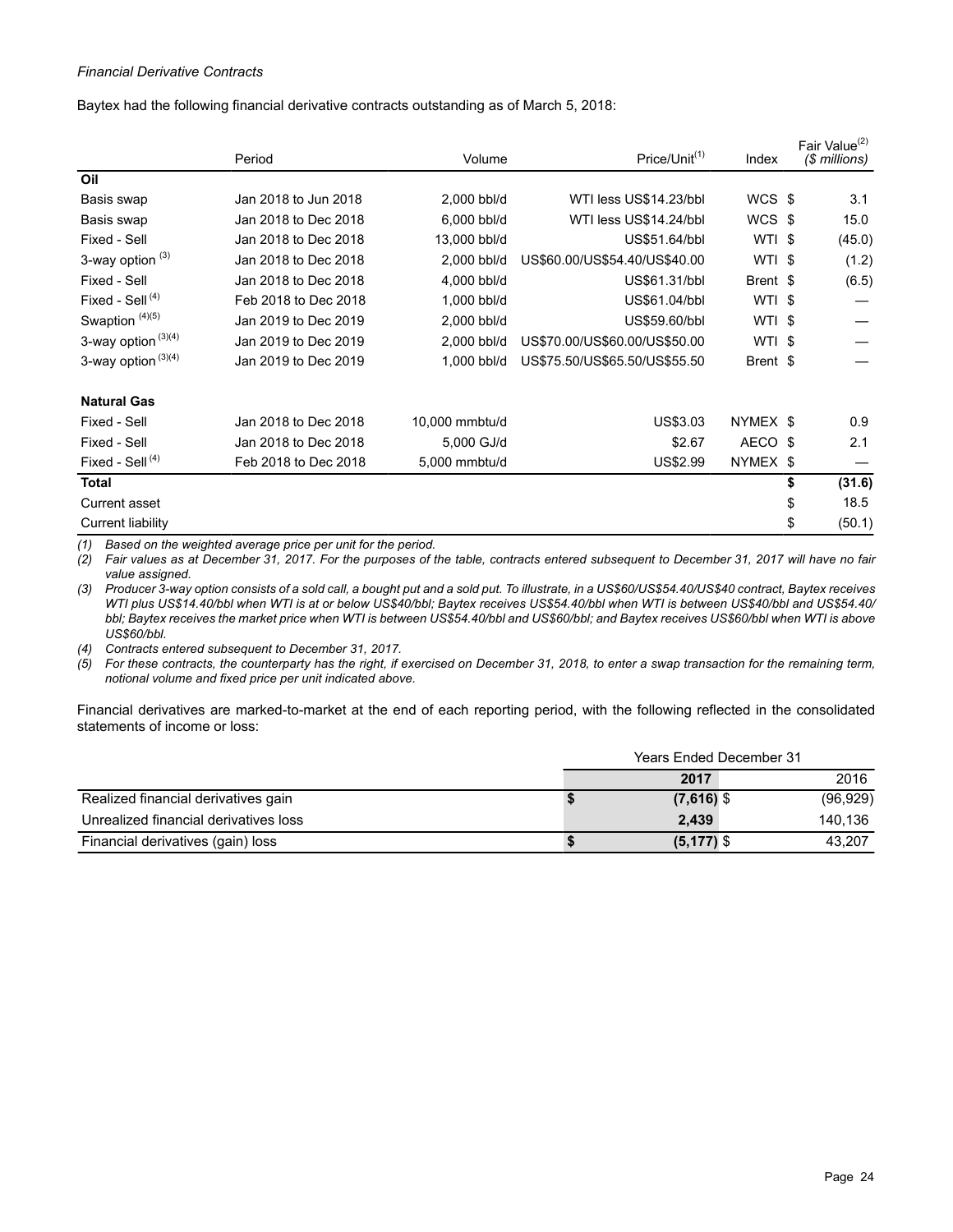### *Physical Delivery Contracts*

The following physical delivery contracts were held for the purpose of delivery of non-financial items in accordance with the Company's expected sale requirements. Physical delivery contracts are not considered financial instruments, and as a result no asset or liability has been recognized in the consolidated statements of financial position.

| Period                              | Product    | 'olume       | <br>Price/L.<br>Jnıt'                         |
|-------------------------------------|------------|--------------|-----------------------------------------------|
| 2018<br>2018<br>. t∩<br>Jan<br>Jec. | <b>WCS</b> | റററ<br>bbl/d | .00/bbl<br><b>US\$1</b><br><b>WTI</b><br>less |

*(1) Based on the weighted average price per unit for the period.* 

As at December 31, 2017, Baytex had committed to deliver the following volumes of raw bitumen to market on rail:

| Period               | Volume      |
|----------------------|-------------|
| Jan 2018 to Apr 2018 | 1,000 bbl/d |
| Jan 2018 to Dec 2018 | 5,000 bbl/d |
| Apr 2018             | 1,000 bbl/d |
| May 2018 to Dec 2018 | 2,000 bbl/d |

#### *Liquidity Risk*

Liquidity risk is the risk that Baytex will encounter difficulty in meeting obligations associated with financial liabilities. Baytex manages its liquidity risk through cash and debt management. Such strategies include monitoring forecasted and actual cash flows from operating, financing and investing activities, available credit under existing banking arrangements, opportunities to issue additional common shares as well as reducing capital expenditures. As at December 31, 2017, Baytex had available unused bank credit facilities in the amount of \$494.6 million (as at December 31, 2016 - \$580.8 million). In the event the Company is not able to comply with the financial covenants contained in agreements with its lenders, the Company's ability to access additional debt may be restricted.

The timing of cash outflows relating to financial liabilities as at December 31, 2017 is outlined in the table below:

|                             |              | <b>Total</b> Less than 1 year |            | 1-3 years                |   | 3-5 years    | Beyond 5 years |
|-----------------------------|--------------|-------------------------------|------------|--------------------------|---|--------------|----------------|
| Trade and other payables    | 144.542 \$   |                               | 144.542 \$ | $\overline{\phantom{0}}$ | S | $-$ \$       |                |
| Bank loan <sup>(1)(2)</sup> | 213,376      |                               |            | 213.376                  |   |              |                |
| Long-term notes $(2)$       | 1,489,210    |                               |            |                          |   | 988.490      | 500,720        |
| Interest on long-term notes | 398.635      |                               | 86.377     | 172.754                  |   | 99.609       | 39.895         |
|                             | 2,245,763 \$ | 230,919 \$                    |            | 386,130 \$               |   | 1,088,099 \$ | 540,615        |

*(1) The bank loan is covenant-based with a revolving period that is extendible annually for up to a four-year term. Unless extended, the revolving period will end on June 4, 2019, with all amounts to be repaid on such date.* 

*(2) Principal amount of instruments.*

#### *Credit Risk*

Credit risk is the risk that a counterparty to a financial asset will default resulting in Baytex incurring a loss. Most of the Company's trade and other receivables relate to petroleum and natural gas sales and are exposed to typical industry credit risks. Baytex reviews its exposure to individual entities on a regular basis and manages its credit risk by entering into sales contracts with only creditworthy entities. Letters of credit or parental guarantees may be obtained prior to the commencement of business with certain counterparties. None of the Company's financial assets are secured by any other type of collateral. Credit risk may also arise from financial derivative instruments. The maximum exposure to credit risk is equal to the carrying value of the financial assets. The Company considers all financial assets that are not impaired or past due to be of good credit quality.

The majority of the Company's credit exposure on accounts receivable at December 31, 2017 relates to accrued revenues for December 2017. Accounts receivables from purchasers of the Company's petroleum and natural gas sales are typically collected on the 25th day of the month following production. Joint interest receivables are typically collected within one to three months following production. At December 31, 2017, US\$7.6 million of accounts receivable relates to joint interest receivables from the operator of our joint operations in the Eagle Ford.

Should Baytex determine that the ultimate collection of a receivable is in doubt, the carrying amount of accounts receivable is reduced by the use of an allowance for doubtful accounts and a charge to net income or loss. If the Company subsequently determines the accounts receivable is uncollectible, the receivable and allowance for doubtful accounts are adjusted accordingly. For the year ended December 31, 2017, the allowance for doubtful accounts increased by \$0.2 million (2016 - no change).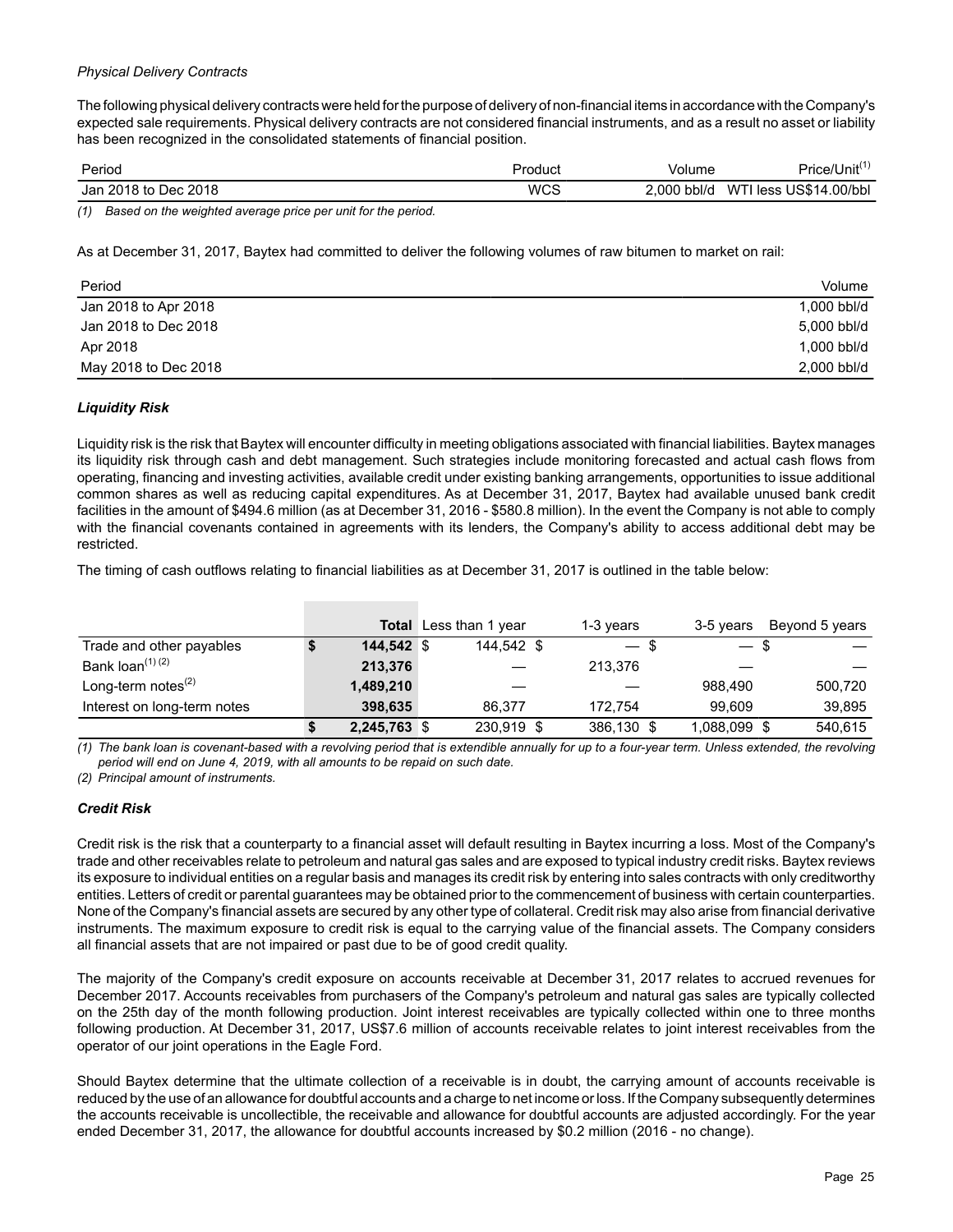As at December 31, 2017, allowance for doubtful accounts was \$1.6 million (2016 - \$1.4 million). In determining whether amounts past due are collectible, the Company will assess the nature of the past due amounts as well as the credit worthiness and past payment history of the counterparty. As at December 31, 2017, accounts receivable that Baytex has deemed past due (more than 90 days) but not impaired was \$0.7 million (2016 - \$0.9 million).

The Company's trade and other receivables, net of the allowance for doubtful accounts, were aged as follows at December 31, 2017:

| <b>Trade and Other Receivables Aging</b> |  | December 31, 2017 |  |  |  |
|------------------------------------------|--|-------------------|--|--|--|
| Current (less than 30 days)              |  | 107,796           |  |  |  |
| 31-60 days                               |  | 2,939             |  |  |  |
| 61-90 days                               |  | 1,427             |  |  |  |
| Past due (more than 90 days)             |  | 682               |  |  |  |
|                                          |  | 112.844           |  |  |  |

# **19. SUPPLEMENTAL INFORMATION**

### *Change in Non-Cash Working Capital Items*

|                                                          | <b>Years Ended December 31</b> |  |            |  |  |
|----------------------------------------------------------|--------------------------------|--|------------|--|--|
|                                                          | 2017                           |  | 2016       |  |  |
| Trade and other receivables                              | \$<br>$(673)$ \$               |  | (14, 078)  |  |  |
| Trade and other payables                                 | 31,569                         |  | (154, 865) |  |  |
| Non-cash working capital acquired                        | (4, 357)                       |  |            |  |  |
|                                                          | 26,539 \$                      |  | (168, 943) |  |  |
| Changes in non-cash working capital related to:          |                                |  |            |  |  |
| Operating activities                                     | \$<br>$(8,962)$ \$             |  | (23, 270)  |  |  |
| Investing activities                                     | 33,683                         |  | (135, 743) |  |  |
| Foreign currency translation on non-cash working capital | 1,818                          |  | (9,930)    |  |  |
|                                                          | 26,539 \$                      |  | (168, 943) |  |  |

#### *Onerous Contracts*

Onerous contracts result from unfavorable leases in which the unavoidable costs of meeting the obligations under the contracts exceed the economic benefits expected to be received.

|                              | <b>Years Ended December 31</b> |  |        |  |  |
|------------------------------|--------------------------------|--|--------|--|--|
|                              | 2017                           |  | 2016   |  |  |
| Balance, beginning of year   | $9,504$ \$                     |  |        |  |  |
| Liabilities incurred         |                                |  | 10,116 |  |  |
| Liabilities settled          | (6, 746)                       |  | (770)  |  |  |
| Foreign currency translation | (184)                          |  | 158    |  |  |
| Balance, end of year         | $2,574$ \$                     |  | 9.504  |  |  |

As at December 31, 2017, the Company has a provision totaling \$2.6 million for an onerous contract related to an office sublease (December 31, 2016 - \$9.5 million related to an office sublease and a transportation agreement). The provision represents the difference between the minimum future payments that we are required to make and the estimated recoveries.

#### *Income Statement Presentation*

Baytex's consolidated statements of income or loss and comprehensive income or loss are prepared primarily according to the nature of expense, with the exception of employee compensation costs which are included in both operating expense and general and administrative expense line items.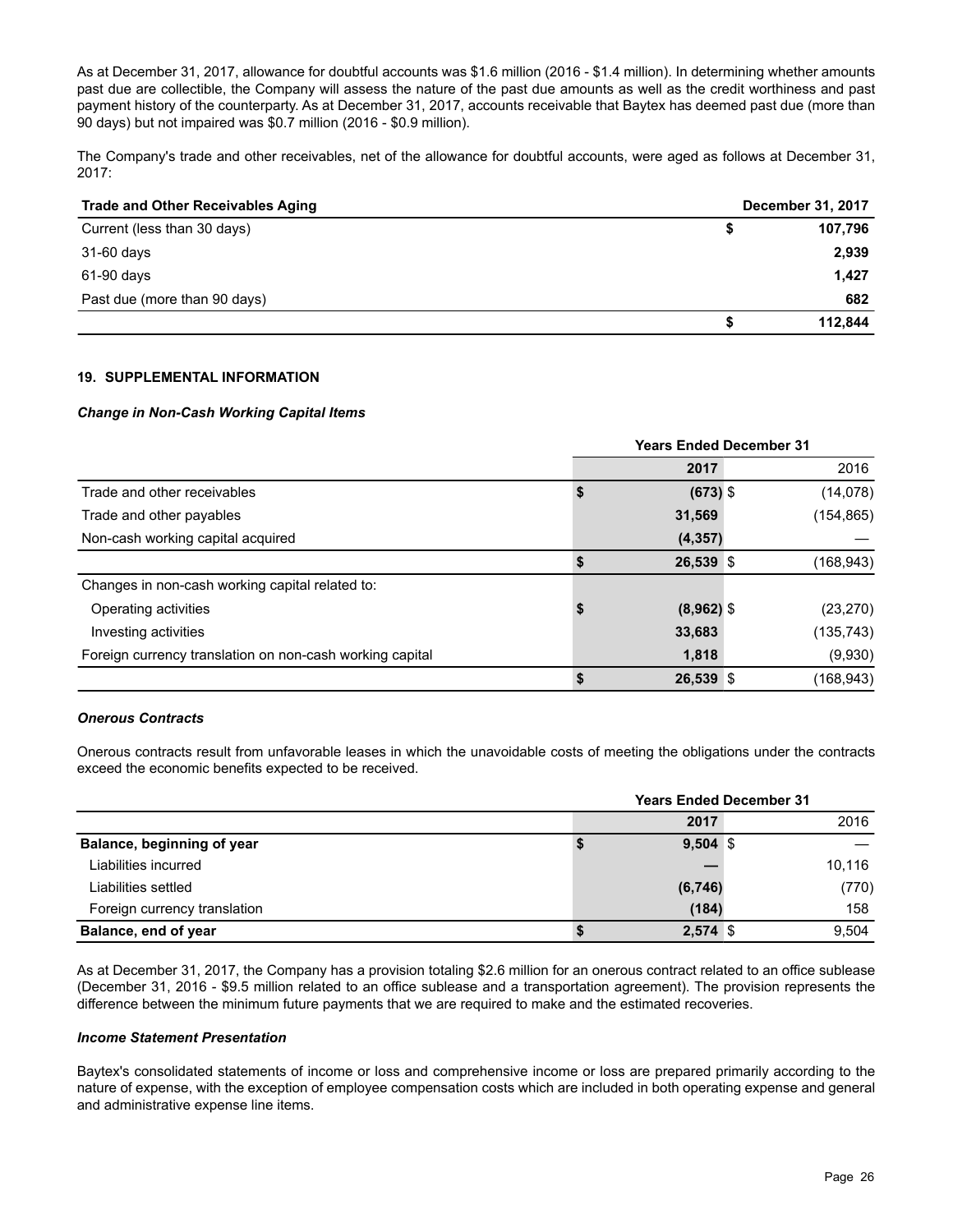The following table details the amount of total employee compensation costs included in the operating expense and general and administrative expense.

|                                   | <b>Years Ended December 31</b> |             |  |        |  |
|-----------------------------------|--------------------------------|-------------|--|--------|--|
|                                   |                                | 2017        |  | 2016   |  |
| Operating                         |                                | $13.424$ \$ |  | 9,528  |  |
| General and administrative        |                                | 36.086      |  | 23,070 |  |
| Total employee compensation costs |                                | 49,510 \$   |  | 32,598 |  |

### **20. COMMITMENTS AND CONTINGENCIES**

Baytex has a number of financial obligations that are incurred in the ordinary course of business. These obligations are of a recurring nature and impact the Company's cash flow from operations in an ongoing manner. A significant portion of these obligations will be funded by adjusted funds flow. These obligations as of December 31, 2017, and the expected timing of funding of these obligations, are noted in the table below.

|                           | <b>Total</b>     | Less than<br>vear | 1-3 years | 3-5 years | Beyond 5 years |
|---------------------------|------------------|-------------------|-----------|-----------|----------------|
| Operating leases          | 29.926           | 7.727             | 13.510    | 8.689     |                |
| Processing agreements     | 41.845           | 6.993             | 9.164     | 9.004     | 16.684         |
| Transportation agreements | 31.948           | 2.602             | 14.635    | 13.661    | 1.050          |
| Total                     | \$<br>103,719 \$ | 17,322 \$         | 37,309    | 31.354    | 17.734         |

Baytex also has ongoing obligations related to the abandonment and reclamation of well sites and facilities which have reached the end of their economic lives. The present value of the future estimated abandonment and reclamation costs are included in the asset retirement obligations presented in the statements of financial position. Programs to abandon and reclaim wellsites and facilities are undertaken regularly in accordance with applicable legislative requirements.

Operating lease and sublease payments recognized as an expense during the year ended December 31, 2017 were \$6.5 million (December 31, 2016 - \$7.7 million). Baytex has entered into operating leases on office buildings in the ordinary course of business. The Company's operating lease agreements do not contain any contingent rent clauses. The Company has the option to renew or extend the leases on its office building with the new lease terms to be based on current market prices. None of the operating lease agreements contain purchase options or escalation clauses or any restrictions regarding dividends, further leases or additional debt.

The litigation and claims that Baytex is engaged with, which arose in the normal course of operations, are not expected to materially affect the Company's financial position or reported results of operations.

## **21. RELATED PARTIES**

Balances and transactions between the Company and its subsidiaries, which are related parties of the Company, have been eliminated on consolidation and are not disclosed separately in this note.

Transactions with key management personnel (including directors) are noted in the table below:

|                                                 | <b>Years Ended December 31</b> |             |  |        |
|-------------------------------------------------|--------------------------------|-------------|--|--------|
|                                                 |                                | 2017        |  | 2016   |
| Short-term employee benefits                    |                                | 7,840 \$    |  | 7,278  |
| Share-based compensation                        |                                | 3,569       |  | 6.613  |
| Termination payments                            |                                | 275         |  |        |
| Total compensation for key management personnel |                                | $11,684$ \$ |  | 13.891 |

### **22. CAPITAL DISCLOSURES**

The Company's capital management objective is to maintain financial flexibility and sufficient sources of liquidity to execute our capital programs, while meeting our short and long-term commitments. We strive to actively manage our capital structure in response to changes in economic conditions and the risk characteristics of our oil and gas properties. At December 31, 2017, our capital structure was comprised of shareholders' capital, long-term debt, working capital and the bank loan.